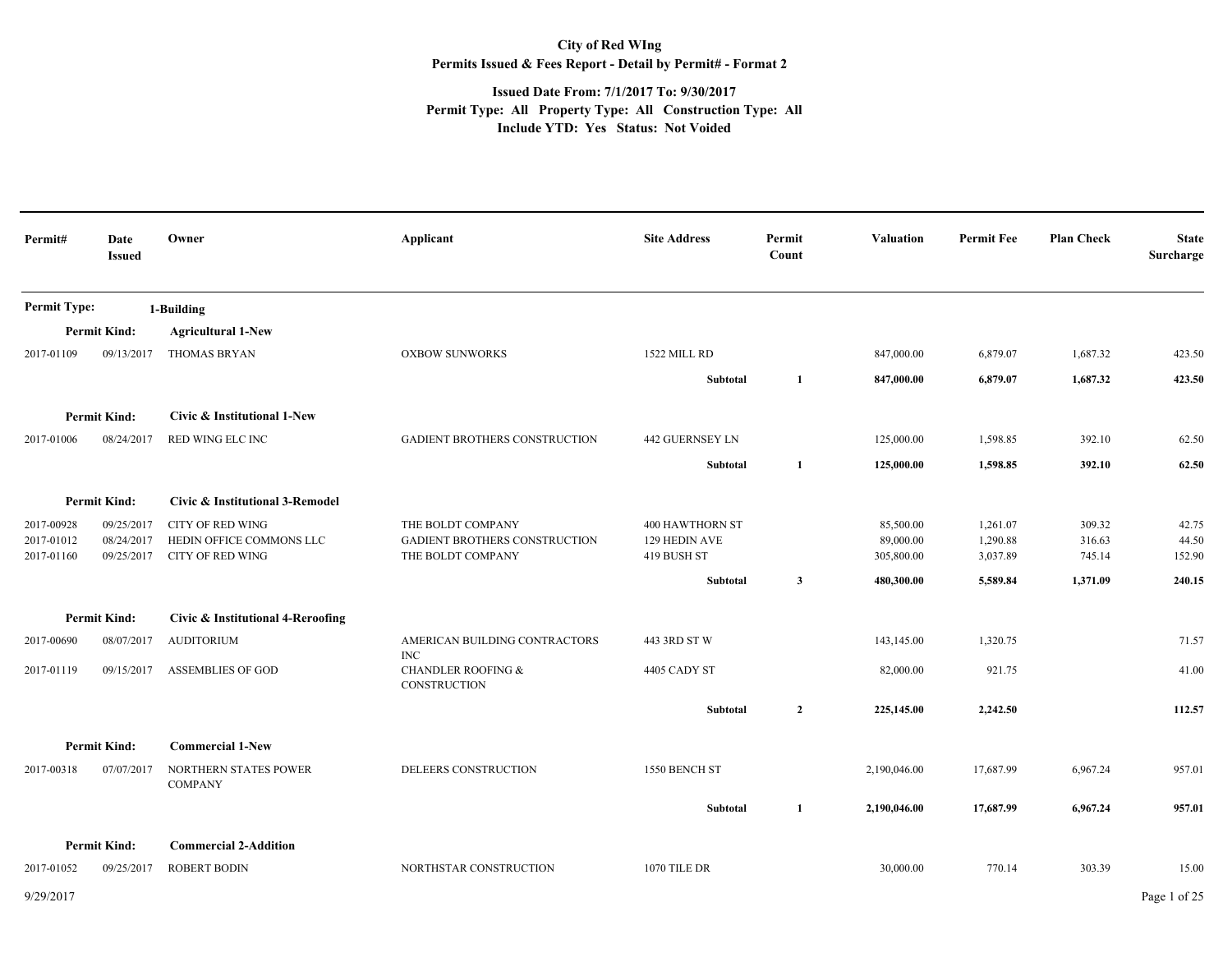| Permit#                                              | Date<br><b>Issued</b>                                | Owner                                                                                       | Applicant                                                                                                  | <b>Site Address</b>                                                   | Permit<br>Count | Valuation                                          | <b>Permit Fee</b>                        | <b>Plan Check</b>          | <b>State</b><br>Surcharge       |
|------------------------------------------------------|------------------------------------------------------|---------------------------------------------------------------------------------------------|------------------------------------------------------------------------------------------------------------|-----------------------------------------------------------------------|-----------------|----------------------------------------------------|------------------------------------------|----------------------------|---------------------------------|
| <b>Permit Type:</b>                                  |                                                      | 1-Building                                                                                  |                                                                                                            |                                                                       |                 |                                                    |                                          |                            |                                 |
|                                                      |                                                      |                                                                                             |                                                                                                            | Subtotal                                                              | 1               | 30,000.00                                          | 770.14                                   | 303.39                     | 15.00                           |
|                                                      | <b>Permit Kind:</b>                                  | <b>Commercial 3-Remodel</b>                                                                 |                                                                                                            |                                                                       |                 |                                                    |                                          |                            |                                 |
| 2017-00687                                           | 08/04/2017                                           | INDERJIT S & CHANDANA ANAND                                                                 | HUNERBERG CONSTRUCTION<br><b>COMPANY</b>                                                                   | 3056 NORTH SERVICE DR                                                 |                 | 257,576.00                                         | 2,656.29                                 | 651.54                     | 128.79                          |
| 2017-00894<br>2017-01026<br>2017-01038<br>2017-01098 | 08/16/2017<br>08/28/2017<br>08/31/2017<br>09/12/2017 | RED WING SHOE CO INC<br><b>MENARDS</b><br><b>SKT VENTURES LLC</b><br>MARK A & DENA C SCHULL | RED WING CONSTRUCTION<br>RED WING CONSTRUCTION<br>GADIENT BROTHERS CONSTRUCTION<br>SCHULL, MARK A & DENA C | 137 MAIN ST<br>320 TYLER RD S<br>2385 GOODHUE STREET S<br>827 MAIN ST |                 | 120,000.00<br>105,000.00<br>14,000.00<br>20,000.00 | 1,559.19<br>1,439.94<br>250.75<br>559.76 | 382.44<br>353.19<br>220.51 | 60.00<br>52.50<br>7.00<br>10.00 |
| 2017-01114                                           | 09/19/2017                                           | SKT VENTURES LLC                                                                            | <b>AQUILLA SOLAR</b>                                                                                       | 2385 GOODHUE STREET S                                                 |                 | 55,800.00                                          | 962.94                                   | 236.19                     | 27.90                           |
|                                                      |                                                      |                                                                                             |                                                                                                            | Subtotal                                                              | 6               | 572,376.00                                         | 7,428.87                                 | 1,843.87                   | 286.19                          |
|                                                      | <b>Permit Kind:</b>                                  | <b>Commercial 4-Reroofing</b>                                                               |                                                                                                            |                                                                       |                 |                                                    |                                          |                            |                                 |
| 2017-00493<br>2017-00887                             | 07/03/2017<br>08/14/2017                             | EAGLE RIDGE PROPERTIES, LLC<br>AUTOMATED EQUIPMENT<br>PROPERTIES LLC                        | ELITE RESTORATION PRO<br>INNOVATIVE BUILDING AND DESIGN<br><b>LLC</b>                                      | 582 TYLER RD S<br>5140 MOUNDVIEW DR                                   |                 | 250,000.00<br>25,000.00                            | 1,956.75<br>413.00                       |                            | 125.00<br>12.50                 |
| 2017-01102                                           | 09/12/2017                                           | ALAN J & CATHLEEN M LEE-NOVEK                                                               | HOMESTEAD REMODELING &<br>CONSULTING                                                                       | 515-525 PLUM ST                                                       |                 | 18,000.00                                          | 309.75                                   |                            | 9.00                            |
|                                                      |                                                      |                                                                                             |                                                                                                            | Subtotal                                                              | $\mathbf{3}$    | 293,000.00                                         | 2,679.50                                 |                            | 146.50                          |
|                                                      | <b>Permit Kind:</b>                                  | <b>Industrial 2-Addition</b>                                                                |                                                                                                            |                                                                       |                 |                                                    |                                          |                            |                                 |
| 2017-01186                                           | 09/28/2017                                           | WOOLY ISLAND LLC                                                                            | WOOLY ISLAND LLC                                                                                           | 2365 GOODHUE ST                                                       |                 | 26,000.00                                          | 561.47                                   | 137.72                     | 13.00                           |
|                                                      |                                                      |                                                                                             |                                                                                                            | Subtotal                                                              | 1               | 26,000.00                                          | 561.47                                   | 137.72                     | 13.00                           |
|                                                      | <b>Permit Kind:</b>                                  | <b>Industrial 3-Remodel</b>                                                                 |                                                                                                            |                                                                       |                 |                                                    |                                          |                            |                                 |
|                                                      | <b>Permit Kind:</b>                                  | Residential 1 & 2 Family 1-New                                                              |                                                                                                            |                                                                       |                 |                                                    |                                          |                            |                                 |
| 2017-00494                                           | 07/07/2017                                           | <b>JASON FITZGERALD</b>                                                                     | <b>FITZGERALD</b>                                                                                          | 228 SPRING CREEK AVE N                                                |                 | 22,000.00                                          | 3,278.13                                 | 184.38                     | 11.00                           |
|                                                      |                                                      |                                                                                             |                                                                                                            | Subtotal                                                              | 1               | 22,000.00                                          | 3,278.13                                 | 184.38                     | 11.00                           |
|                                                      | <b>Permit Kind:</b>                                  | Residential 1 & 2 Family 2-Addition                                                         |                                                                                                            |                                                                       |                 |                                                    |                                          |                            |                                 |
| 2017-00215                                           | 07/27/2017                                           | DAVID L & PAMELA M TRULIN                                                                   | <b>ALL EXTERIORS</b>                                                                                       | 550 SPRING CREEK RD S                                                 |                 | 32,950.00                                          | 623.75                                   | 124.75                     | 16.48                           |
| 2017-00414                                           | 07/07/2017                                           | TIMOTHY J & DEANNA M<br><b>HERMANSON</b>                                                    | HERMANSON, TIMOTHY J & DEANNA M                                                                            | 6360 MT CARMEL RD                                                     |                 | 120,000.00                                         | 1,470.94                                 | 294.19                     | 60.00                           |
| 2017-00550                                           |                                                      | 07/11/2017 JESSIE BERG                                                                      | <b>ENGBERG CONSTRUCTION &amp;</b><br>CONTRACTING                                                           | 417 PINE ST                                                           |                 | 12,000.00                                          | 276.56                                   | 55.31                      | 6.00                            |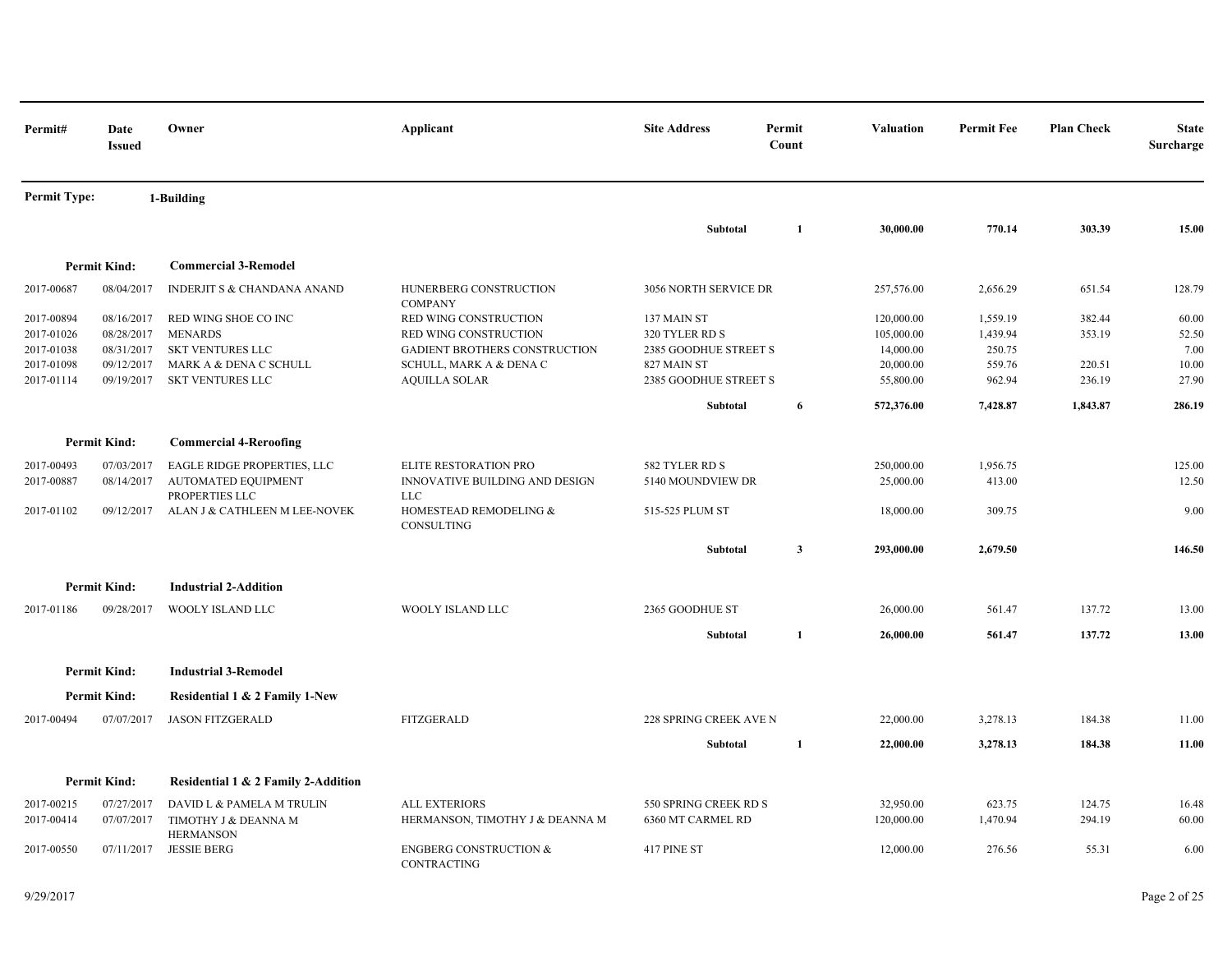| Permit#             | Date<br><b>Issued</b> | Owner                               | Applicant                                     | <b>Site Address</b>         | Permit<br>Count | <b>Valuation</b> | <b>Permit Fee</b> | <b>Plan Check</b> | <b>State</b><br>Surcharge |
|---------------------|-----------------------|-------------------------------------|-----------------------------------------------|-----------------------------|-----------------|------------------|-------------------|-------------------|---------------------------|
| <b>Permit Type:</b> |                       | 1-Building                          |                                               |                             |                 |                  |                   |                   |                           |
|                     | <b>Permit Kind:</b>   | Residential 1 & 2 Family 2-Addition |                                               |                             |                 |                  |                   |                   |                           |
| 2017-00602          | 07/13/2017            | WASHINGTON ST INVESTORS LLC         | DAVIDSON DESIGN & CONSTRUCTION                | 857 AURORA CIR              |                 | 12,570.00        | 236.00            |                   |                           |
| 2017-00691          | 07/26/2017            | KEVIN L & TERI L KIMMES             | KIMMES, KEVIN L & TERI L                      | 1622 SIEWERT ST             |                 | 4,745.00         | 147.50            | 29.50             | 2.37                      |
| 2017-00695          | 07/24/2017            | <b>LEONARD STANTON</b>              | <b>KELLINGTON LLC</b>                         | 117 5TH ST W                |                 | 5,000.00         | 147.50            | 29.50             | 2.50                      |
| 2017-00704          | 08/01/2017            | <b>DALE CASWELL</b>                 | <b>CASWELL, DALE H</b>                        | 1462 SPRING CREEK RD S      |                 | 30,000.00        | 583.44            | 116.69            | 15.00                     |
| 2017-00726          | 07/26/2017            | <b>AARON ZIMDARS</b>                | ZIMDARS, AARON A                              | 4118 RAYMOND ST             |                 | 1,500.00         | 71.87             | 14.37             | 0.75                      |
| 2017-00730          | 07/26/2017            | <b>ANDREW FISCHER</b>               | FISCHER, ANDREW M                             | 4223 HICKORY ST             |                 | 250.00           | 31.25             | 6.25              | 0.50                      |
| 2017-00759          | 08/25/2017            | <b>JOCELYN HAWMAN</b>               | HAWMAN, JOCELYN A                             | <b>417 FRANKLIN ST</b>      |                 | 1,000.00         | 92.81             | 10.31             | 0.50                      |
| 2017-00832          | 08/09/2017            | RED WING CREDIT UNION               | RED WING CREDIT UNION                         | 719 BEECH ST                |                 | 6,500.00         | 184.37            | 36.87             | 3.25                      |
| 2017-00898          | 08/15/2017            | <b>HEIDI WOLTER</b>                 | <b>WOLTER, HEIDI</b>                          | 709 JEFFERSON ST            |                 | 3,500.00         | 129.06            | 25.81             | 1.75                      |
| 2017-01002          | 08/23/2017            | LEON G & SIMONE LENERTZ             | LENERTZ, LEON G & SIMONE                      | <b>142 WESTWOOD NORTH</b>   |                 | 31,200.00        | 610.25            | 122.00            | 15.60                     |
| 2017-01013          | 08/24/2017            | LUCIA LARUFFA                       | LEE HESTNAS CONSTRUCTION, INC.                | 1813 7TH ST W               |                 | 20,000.00        | 424.06            | 84.81             | 10.00                     |
| 2017-01076          | 09/25/2017            | <b>KRISTEN AHDUNKO</b>              | AHDUNKO, KRISTEN M                            | 2033 GERNENTZ LN            |                 | 14,000.00        | 313.44            | 62.69             | 7.00                      |
| 2017-01166          | 09/27/2017            | JAMES B & SANDRA J PLEHAL           | OAKVALE BUILDERS INC                          | 1015 4TH ST W               |                 | 69,750.00        | 1,039.69          | 207.94            | 34.88                     |
|                     |                       |                                     |                                               | Subtotal                    | 16              | 364,965.00       | 6,382.49          | 1,220.99          | 176.58                    |
|                     | <b>Permit Kind:</b>   | Residential 1 & 2 Family 3-Remodel  |                                               |                             |                 |                  |                   |                   |                           |
| 2017-00430          | 07/11/2017            | WILLIAM A & DEBORAH A               | CHALMERS, WILLIAM A & DEBORAH A               | 317 FRANKLIN ST             |                 | 5,000.00         | 147.50            | 29.50             | 2.50                      |
|                     |                       | <b>CHALMERS</b>                     |                                               |                             |                 |                  |                   |                   |                           |
| 2017-00539          | 07/17/2017            | SHAWN M & TRACY F WHIPPLE           | <b>GREAT LAKES WINDOW &amp; SIDING CO</b>     | 3453 FORREST LN             |                 | 5,000.00         | 147.50            | 29.50             | 2.50                      |
| 2017-00559          | 07/13/2017            | EDWARD C & JOYCE E BURK             | RESTORATION PROFESSIONALS                     | 2763 RIDGEVIEW LANE         |                 | 2,600.00         | 110.62            | 22.12             | 1.30                      |
| 2017-00570          | 07/14/2017            | <b>BOB E &amp; SUSAN L GOETZ</b>    | DAVIDSON DESIGN & CONSTRUCTION                | 2783 PINE RIDGE BLVD        |                 | 10,000.00        | 239.69            | 47.94             | 5.00                      |
| 2017-00655          | 07/19/2017            | WYNN B & LUANNA S VONBARGEN         | WYNN'S CONST. & REMODELING                    | 419 HILL ST                 |                 | 1,000.00         | 51.56             | 10.31             | 0.50                      |
| 2017-00668          | 07/20/2017            | <b>SHARON WALLEEN</b>               | LEE HESTNAS CONSTRUCTION, INC.                | 1622 5TH ST W               |                 | 35,000.00        | 650.62            | 130.12            | 17.50                     |
| 2017-00680          | 07/20/2017            | <b>CHARLES O'BRIEN</b>              | JTS JOSEPH TOUSIGNANT SERVICES                | <b>2125 GERNENTZ FORK</b>   |                 | 4,000.00         | 103.25            |                   | 2.00                      |
| 2017-00743          | 08/07/2017            | SAMUAL J & JODI M JACKISH LEWIS     | J BENSON CONSTRUCTION CORP                    | 1922 BURTON ST              |                 | 240,000.00       | 2,370.94          | 474.19            | 120.00                    |
| 2017-00756          | 08/01/2017            | <b>TRISHA ERICKSON</b>              | AMERICAN WATERWORKS                           | 308 WASHINGTON ST           |                 | 2,587.80         | 88.50             |                   | 1.29                      |
| 2017-00825          | 08/08/2017            | RANDY D & KIMBERLY D BLUHM          | JESSE TREBIL FOUNDATION SYSTEMS<br><b>INC</b> | <b>415 FRIDELL CRESCENT</b> |                 | 2,682.00         | 88.50             |                   | 1.34                      |
| 2017-00879          | 08/14/2017            | ZIEMER REAL ESTATE HOLDINGS         | ZIEMER REAL ESTATE HOLDINGS                   | 469 8TH ST                  |                 | 1,500.00         | 71.87             | 14.37             | 0.75                      |
| 2017-00917          | 08/15/2017            | <b>TRISHA ERICKSON</b>              | <b>GADIENT BROTHERS CONSTRUCTION</b>          | 308 WASHINGTON ST           |                 | 2,000.00         | 92.19             | 18.44             | 1.00                      |
| 2017-01047          | 09/01/2017            | WAYNE E & KATHERINE M VOTH          | VOTH, WAYNE E & KATHERINE M                   | 1329 CENTRAL AVE            |                 | 70,000.00        | 1,039.69          | 207.94            | 35.00                     |
| 2017-01067          | 09/11/2017            | <b>MONICA SAMPSON</b>               | SAMPSON, MONICA                               | 1410 NORWOOD ST             |                 | 32,560.00        | 623.75            | 124.75            | 16.28                     |
| 2017-01129          | 09/15/2017            | <b>CHRISTIANA TRUST</b>             | WYNN'S CONST. & REMODELING                    | 4049 JAGUSCH DR             |                 | 20,000.00        | 424.06            | 84.81             | 10.00                     |
| 2017-01133          | 09/15/2017            | <b>BARBARA POLK</b>                 | WYNN'S CONST. & REMODELING                    | 2114 VILLAGE DR             |                 | 3,000.00         | 110.62            | 22.12             | 1.50                      |
| 2017-01144          | 09/19/2017            | ROBERT HERMAN                       | <b>DIAMOND EXTERIORS</b>                      | 1418 CENTRAL AVE            |                 | 9,000.00         | 177.00            |                   | 4.50                      |
| 2017-01168          | 09/22/2017            | JAMES L & LORI L SNOW               | LEGACY KITCHENS AND DESIGN LLC                | 1216 4TH ST W               |                 | 5,000.00         | 147.50            | 29.50             | 2.50                      |
| 2017-01176          | 09/25/2017            | <b>JAMES &amp; ANNE BREMER</b>      | WYNN'S CONST. & REMODELING                    | 1128 3RD ST W               |                 | 4,000.00         | 129.06            | 25.81             | 2.00                      |
|                     |                       |                                     |                                               | Subtotal                    | 19              | 454,929.80       | 6,814.42          | 1,271.42          | 227.46                    |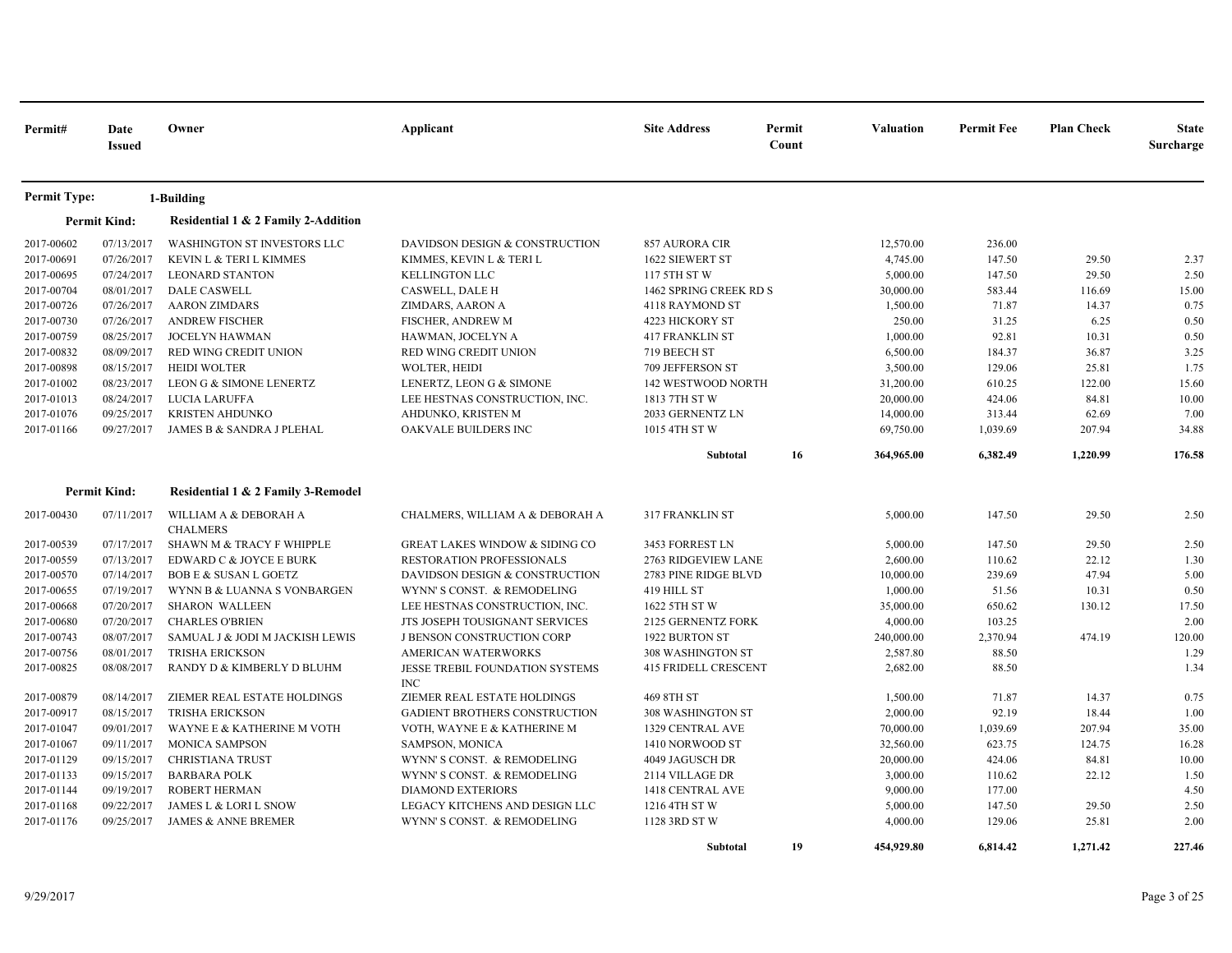| Permit#             | Date<br><b>Issued</b> | Owner                                  | Applicant                                            | <b>Site Address</b>    | Permit<br><b>Valuation</b><br>Count | <b>Permit Fee</b> | <b>Plan Check</b><br><b>State</b><br>Surcharge |
|---------------------|-----------------------|----------------------------------------|------------------------------------------------------|------------------------|-------------------------------------|-------------------|------------------------------------------------|
| <b>Permit Type:</b> |                       | 1-Building                             |                                                      |                        |                                     |                   |                                                |
|                     | <b>Permit Kind:</b>   | Residential 1 & 2 Family 4-Reroofing   |                                                      |                        |                                     |                   |                                                |
| 2017-00268          | 07/14/2017            | DAVID L & LYNN A BOSER                 | <b>CHANDLER ROOFING &amp;</b><br><b>CONSTRUCTION</b> | 1132 EAST AVE          | 15,165.00                           | 65.00             | 1.00                                           |
| 2017-00270          | 07/14/2017            | JEREMY M & AMY J LUNDBERG              | <b>CHANDLER ROOFING &amp;</b><br><b>CONSTRUCTION</b> | 455 11TH ST            | 2,000.00                            | 65.00             | 1.00                                           |
| 2017-00272          | 09/01/2017            | WILLIAM V & LILA L RICE                | <b>CHANDLER ROOFING &amp;</b><br><b>CONSTRUCTION</b> | 513 JEFFERSON ST       | 6,079.00                            | 65.00             | 1.00                                           |
| 2017-00274          | 08/18/2017            | <b>SHANE REECK</b>                     | <b>CHANDLER ROOFING &amp;</b><br>CONSTRUCTION        | 223 7TH ST E           | 11,915.00                           | 65.00             | 1.00                                           |
| 2017-00279          | 08/03/2017            | DALE A & LYNN S LUND                   | <b>CHANDLER ROOFING &amp;</b><br>CONSTRUCTION        | 1746 REICHERT AVE      | 7,000.00                            | 65.00             | 1.00                                           |
| 2017-00292          | 07/14/2017            | ROBERT L & SHIRLEY A DISSELL           | <b>CHANDLER ROOFING &amp;</b><br><b>CONSTRUCTION</b> | <b>185 FAIRVIEW LN</b> | 10,671.43                           | 65.00             | 1.00                                           |
| 2017-00294          | 08/18/2017            | THOMAS JARMUZ JR                       | <b>CHANDLER ROOFING &amp;</b><br><b>CONSTRUCTION</b> | 820 MAPLE ST           | 16,257.97                           | 65.00             | 1.00                                           |
| 2017-00296          | 08/03/2017            | STEVEN B & CATHERINE S MEANS           | <b>CHANDLER ROOFING &amp;</b><br><b>CONSTRUCTION</b> | 510 SUMMIT AVE         | 13,046.96                           | 65.00             | 1.00                                           |
| 2017-00297          | 08/18/2017            | <b>SOPHIA BANITT</b>                   | <b>CHANDLER ROOFING &amp;</b><br>CONSTRUCTION        | 204 7TH ST W           | 16,245.30                           | 65.00             | 1.00                                           |
| 2017-00301          | 08/18/2017            | <b>JAMES ALFRED MANN</b>               | <b>CHANDLER ROOFING &amp;</b><br><b>CONSTRUCTION</b> | 1611 BUSH ST           | 20,052.33                           | 65.00             | 1.00                                           |
| 2017-00305          | 07/17/2017            | MICHAEL ALLEN                          | <b>CHANDLER ROOFING &amp;</b><br><b>CONSTRUCTION</b> | 110 6TH ST E           | 26,745.83                           | 65.00             | 1.00                                           |
| 2017-00325          | 09/12/2017            | ROBERT W & JEAN A WATSON               | <b>CHANDLER ROOFING &amp;</b><br><b>CONSTRUCTION</b> | 1516 NORWOOD ST        | 6,902.66                            | 65.00             | 1.00                                           |
| 2017-00326          | 08/03/2017            | KEVIN L & TERI L KIMMES                | <b>CHANDLER ROOFING &amp;</b><br><b>CONSTRUCTION</b> | 1622 SIEWERT ST        | 10,465.39                           | 65.00             | 1.00                                           |
| 2017-00331          | 08/18/2017            | <b>GARY NELSON</b>                     | <b>CHANDLER ROOFING &amp;</b><br>CONSTRUCTION        | 282 FERN AVE           | 7,976.77                            | 65.00             | 1.00                                           |
| 2017-00333          | 07/14/2017            | RICHARD N & CATHY L TAYLOR             | <b>CHANDLER ROOFING &amp;</b><br><b>CONSTRUCTION</b> | 1631 RIDGEWOOD LN      | 10,408.45                           | 65.00             | 1.00                                           |
| 2017-00334          | 08/18/2017            | KARL E & RUTH A BRUNNER                | <b>CHANDLER ROOFING &amp;</b><br><b>CONSTRUCTION</b> | 469 13TH ST            | 12,834.03                           | 65.00             | 1.00                                           |
| 2017-00335          | 08/03/2017            | <b>BRADLEY J &amp; KRISTA J BECKER</b> | <b>CHANDLER ROOFING &amp;</b><br><b>CONSTRUCTION</b> | 1951 AUDREY AVE        | 11,378.58                           | 65.00             | 1.00                                           |
| 2017-00340          | 08/03/2017            | <b>JEFFREY HARTFIELD</b>               | <b>CHANDLER ROOFING &amp;</b><br><b>CONSTRUCTION</b> | 1821 SPRUCE DR         | 8,117.89                            | 65.00             | 1.00                                           |
| 2017-00342          | 08/18/2017            | CRAIG D & KRISTEN N KRONBECK           | <b>CHANDLER ROOFING &amp;</b><br><b>CONSTRUCTION</b> | 1497 HILL VIEW CT      | 15,269.67                           | 65.00             | 1.00                                           |
| 2017-00346          | 08/03/2017            | TERRY & NANCY PREUIT                   | <b>CHANDLER ROOFING &amp;</b><br><b>CONSTRUCTION</b> | 1428 NORWOOD ST        | 8,676.57                            | 65.00             | 1.00                                           |
| 2017-00347          | 08/03/2017            | G SCOTT VAUGHN                         | <b>CHANDLER ROOFING &amp;</b><br><b>CONSTRUCTION</b> | 535 SUMMIT AVE         | 7,899.20                            | 65.00             | 1.00                                           |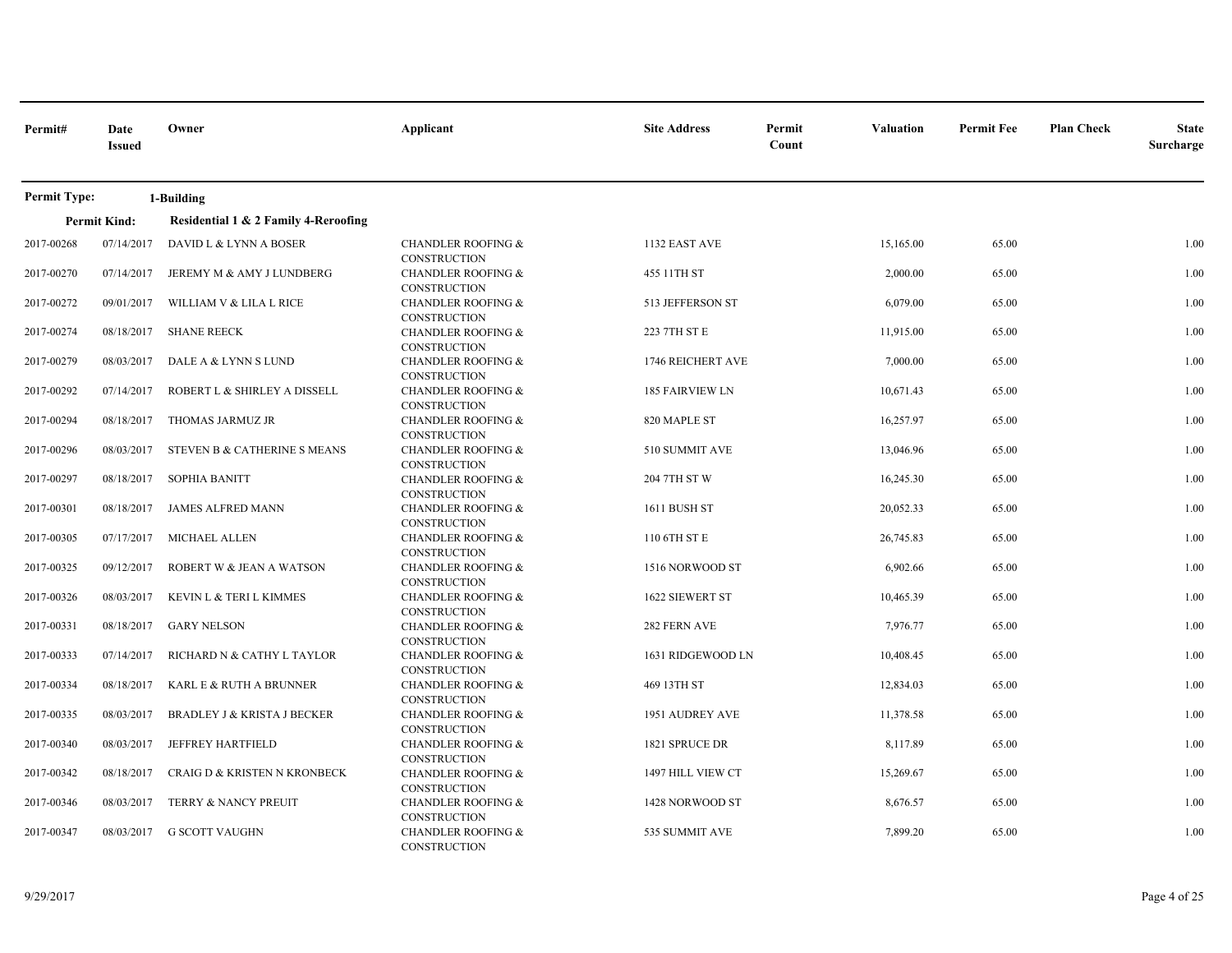| Permit#             | Date<br><b>Issued</b> | Owner                                        | Applicant                                            | <b>Site Address</b> | Permit<br>Count | <b>Valuation</b> | <b>Permit Fee</b> | <b>Plan Check</b> | <b>State</b><br>Surcharge |
|---------------------|-----------------------|----------------------------------------------|------------------------------------------------------|---------------------|-----------------|------------------|-------------------|-------------------|---------------------------|
| <b>Permit Type:</b> |                       | 1-Building                                   |                                                      |                     |                 |                  |                   |                   |                           |
|                     | <b>Permit Kind:</b>   | Residential 1 & 2 Family 4-Reroofing         |                                                      |                     |                 |                  |                   |                   |                           |
| 2017-00353          | 08/18/2017            | JAMES W & DIANE PUMARLO                      | <b>CHANDLER ROOFING &amp;</b><br><b>CONSTRUCTION</b> | 1327 6TH ST W       |                 | 10,771.75        | 65.00             |                   | 1.00                      |
| 2017-00356          | 08/18/2017            | <b>HARLAN HANSON</b>                         | <b>CHANDLER ROOFING &amp;</b><br><b>CONSTRUCTION</b> | 1103 CENTRAL AVE    |                 | 8,962.21         | 65.00             |                   | 1.00                      |
| 2017-00363          | 09/07/2017            | FRAN & NITA O'CONNELL                        | <b>CHANDLER ROOFING &amp;</b><br><b>CONSTRUCTION</b> | 1315 SOUTH PARK ST  |                 | 8,836.45         | 65.00             |                   | 1.00                      |
| 2017-00397          | 09/12/2017            | CHRISTINE BROWN MAHONEY                      | <b>CHANDLER ROOFING &amp;</b><br>CONSTRUCTION        | 1105 4TH ST W       |                 | 29,226.76        | 65.00             |                   | 1.00                      |
| 2017-00399          | 07/17/2017            | <b>VALERIE BEISSEL</b>                       | <b>CHANDLER ROOFING &amp;</b><br><b>CONSTRUCTION</b> | 1225 FOURSOME ST    |                 | 18,133.48        | 65.00             |                   | 1.00                      |
| 2017-00400          | 09/01/2017            | ROGER D & BRENDA J PASCHE                    | <b>CHANDLER ROOFING &amp;</b><br><b>CONSTRUCTION</b> | 1314 WALTER AVE     |                 | 8,177.91         | 65.00             |                   | 1.00                      |
| 2017-00402          | 08/18/2017            | SCOTT D & LAURI A JOHNSON                    | <b>CHANDLER ROOFING &amp;</b><br><b>CONSTRUCTION</b> | 272 FERN AVE        |                 | 7,646.44         | 65.00             |                   | 1.00                      |
| 2017-00407          | 07/17/2017            | <b>GEORGE SMITH REV TRUST</b>                | <b>CHANDLER ROOFING &amp;</b><br><b>CONSTRUCTION</b> | 152 CANNON VIEW DR  |                 | 11,988.11        | 65.00             |                   | 1.00                      |
| 2017-00409          | 09/25/2017            | <b>AARON LARSON</b>                          | INNOVATIVE BUILDING AND DESIGN<br><b>LLC</b>         | 1403 3RD ST W       |                 | 3,000.00         | 65.00             |                   | 1.00                      |
| 2017-00411          | 07/17/2017            | MARY MCCOY-JOHNSON                           | <b>CHANDLER ROOFING &amp;</b><br>CONSTRUCTION        | 765 MCSORLEY ST     |                 | 8,979.94         | 65.00             |                   | 1.00                      |
| 2017-00412          | 08/18/2017            | DAVID L & BONNIE K TRACY                     | <b>CHANDLER ROOFING &amp;</b><br><b>CONSTRUCTION</b> | 928 4TH ST W        |                 | 10,177.36        | 65.00             |                   | 1.00                      |
| 2017-00422          | 07/14/2017            | RONALD R & SUSAN M WOLTER                    | <b>CHANDLER ROOFING &amp;</b><br><b>CONSTRUCTION</b> | 1219 FOURSOME ST    |                 | 17,000.00        | 65.00             |                   | 1.00                      |
| 2017-00427          | 07/14/2017            | RICHARD E & JESSICA A BUCK                   | <b>CHANDLER ROOFING &amp;</b><br><b>CONSTRUCTION</b> | 2340 PINE VIEW CT   |                 | 16,876.00        | 65.00             |                   | 1.00                      |
| 2017-00438          | 09/01/2017            | MILTON HOVELSON                              | <b>CHANDLER ROOFING &amp;</b><br><b>CONSTRUCTION</b> | 807 HAWTHORN ST     |                 | 4,636.00         | 65.00             |                   | 1.00                      |
| 2017-00439          | 07/14/2017            | MATTHEW J & ANGELA LAWRENCE                  | <b>CHANDLER ROOFING &amp;</b><br><b>CONSTRUCTION</b> | 1146 GRACE ST       |                 | 4,607.00         | 65.00             |                   | 1.00                      |
| 2017-00444          | 08/03/2017            | NICHOLAS & JANE ANN GISSLEN                  | <b>CHANDLER ROOFING &amp;</b><br><b>CONSTRUCTION</b> | 728 CENTRAL AVE     |                 | 12,203.00        | 65.00             |                   | 1.00                      |
| 2017-00445          | 07/14/2017            | <b>KERRY REGLIN</b>                          | <b>CHANDLER ROOFING &amp;</b><br><b>CONSTRUCTION</b> | 625 LOCUST ST       |                 | 7,873.00         | 65.00             |                   | 1.00                      |
| 2017-00446          | 07/14/2017            | MICHELE SCHUTZ                               | <b>CHANDLER ROOFING &amp;</b><br><b>CONSTRUCTION</b> | 611 6TH ST W        |                 | 9,603.00         | 65.00             |                   | 1.00                      |
| 2017-00455          | 07/21/2017            | RANDALL J & DIANE M BEHNKE                   | <b>INTELLIGENT DESIGN CORP</b>                       | 2253 LANGSDORF AVE  |                 | 7,500.00         | 65.00             |                   | 1.00                      |
| 2017-00459          | 09/01/2017            | PRESTON S & BRIDGET A<br><b>HINDERSCHEIT</b> | <b>CHANDLER ROOFING &amp;</b><br>CONSTRUCTION        | 221 6TH ST E        |                 | 7,198.67         | 65.00             |                   | 1.00                      |
| 2017-00460          | 08/03/2017            | <b>GLENN JOHNSON</b>                         | <b>CHANDLER ROOFING &amp;</b><br><b>CONSTRUCTION</b> | 626 20TH ST         |                 | 7,955.00         | 65.00             |                   | 1.00                      |
| 2017-00461          | 09/12/2017            | <b>TODD KUCHINKA</b>                         | <b>CHANDLER ROOFING &amp;</b><br><b>CONSTRUCTION</b> | 1319 SOUTH PARK ST  |                 | 9,201.00         | 65.00             |                   | 1.00                      |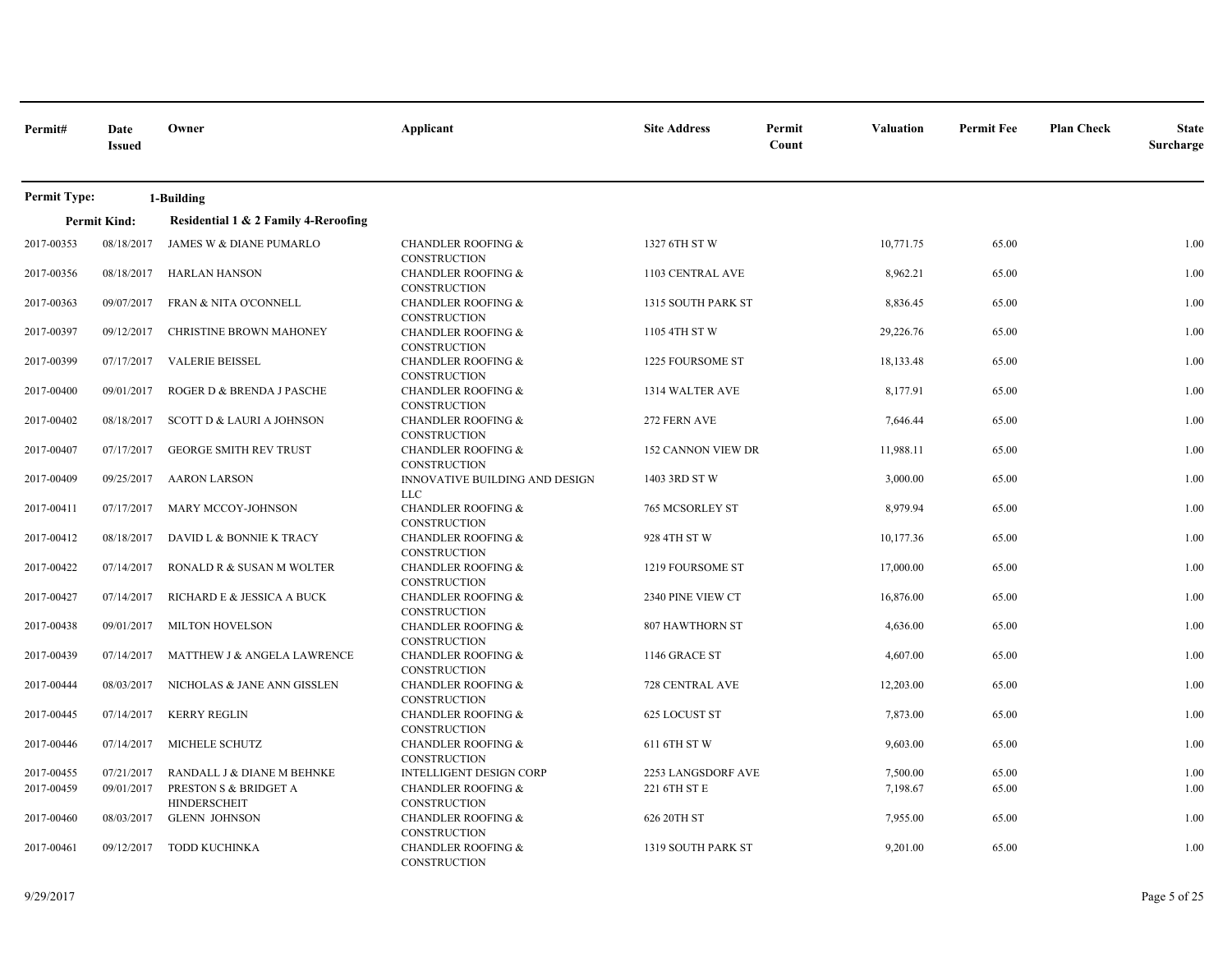| Permit#             | Date<br><b>Issued</b> | Owner                                | Applicant                                            | <b>Site Address</b> | Permit<br>Count | <b>Valuation</b> | <b>Permit Fee</b> | <b>Plan Check</b> | <b>State</b><br>Surcharge |
|---------------------|-----------------------|--------------------------------------|------------------------------------------------------|---------------------|-----------------|------------------|-------------------|-------------------|---------------------------|
| <b>Permit Type:</b> |                       | 1-Building                           |                                                      |                     |                 |                  |                   |                   |                           |
|                     | <b>Permit Kind:</b>   | Residential 1 & 2 Family 4-Reroofing |                                                      |                     |                 |                  |                   |                   |                           |
| 2017-00465          | 08/03/2017            | ALAN R & JULIE A BLEYTHING           | <b>CHANDLER ROOFING &amp;</b>                        | 1608 SPRUCE DR      |                 | 12,971.00        | 65.00             |                   | 1.00                      |
|                     |                       |                                      | <b>CONSTRUCTION</b>                                  |                     |                 |                  |                   |                   |                           |
| 2017-00466          | 08/03/2017            | RICHARD JR & KAREN BRUNKHORST        | <b>CHANDLER ROOFING &amp;</b><br><b>CONSTRUCTION</b> | 345 7TH ST E        |                 | 7,205.00         | 65.00             |                   | 1.00                      |
| 2017-00467          | 08/03/2017            | DANIEL HOFFMAN                       | <b>CHANDLER ROOFING &amp;</b><br><b>CONSTRUCTION</b> | 233 5TH ST E        |                 | 12,260.00        | 65.00             |                   | 1.00                      |
| 2017-00469          | 08/03/2017            | DALE & MARY WEBERG                   | <b>CHANDLER ROOFING &amp;</b><br><b>CONSTRUCTION</b> | 715 BUSH ST         |                 | 21,110.00        | 65.00             |                   | 1.00                      |
| 2017-00473          | 09/20/2017            | NICHOLAS DUFFING                     | <b>CHANDLER ROOFING &amp;</b><br>CONSTRUCTION        | 1633 GREENWOOD ST   |                 | 9,724.00         | 65.00             |                   | 1.00                      |
| 2017-00484          | 07/14/2017            | HARRIET EDDLEMON                     | <b>CHANDLER ROOFING &amp;</b><br>CONSTRUCTION        | 1165 GOLF RIDGE CIR |                 | 25,346.00        | 65.00             |                   | 1.00                      |
| 2017-00486          | 08/03/2017            | RANDALL W & PENNY I JOHNSON          | <b>CHANDLER ROOFING &amp;</b><br><b>CONSTRUCTION</b> | 450 7TH ST W        |                 | 11,454.00        | 65.00             |                   | 1.00                      |
| 2017-00491          | 07/03/2017            | DAVID W & LORI J MITCHELL            | VISION CARPENTRY AND REMODELING<br><b>LLC</b>        | 1012 WEST AVE       |                 | 9,000.00         | 65.00             |                   | 1.00                      |
| 2017-00492          | 07/03/2017            | THOMAS O & LOLA M GRAFF              | VISION CARPENTRY AND REMODELING<br><b>LLC</b>        | 1817 SPRUCE DR      |                 | 9,000.00         | 65.00             |                   | 1.00                      |
| 2017-00495          | 07/03/2017            | NORA ELLEN SCHLUETER                 | SCHLUETER, NORA ELLEN                                | 1558 BIRCHWOOD DR   |                 | 1,700.00         | 65.00             |                   | 1.00                      |
| 2017-00496          | 07/03/2017            | <b>DIANE FORD</b>                    | REASONABLE CONTRACTING LLC                           | 1710 SPRUCE DR      |                 | 6,000.00         | 65.00             |                   | 1.00                      |
| 2017-00497          | 07/03/2017            | MARK E & CHERYL J JENKIN             | <b>EVERLASTING EXTERIORS</b>                         | 1503 WEST MAPLE AVE |                 | 6,000.00         | 65.00             |                   | 1.00                      |
| 2017-00499          | 07/05/2017            | WYNN B & LUANNA S VONBARGEN          | RIVERSIDE EXTERIORS LLC                              | 419 HILL ST         |                 | 5,200.00         | 65.00             |                   | 1.00                      |
| 2017-00500          | 07/05/2017            | <b>SCOTT &amp; HOLLY POWERS</b>      | RIVERSIDE EXTERIORS LLC                              | 1708 WOODLAND DR    |                 | 7,000.00         | 65.00             |                   | 1.00                      |
| 2017-00501          | 07/05/2017            | KATHLEEN DRISCOLL                    | REASONABLE CONTRACTING LLC                           | 525 BUCHANAN ST     |                 | 6,300.00         | 65.00             |                   | 1.00                      |
| 2017-00502          | 07/05/2017            | JAMES E & KAREN J BLUE SR            | REASONABLE CONTRACTING LLC                           | 301 4TH ST E        |                 | 4,000.00         | 65.00             |                   | 1.00                      |
| 2017-00503          | 07/05/2017            | D F PROPERTY MANAGEMENT CORP         | REASONABLE CONTRACTING LLC                           | 442 7TH ST W        |                 | 6,500.00         | 65.00             |                   | 1.00                      |
| 2017-00504          | 07/05/2017            | <b>DAVID FURLONG</b>                 | REASONABLE CONTRACTING LLC                           | 1406 RED OAK AVE    |                 | 3,500.00         | 65.00             |                   | 1.00                      |
| 2017-00505          | 07/05/2017            | MIRANDA E G VAN HEES                 | REASONABLE CONTRACTING LLC                           | 764 MCSORLEY ST     |                 | 9,000.00         | 65.00             |                   | 1.00                      |
| 2017-00507          | 07/06/2017            | DARYL K & ANN M DUDEN                | DPM BUILDERS INC                                     | 1210 4TH ST W       |                 | 16,000.00        | 65.00             |                   | 1.00                      |
| 2017-00508          | 07/06/2017            | EDVARD G & BRITTNI E ASPNES          | RIVERSIDE EXTERIORS LLC                              | 2008 CREEKVIEW CT   |                 | 9,200.00         | 65.00             |                   | 1.00                      |
| 2017-00509          | 07/06/2017            | <b>KENNETH OLSON</b>                 | RYAN WINDOWS & SIDING                                | 915 CENTRAL AVE     |                 | 8,984.83         | 65.00             |                   | 1.00                      |
| 2017-00511          | 07/17/2017            | KENNETH & SANDRA CUNNINGHAM          | INS CONSTRUCTION                                     | 1170 GOLF RIDGE CIR |                 | 14,323.64        | 65.00             |                   | 1.00                      |
| 2017-00512          | 07/17/2017            | <b>GEORGE VAN NORMAN</b>             | INS CONSTRUCTION                                     | 1405 RED OAK AVE    |                 | 12,000.00        | 65.00             |                   | 1.00                      |
| 2017-00513          | 07/17/2017            | <b>LAMOYNE LOGAN</b>                 | INS CONSTRUCTION                                     | 2045 TWIN BLUFF RD  |                 | 12,376.49        | 65.00             |                   | 1.00                      |
| 2017-00515          | 07/06/2017            | <b>JOSEPH CRAWFORD</b>               | <b>DIAMOND EXTERIORS</b>                             | 738 MCSORLEY ST     |                 | 10,000.00        | 65.00             |                   | 1.00                      |
| 2017-00516          | 07/06/2017            | THOMAS A & LORENE K CASHMAN          | <b>DIAMOND EXTERIORS</b>                             | 1713 TWIN BLUFF RD  |                 | 10,000.00        | 65.00             |                   | 1.00                      |
| 2017-00518          | 07/06/2017            | BENJAMIN T & HEATHER A JOHNSON       | JOHNSON, BENJAMIN T & HEATHER A                      | 1337 WEST MAPLE AVE |                 | 3,000.00         | 65.00             |                   | 1.00                      |
| 2017-00519          | 07/21/2017            | ROCHELLE PASCHE                      | <b>INTELLIGENT DESIGN CORP</b>                       | 1836 SOUTH PARK ST  |                 | 6,200.00         | 65.00             |                   | 1.00                      |
| 2017-00520          | 07/21/2017            | ANTHONY J & NICOLLE K GROSSO         | <b>INTELLIGENT DESIGN CORP</b>                       | 1542 BIRCHWOOD DR   |                 | 9,700.00         | 65.00             |                   | 1.00                      |
| 2017-00521          | 07/21/2017            | STEVEN M & PAMELA R SAUTBINE         | <b>INTELLIGENT DESIGN CORP</b>                       | 1622 BIRCHWOOD DR   |                 | 5,600.00         | 65.00             |                   | 1.00                      |
| 2017-00522          | 07/26/2017            | MICHAEL D & TRIS A DANIELSON         | MILLERSBERG CONSTRUCTION                             | 710 3RD ST W        |                 | 11,500.00        | 65.00             |                   | 1.00                      |
| 2017-00524          | 07/06/2017            | MATTHEW E & KELSEY J RAU             | <b>WALKER ROOFING</b>                                | 1680 PERLICH AVE    |                 | 14,744.80        | 65.00             |                   | 1.00                      |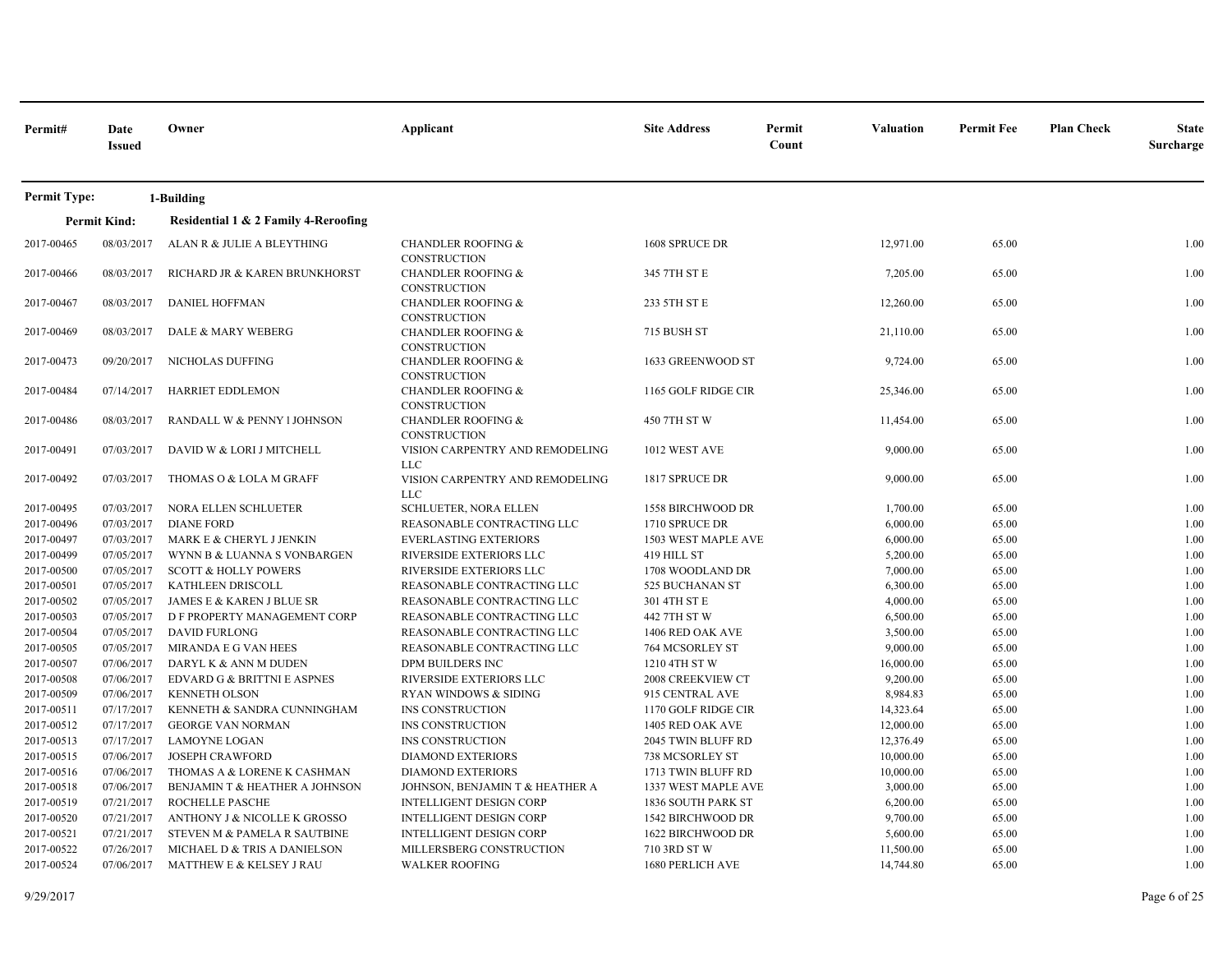| Permit#             | Date<br><b>Issued</b> | Owner                                     | Applicant                                            | <b>Site Address</b>    | Permit<br>Count | <b>Valuation</b> | <b>Permit Fee</b> | <b>Plan Check</b> | <b>State</b><br>Surcharge |
|---------------------|-----------------------|-------------------------------------------|------------------------------------------------------|------------------------|-----------------|------------------|-------------------|-------------------|---------------------------|
| <b>Permit Type:</b> |                       | 1-Building                                |                                                      |                        |                 |                  |                   |                   |                           |
|                     | <b>Permit Kind:</b>   | Residential 1 & 2 Family 4-Reroofing      |                                                      |                        |                 |                  |                   |                   |                           |
| 2017-00525          | 08/18/2017            | <b>NATHAN MEWES</b>                       | <b>CHANDLER ROOFING &amp;</b><br>CONSTRUCTION        | 456 8TH ST             |                 | 2,558.00         | 65.00             |                   | 1.00                      |
| 2017-00526          | 09/12/2017            | DANIEL P & MARY M ROPER                   | <b>CHANDLER ROOFING &amp;</b><br><b>CONSTRUCTION</b> | 903 WEST AVE           |                 | 3,453.00         | 65.00             |                   | 1.00                      |
| 2017-00528          | 07/14/2017            | DAVID J & MARIANNE CHERNY                 | <b>CHANDLER ROOFING &amp;</b><br>CONSTRUCTION        | 834 SNOWBIRD DR        |                 | 5,423.00         | 65.00             |                   | 1.00                      |
| 2017-00530          | 08/03/2017            | <b>EMILY SEEFELDT</b>                     | <b>CHANDLER ROOFING &amp;</b><br>CONSTRUCTION        | 521 NORWOOD ST         |                 | 7,000.00         | 65.00             |                   | 1.00                      |
| 2017-00531          | 07/11/2017            | MICHELLE ANNE BYGD                        | <b>WALKER ROOFING</b>                                | 521 CENTENNIAL ST      |                 | 5,478.86         | 65.00             |                   | 1.00                      |
| 2017-00536          | 08/18/2017            | PAUL R & DEBRA R DROTOS                   | <b>CHANDLER ROOFING &amp;</b><br><b>CONSTRUCTION</b> | 1825 TWIN BLUFF RD     |                 | 12,088.00        | 65.00             |                   | 1.00                      |
| 2017-00537          | 07/14/2017            | MICHAEL R & JOANNE M AUSTIN               | <b>CHANDLER ROOFING &amp;</b><br>CONSTRUCTION        | 981 HALLSTROM DR       |                 | 10,921.00        | 65.00             |                   | 1.00                      |
| 2017-00543          | 07/14/2017            | DONALD G & ANN O HAMMER                   | <b>CHANDLER ROOFING &amp;</b><br><b>CONSTRUCTION</b> | 1021 BURTON ST         |                 | 13,031.00        | 65.00             |                   | 1.00                      |
| 2017-00545          | 07/17/2017            | <b>CHRISTINE NEUBAUER</b>                 | <b>KEYPRIME ROOFING AND</b><br>REMODELING            | 1268 6TH ST W          |                 | 6,454.04         | 65.00             |                   | 1.00                      |
| 2017-00547          | 07/07/2017            | WADE B & CHRISTINE M VONBARGEN            | RIVERSIDE EXTERIORS LLC                              | 915 BUSH ST            |                 | 7,000.00         | 65.00             |                   | 1.00                      |
| 2017-00548          | 07/07/2017            | <b>SUZANNE JAGUSCH RLT</b>                | RIVERSIDE EXTERIORS LLC                              | 2039 CREEKVIEW CT      |                 | 12,000.00        | 65.00             |                   | 1.00                      |
| 2017-00551          | 07/07/2017            | LEONARD K & JANICE KIECKER                | KIECKER, LEONARD K & JANICE                          | 1259 FOURSOME ST       |                 | 7,000.00         | 65.00             |                   | 1.00                      |
| 2017-00553          | 07/10/2017            | BRIAN P & PATTI J FLADHAMMER              | <b>BEAU'S ROOFING LLC</b>                            | 1002 SOUTH PARK ST     |                 | 15,300.00        | 65.00             |                   | 1.00                      |
| 2017-00554          | 07/10/2017            | DOUGLAS J AND CECILY D DISANA             | RIVERSIDE EXTERIORS LLC                              | 1010 4TH ST W          |                 | 12,000.00        | 65.00             |                   | 1.00                      |
| 2017-00555          | 07/10/2017            | THOMAS G & JULIE A WOLTERS                | JEFFERY S GRAY LLC                                   | 1305 CENTRAL AVE       |                 | 11,000.00        | 65.00             |                   | 1.00                      |
| 2017-00557          | 07/10/2017            | <b>CHRISTINE REGOUSKI</b>                 | INS CONSTRUCTION                                     | 728 WEST AVE           |                 | 7,000.00         | 65.00             |                   | 1.00                      |
| 2017-00561          | 07/11/2017            | <b>GERALD JOHNSON</b>                     | ASPEN EXTERIORS INC                                  | 2412 BUSH ST           |                 | 8,131.12         | 65.00             |                   | 1.00                      |
| 2017-00562          | 07/24/2017            | <b>LEONARD STANTON</b>                    | <b>KELLINGTON LLC</b>                                | 117 5TH ST W           |                 | 7,000.00         | 65.00             |                   | 1.00                      |
| 2017-00563          | 07/11/2017            | <b>JOAN HELMER</b>                        | RYAN WINDOWS & SIDING                                | 1337 12TH ST           |                 | 13,583.60        | 65.00             |                   | 1.00                      |
| 2017-00564          | 07/17/2017            | DOUGLAS E & HILDARA H<br><b>BLAKESLEY</b> | HOMESTEAD REMODELING &<br>CONSULTING                 | 2299 HALLQUIST AVE     |                 | 7,000.00         | 65.00             |                   | 1.00                      |
| 2017-00565          | 07/11/2017            | DAVID W & KRISTINE L GUSTAFSON            | RYAN WINDOWS & SIDING                                | 1410 EAST AVE          |                 | 6,992.75         | 65.00             |                   | 1.00                      |
| 2017-00566          | 07/11/2017            | ALBERT M & JODY J VOBER                   | RYAN WINDOWS & SIDING                                | 1401 EAST AVE          |                 | 12,596.34        | 65.00             |                   | 1.00                      |
| 2017-00571          | 07/17/2017            | DANA L & BETYANY A BORGSCHATZ             | HOMESTEAD REMODELING &<br>CONSULTING                 | 534 HARRISON ST        |                 | 12,000.00        | 65.00             |                   | 1.00                      |
| 2017-00572          | 07/17/2017            | ROBERT D & PRISCILLA HASELEY              | <b>RYAN WINDOWS &amp; SIDING</b>                     | <b>820 CENTRAL AVE</b> |                 | 14,285.79        | 65.00             |                   | 1.00                      |
| 2017-00573          | 07/11/2017            | DONALD L & PHYLLIS A ROLFS                | REASONABLE CONTRACTING LLC                           | 1520 WEST MAPLE AVE    |                 | 6,500.00         | 65.00             |                   | 1.00                      |
| 2017-00574          | 07/11/2017            | <b>DELORES MORUD</b>                      | REASONABLE CONTRACTING LLC                           | 1405 CENTRAL AVE       |                 | 6,000.00         | 65.00             |                   | 1.00                      |
| 2017-00575          | 07/11/2017            | JON W & MARY M HECKMAN                    | REASONABLE CONTRACTING LLC                           | 1505 WOODLAND DR       |                 | 7,500.00         | 65.00             |                   | 1.00                      |
| 2017-00580          | 09/12/2017            | <b>ROSE BURKE</b>                         | <b>CHANDLER ROOFING &amp;</b><br>CONSTRUCTION        | 2560 EUNICE AVE        |                 | 19,952.00        | 65.00             |                   | 1.00                      |
| 2017-00581          | 09/15/2017            | DON L & CATHERINE SCHUMACHER              | <b>CHANDLER ROOFING &amp;</b><br><b>CONSTRUCTION</b> | 1231 5TH ST W          |                 | 18,107.86        | 65.00             |                   | 1.00                      |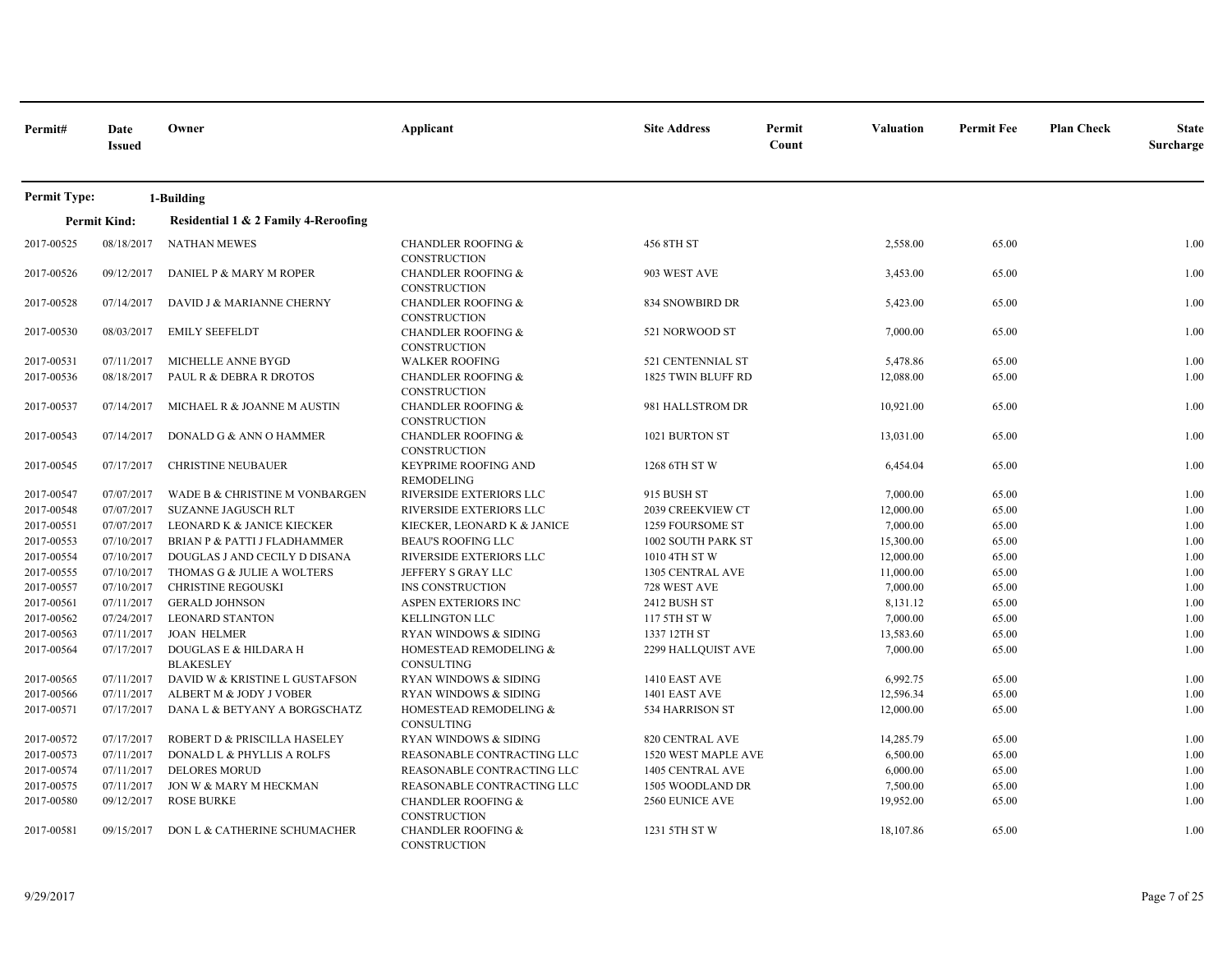| Permit#             | Date<br><b>Issued</b> | Owner                                     | Applicant                                            | <b>Site Address</b>     | Permit<br>Count | <b>Valuation</b> | <b>Permit Fee</b> | <b>Plan Check</b> | <b>State</b><br>Surcharge |
|---------------------|-----------------------|-------------------------------------------|------------------------------------------------------|-------------------------|-----------------|------------------|-------------------|-------------------|---------------------------|
| <b>Permit Type:</b> |                       | 1-Building                                |                                                      |                         |                 |                  |                   |                   |                           |
|                     | <b>Permit Kind:</b>   | Residential 1 & 2 Family 4-Reroofing      |                                                      |                         |                 |                  |                   |                   |                           |
| 2017-00583          | 08/18/2017            | LINDA WIEBUSCH                            | <b>CHANDLER ROOFING &amp;</b><br><b>CONSTRUCTION</b> | 1522 WILLOW DR          |                 | 10,730.00        | 65.00             |                   | 1.00                      |
| 2017-00584          | 07/12/2017            | <b>DAVID HAUSTEIN</b>                     | RIVERSIDE EXTERIORS LLC                              | 2664 HIDDEN KNOLL       |                 | 12,000.00        | 65.00             |                   | 1.00                      |
| 2017-00586          | 07/12/2017            | <b>JOSHUA R &amp; BREANNA B HANSON</b>    | <b>WALKER ROOFING</b>                                | 2251 TWIN BLUFF RD      |                 | 13,952.60        | 65.00             |                   | 1.00                      |
| 2017-00587          | 07/12/2017            | <b>DAVID LIEN</b>                         | MLA CONSTRUCTION, LLC                                | 1115 3RD ST W           |                 | 13,550.00        | 65.00             |                   | 1.00                      |
| 2017-00588          | 07/12/2017            | <b>GENE D &amp; SARAH L BENIDT- GRAVE</b> | BK WALKER CONSTRUCTION INC                           | 1525 BUSH ST            |                 | 14,000.00        | 65.00             |                   | 1.00                      |
| 2017-00589          | 07/12/2017            | <b>SAMUEL MOLDENHAUER</b>                 | BK WALKER CONSTRUCTION INC                           | 1510 EAST AVE           |                 | 6,500.00         | 65.00             |                   | 1.00                      |
| 2017-00590          | 07/12/2017            | RONALD & LINDA LIDGERDING                 | BK WALKER CONSTRUCTION INC                           | 318 SEYMOUR ST          |                 | 9,000.00         | 65.00             |                   | 1.00                      |
| 2017-00592          | 08/18/2017            | <b>BETTY BUCHHOLTZ</b>                    | <b>CHANDLER ROOFING &amp;</b><br>CONSTRUCTION        | 617 20TH ST             |                 | 7,153.00         | 65.00             |                   | 1.00                      |
| 2017-00597          | 07/13/2017            | NANCY A & MICHAEL E RICHTER               | INNOVATIVE BUILDING AND DESIGN<br><b>LLC</b>         | <b>1304 CENTRAL AVE</b> |                 | 4,000.00         | 65.00             |                   | 1.00                      |
| 2017-00598          | 07/13/2017            | <b>GARY ALAN &amp; BEATRICE OTTMAN</b>    | <b>INNOVATIVE BUILDING AND DESIGN</b><br><b>LLC</b>  | 1325 5TH ST W           |                 | 3,000.00         | 65.00             |                   | 1.00                      |
| 2017-00599          | 07/13/2017            | <b>ANDREW GOTTWALT</b>                    | INNOVATIVE BUILDING AND DESIGN<br><b>LLC</b>         | 417 MINNESOTA ST        |                 | 3,500.00         | 65.00             |                   | 1.00                      |
| 2017-00600          | 07/13/2017            | HARRIET MARTIN                            | INNOVATIVE BUILDING AND DESIGN<br><b>LLC</b>         | 1823 5TH ST W           |                 | 4,000.00         | 65.00             |                   | 1.00                      |
| 2017-00601          | 07/13/2017            | TERRY & CINDY LOHMAN                      | DPM BUILDERS INC                                     | 1103 3RD ST W           |                 | 15,000.00        | 65.00             |                   | 1.00                      |
| 2017-00609          | 09/01/2017            | <b>STEVEN OTTMAN</b>                      | <b>CHANDLER ROOFING &amp;</b><br>CONSTRUCTION        | 611 20TH ST             |                 | 8,162.00         | 65.00             |                   | 1.00                      |
| 2017-00610          | 07/17/2017            | <b>DANIEL BUNDY</b>                       | KEYPRIME ROOFING AND<br><b>REMODELING</b>            | 1205 6TH ST W           |                 | 6,454.04         | 65.00             |                   | 1.00                      |
| 2017-00611          | 07/17/2017            | <b>MARCIA WALKER</b>                      | <b>GREEN GUARD CONSTRUCTION</b>                      | 1048 PUTNAM AVE         |                 | 4,600.00         | 65.00             |                   | 1.00                      |
| 2017-00613          | 07/14/2017            | MICHAEL W & ALORA D COX                   | RIVERSIDE EXTERIORS LLC                              | 1515 CENTRAL AVE        |                 | 7,000.00         | 65.00             |                   | 1.00                      |
| 2017-00615          | 07/14/2017            | <b>DYLAN HOLES</b>                        | HOLES, DYLAN                                         | 201 5TH ST W            |                 | 3,400.00         | 65.00             |                   | 1.00                      |
| 2017-00616          | 08/24/2017            | <b>WILLIAM SLOAN</b>                      | ASPEN EXTERIORS INC                                  | 2409 BUSH ST            |                 | 2,409.00         | 65.00             |                   | 1.00                      |
| 2017-00617          | 07/17/2017            | MICHAEL E & JANE K MEIER                  | DEAN NELSON SHINGLER INC                             | 1024 BUSH ST            |                 | 5,743.00         | 65.00             |                   | 1.00                      |
| 2017-00618          | 07/17/2017            | <b>GADIENT &amp; SONS CONSTRUCTION</b>    | RIVERSIDE EXTERIORS LLC                              | 1392 HILLSIDE DR        |                 | 12,000.00        | 65.00             |                   | 1.00                      |
| 2017-00619          | 07/17/2017            | <b>RUSSELL DIERCKS</b>                    | EDGELL CONSTRUCTION                                  | 1424 SOUTH PARK ST      |                 | 3,000.00         | 65.00             |                   | 1.00                      |
| 2017-00620          | 07/17/2017            | <b>CLARK FJELSTAD</b>                     | INS CONSTRUCTION                                     | 1810 SPRUCE DR          |                 | 7,550.00         | 65.00             |                   | 1.00                      |
| 2017-00621          | 07/17/2017            | JAMES V & PATRICIA A BUSHEY               | INS CONSTRUCTION                                     | 1236 3RD ST W           |                 | 6,340.00         | 65.00             |                   | 1.00                      |
| 2017-00622          | 07/17/2017            | <b>JULIE ANDERSON</b>                     | EDGELL CONSTRUCTION                                  | 742 POTTER ST           |                 | 3,000.00         | 65.00             |                   | 1.00                      |
| 2017-00625          | 09/12/2017            | JOSEPH W & AVIS CAMPBELL                  | <b>CHANDLER ROOFING &amp;</b><br>CONSTRUCTION        | 328 7TH ST W            |                 | 21,099.00        | 65.00             |                   | 1.00                      |
| 2017-00626          | 09/19/2017            | KAIA MEIER                                | <b>CHANDLER ROOFING &amp;</b><br><b>CONSTRUCTION</b> | 1059 PUTNAM AVE         |                 | 6,305.00         | 65.00             |                   | 1.00                      |
| 2017-00627          | 09/19/2017            | <b>JOLAYNE FRITZ</b>                      | <b>CHANDLER ROOFING &amp;</b><br><b>CONSTRUCTION</b> | 707 BLAINE ST           |                 | 4,381.00         | 65.00             |                   | 1.00                      |
| 2017-00628          |                       | 07/17/2017 JANICE FRAZIER                 | <b>CHANDLER ROOFING &amp;</b><br><b>CONSTRUCTION</b> | 1577 BIRCHWOOD DR       |                 | 14,083.00        | 65.00             |                   | 1.00                      |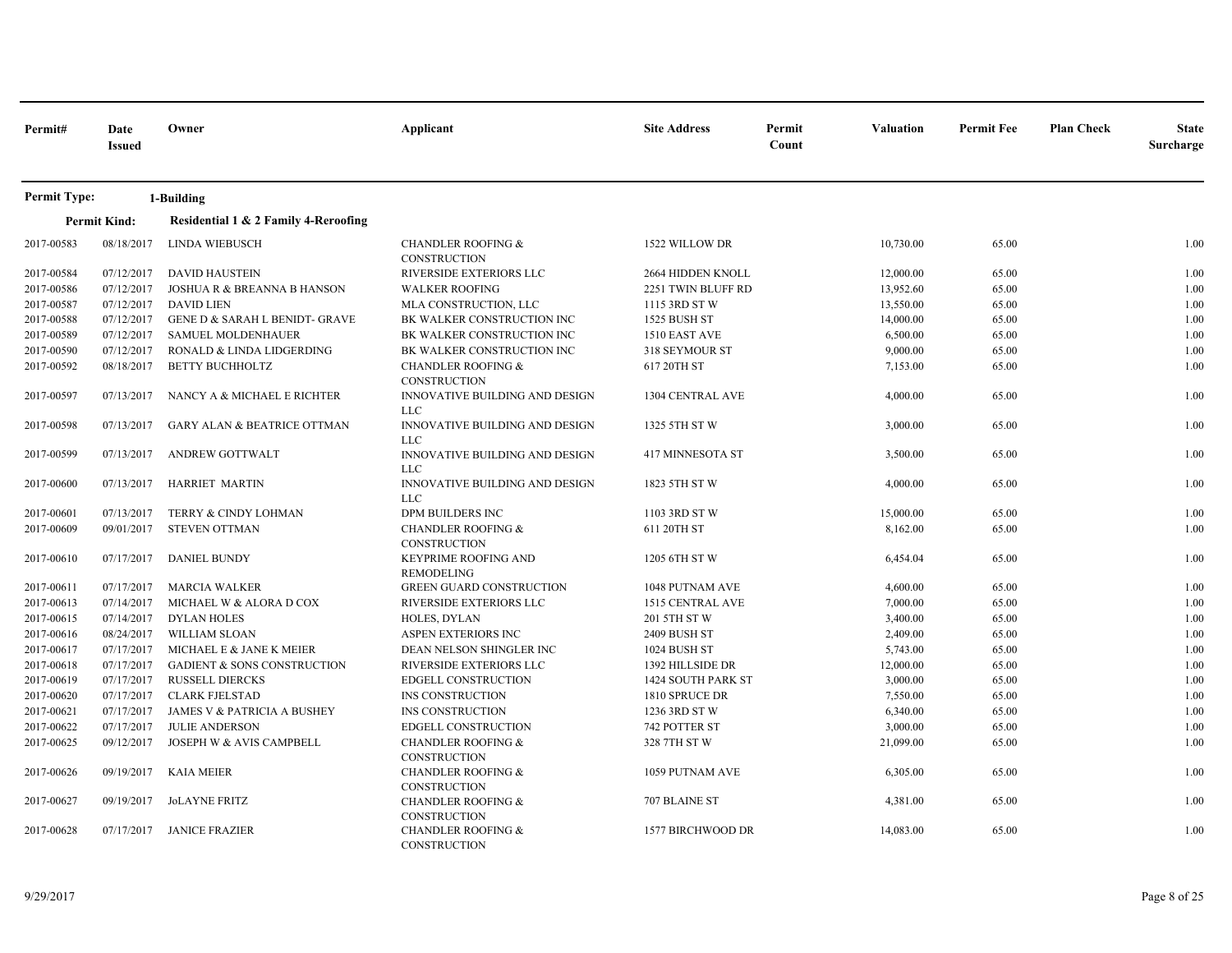| Permit#             | Date<br><b>Issued</b> | Owner                                               | Applicant                                                                   | <b>Site Address</b>       | Permit<br>Count | Valuation | <b>Permit Fee</b> | <b>Plan Check</b> | <b>State</b><br>Surcharge |
|---------------------|-----------------------|-----------------------------------------------------|-----------------------------------------------------------------------------|---------------------------|-----------------|-----------|-------------------|-------------------|---------------------------|
| <b>Permit Type:</b> |                       | 1-Building                                          |                                                                             |                           |                 |           |                   |                   |                           |
|                     | <b>Permit Kind:</b>   | Residential 1 & 2 Family 4-Reroofing                |                                                                             |                           |                 |           |                   |                   |                           |
| 2017-00630          | 07/18/2017            | <b>GENE &amp; KATHERINE LITTLEFIELD</b>             | <b>CHANDLER ROOFING &amp;</b>                                               | 1566 WOODLAND DR          |                 | 11,411.00 | 65.00             |                   | 1.00                      |
| 2017-00636          | 09/01/2017            | <b>CAROL O' BRIEN</b>                               | CONSTRUCTION<br><b>CHANDLER ROOFING &amp;</b>                               | 1144 EAST AVE             |                 | 10,094.00 | 65.00             |                   | 1.00                      |
| 2017-00644          | 08/03/2017            | NORMAN R & DEANNA K WESTBY<br><b>TTEE</b>           | <b>CONSTRUCTION</b><br><b>CHANDLER ROOFING &amp;</b><br><b>CONSTRUCTION</b> | 1584 WOODLAND DR          |                 | 20,332.00 | 65.00             |                   | 1.00                      |
| 2017-00645          | 09/05/2017            | <b>CLAIR J &amp; DAWN M AUSTIN</b>                  | <b>CHANDLER ROOFING &amp;</b><br><b>CONSTRUCTION</b>                        | 1325 NORWOOD ST           |                 | 9,200.00  | 65.00             |                   | 1.00                      |
| 2017-00648          | 07/19/2017            | <b>ALEXANDER PAGE</b>                               | REASONABLE CONTRACTING LLC                                                  | 413 GREEN ST              |                 | 4,700.00  | 65.00             |                   | 1.00                      |
| 2017-00653          | 07/18/2017            | ROBERT W & GRETCHEN S TJOSSEM<br><b>TRUST</b>       | MLA CONSTRUCTION, LLC                                                       | 1211 6TH ST W             |                 | 15,000.00 | 65.00             |                   | 1.00                      |
| 2017-00654          | 07/27/2017            | <b>BRUCE A &amp; MARINANNE L</b><br><b>YERNBERG</b> | RYAN WINDOWS & SIDING                                                       | 122 6TH ST W              |                 | 13,226.67 | 65.00             |                   | 1.00                      |
| 2017-00656          | 07/18/2017            | <b>SCOTT FURLONG</b>                                | REASONABLE CONTRACTING LLC                                                  | 1012 WATSON ST            |                 | 5,200.00  | 65.00             |                   | 1.00                      |
| 2017-00658          | 07/21/2017            | <b>KAREN HUNEKE</b>                                 | BENSON PROPERTY LLC                                                         | 901 WEST AVE              |                 | 5,000.00  | 65.00             |                   | 1.00                      |
| 2017-00659          | 07/21/2017            | DONALD N & KAREN J HUNEKE                           | <b>BENSON PROPERTY LLC</b>                                                  | <b>186 JOHNSON AVE</b>    |                 | 5,000.00  | 65.00             |                   | 1.00                      |
| 2017-00669          | 07/20/2017            | KIMBERLY ARMSTRONG                                  | RIVERSIDE EXTERIORS LLC                                                     | 1552 POPLAR DR            |                 | 7,100.00  | 65.00             |                   | 1.00                      |
| 2017-00674          | 07/20/2017            | <b>DAVID FURLONG</b>                                | REASONABLE CONTRACTING LLC                                                  | 628 WEST AVE              |                 | 6,700.00  | 65.00             |                   | 1.00                      |
| 2017-00679          | 07/27/2017            | STEPHEN RUSSMAN RT                                  | REASONABLE CONTRACTING LLC                                                  | 1622 WOODLAND DR          |                 | 6,200.00  | 65.00             |                   | 1.00                      |
| 2017-00684          | 07/20/2017            | <b>SHEILA BEFORT</b>                                | <b>ENGBERG CONSTRUCTION &amp;</b><br><b>CONTRACTING</b>                     | 1521 WILLOW DR            |                 | 3,400.00  | 65.00             |                   | 1.00                      |
| 2017-00685          | 07/20/2017            | LILLIAN EUSTIS                                      | <b>ENGBERG CONSTRUCTION &amp;</b><br><b>CONTRACTING</b>                     | 1592 WOODLAND DR          |                 | 3,400.00  | 65.00             |                   | 1.00                      |
| 2017-00686          | 07/21/2017            | LEON J & KATHRYN L FLYNN                            | RIVERSIDE EXTERIORS LLC                                                     | 1553 BIRCHWOOD DR         |                 | 9,550.00  | 65.00             |                   | 1.00                      |
| 2017-00688          | 07/21/2017            | <b>JASON MILLER</b>                                 | MILLER, CHRISTOPHER W                                                       | 141 4TH ST E              |                 | 1,500.00  | 65.00             |                   | 1.00                      |
| 2017-00689          | 07/21/2017            | JOEL D & CHELSEA M INSKEEP                          | CONNELLS CUSTOM EXTERIORS INC                                               | 534 9TH ST                |                 | 10,000.00 | 65.00             |                   | 1.00                      |
| 2017-00692          | 07/24/2017            | MASON & SOFIA SHOEN                                 | SHOEN, MASON & SOFIA                                                        | 1310 4TH ST W             |                 | 8,000.00  | 65.00             |                   | 1.00                      |
| 2017-00693          | 07/24/2017            | <b>DANIEL NIEBELING</b>                             | RIVERSIDE EXTERIORS LLC                                                     | 1539 BIRCHWOOD DR         |                 | 7,000.00  | 65.00             |                   | 1.00                      |
| 2017-00697          | 07/24/2017            | MARK A & PAMELA J HERZOG                            | HERZOG, MARK A & PAMELA J                                                   | <b>1607 SIEWERT ST</b>    |                 | 1,500.00  | 65.00             |                   | 1.00                      |
| 2017-00698          | 07/24/2017            | MARK A & PAMELA J HERZOG                            | HERZOG, MARK A & PAMELA J                                                   | 1803 SPRUCE DR            |                 | 1,500.00  | 65.00             |                   | 1.00                      |
| 2017-00699          |                       | 07/25/2017 JASON MILLER                             | RIVERSIDE EXTERIORS LLC                                                     | 114 6TH ST W              |                 | 4,500.00  | 65.00             |                   | 1.00                      |
| 2017-00700          | 07/24/2017            | <b>SHEILA MILLER</b>                                | <b>WALKER ROOFING</b>                                                       | 921 COLLEGE AVE           |                 | 7,175.04  | 65.00             |                   | 1.00                      |
| 2017-00703          | 07/24/2017            | <b>SARAH STINSON</b>                                | <b>RYAN WINDOWS &amp; SIDING</b>                                            | 509 STANLEY ST            |                 | 7,318.08  | 65.00             |                   | 1.00                      |
| 2017-00705          | 07/25/2017            | <b>MATTHEW HARRIS</b>                               | RIVERSIDE EXTERIORS LLC                                                     | 1676 SPRUCE DR            |                 | 6,400.00  | 65.00             |                   | 1.00                      |
| 2017-00706          | 07/25/2017            | <b>CODY BAIRD</b>                                   | RIVERSIDE EXTERIORS LLC                                                     | 1352 WEST MAPLE AVE       |                 | 9,000.00  | 65.00             |                   | 1.00                      |
| 2017-00707          | 09/01/2017            | <b>SCOTT M &amp; ROXANNE M PIERZYNA</b>             | MILLERSBERG CONSTRUCTION                                                    | 1302 EAST AVE             |                 | 11,100.00 | 65.00             |                   | 1.00                      |
| 2017-00708          | 09/01/2017            | PATRICIA RAPP                                       | MILLERSBERG CONSTRUCTION                                                    | 3137 LAWRENCE ST          |                 | 6,800.00  | 65.00             |                   | 1.00                      |
| 2017-00711          | 09/01/2017            | <b>MAUREEN KEES</b>                                 | <b>CHANDLER ROOFING &amp;</b>                                               | 478 7TH ST W              |                 | 14,178.00 | 65.00             |                   | 1.00                      |
|                     |                       |                                                     | <b>CONSTRUCTION</b>                                                         |                           |                 |           |                   |                   |                           |
| 2017-00712          | 09/07/2017            | NATHAN & AMANDA MEWES                               | <b>CHANDLER ROOFING &amp;</b><br>CONSTRUCTION                               | 1902 TWIN BLUFF RD        |                 | 12,348.00 | 65.00             |                   | 1.00                      |
| 2017-00718          | 07/25/2017            | <b>LAURA SIMMONS</b>                                | LAUE CONSTRUCTION LLC                                                       | <b>1104 STURTEVANT ST</b> |                 | 5,400.00  | 65.00             |                   | 1.00                      |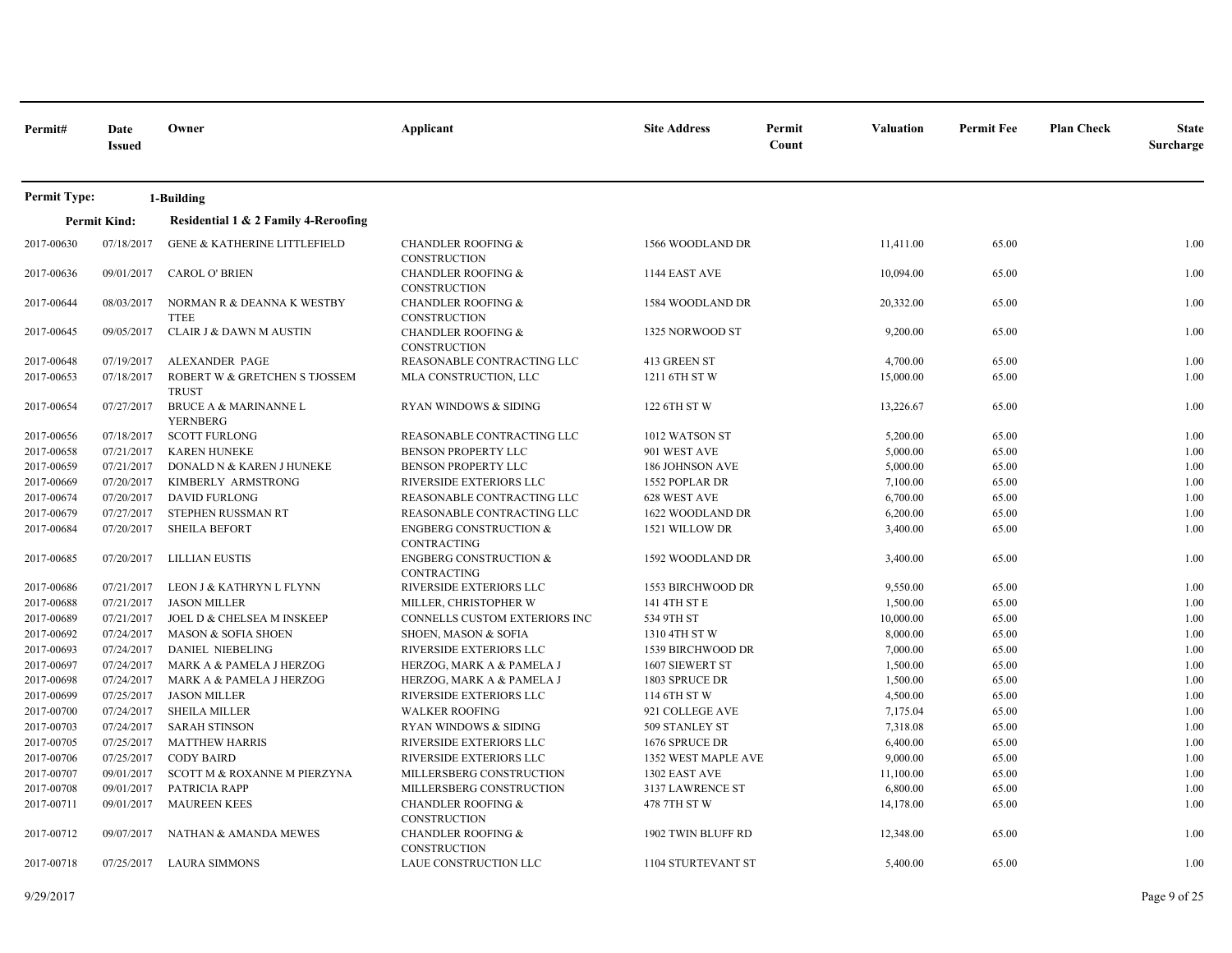| Permit#                  | Date<br><b>Issued</b>    | Owner                                                   | Applicant                                                                                       | <b>Site Address</b>                             | Permit<br>Count | <b>Valuation</b>      | <b>Permit Fee</b> | <b>Plan Check</b> | <b>State</b><br>Surcharge |
|--------------------------|--------------------------|---------------------------------------------------------|-------------------------------------------------------------------------------------------------|-------------------------------------------------|-----------------|-----------------------|-------------------|-------------------|---------------------------|
| <b>Permit Type:</b>      |                          | 1-Building                                              |                                                                                                 |                                                 |                 |                       |                   |                   |                           |
|                          | <b>Permit Kind:</b>      | Residential 1 & 2 Family 4-Reroofing                    |                                                                                                 |                                                 |                 |                       |                   |                   |                           |
| 2017-00720<br>2017-00724 | 07/27/2017<br>08/30/2017 | JESS L & AMANDA J GREENWOOD<br>ROSS A & CANDIS R RUSTAD | <b>GREENWOOD, JESS L &amp; AMANDA J</b><br><b>CHANDLER ROOFING &amp;</b><br><b>CONSTRUCTION</b> | <b>623 DANIELSON DR</b><br>2612 PINE RIDGE BLVD |                 | 1,700.00<br>10,500.00 | 65.00<br>65.00    |                   | 1.00<br>1.00              |
| 2017-00727               | 07/26/2017               | ROBERT A & CANDANCE L WARNES                            | SIEBENALER EXTERIORS LLC                                                                        | 2317 LANGSDORF AVE                              |                 | 10,000.00             | 65.00             |                   | 1.00                      |
| 2017-00729               | 07/26/2017               | TIMOTHY & CATHERINE K MCGRATH                           | SIEBENALER EXTERIORS LLC                                                                        | 1554 ROOSEVELT AVE                              |                 | 6,500.00              | 65.00             |                   | 1.00                      |
| 2017-00732               | 07/27/2017               | KENNETH A & KATHRYNE A<br><b>LEMIEUX</b>                | RIVERSIDE EXTERIORS LLC                                                                         | 2040 CREEKVIEW CT                               |                 | 11,000.00             | 65.00             |                   | 1.00                      |
| 2017-00733               | 07/27/2017               | LAURA & THOMAS GREENLEY                                 | INNOVATIVE BUILDING AND DESIGN<br><b>LLC</b>                                                    | 1512 BUSH ST                                    |                 | 5,000.00              | 65.00             |                   | 1.00                      |
| 2017-00734               | 07/27/2017               | <b>ROBERT JENSEN</b>                                    | INNOVATIVE BUILDING AND DESIGN<br><b>LLC</b>                                                    | 1032 WATSON ST                                  |                 | 5,000.00              | 65.00             |                   | 1.00                      |
| 2017-00735               | 07/27/2017               | <b>MATTHEW BRUNS</b>                                    | RIVERSIDE EXTERIORS LLC                                                                         | 1331 SOUTH PARK ST                              |                 | 6,500.00              | 65.00             |                   | 1.00                      |
| 2017-00737               | 07/27/2017               | RED WING CREDIT UNION                                   | RED WING CREDIT UNION                                                                           | 719 BEECH ST                                    |                 | 3,500.00              | 65.00             |                   | 1.00                      |
| 2017-00738               | 07/27/2017               | <b>RYAN SMYTHURST</b>                                   | REASONABLE CONTRACTING LLC                                                                      | 4233 WRIGHT ST                                  |                 | 6,500.00              | 65.00             |                   | 1.00                      |
| 2017-00739               | 07/28/2017               | TRAVIS J & NICOLE S GILLEN                              | <b>GILLEN, TRAVIS J &amp; NICOLE S</b>                                                          | 1010 5TH ST W                                   |                 | 2,000.00              | 65.00             |                   | 1.00                      |
| 2017-00740               | 07/27/2017               | <b>JOHN BAUNE</b>                                       | REASONABLE CONTRACTING LLC                                                                      | 1718 SPRUCE DR                                  |                 | 6,700.00              | 65.00             |                   | 1.00                      |
| 2017-00744               | 07/28/2017               | <b>JEFFREY FREGIEN</b>                                  | <b>ENGBERG CONSTRUCTION &amp;</b><br>CONTRACTING                                                | 465 14TH ST                                     |                 | 4,000.00              | 65.00             |                   | 1.00                      |
| 2017-00745               | 07/28/2017               | LEXVOLD FAMILY TRUST                                    | INS CONSTRUCTION                                                                                | 1415 RED OAK AVE                                |                 | 7,200.00              | 65.00             |                   | 1.00                      |
| 2017-00750               | 07/31/2017               | AARON M & MARINA K SHUNESON                             | RIVERSIDE EXTERIORS LLC                                                                         | 440 15TH ST                                     |                 | 11,200.00             | 65.00             |                   | 1.00                      |
| 2017-00751               | 07/31/2017               | CORY L & TRISHA M CHANCE                                | RIVERSIDE EXTERIORS LLC                                                                         | 1933 5TH ST W                                   |                 | 7,900.00              | 65.00             |                   | 1.00                      |
| 2017-00753               | 07/31/2017               | THOMAS D & DANA L STORDALEN                             | RIVERSIDE EXTERIORS LLC                                                                         | 1652 SIEWERT ST                                 |                 | 9,000.00              | 65.00             |                   | 1.00                      |
| 2017-00755               | 07/31/2017               | MICHAEL L & KRISTEN D<br><b>MONTGOMERY</b>              | BOLECHOWSKI CONSTRUCTION LLC                                                                    | 1601 5TH ST W                                   |                 | 5,000.00              | 65.00             |                   | 1.00                      |
| 2017-00757               | 08/01/2017               | ROBERT C & WANDA BERGHAMMER                             | RIVERSIDE EXTERIORS LLC                                                                         | 2228 BUSH ST                                    |                 | 8,300.00              | 65.00             |                   | 1.00                      |
| 2017-00758               | 08/01/2017               | <b>DELMAR ROSCHEN</b>                                   | RIVERSIDE EXTERIORS LLC                                                                         | 1228 WALTER AVE                                 |                 | 10,400.00             | 65.00             |                   | 1.00                      |
| 2017-00760               | 09/19/2017               | ROBERT A & MARY E ALMS                                  | <b>CHANDLER ROOFING &amp;</b><br><b>CONSTRUCTION</b>                                            | <b>133 FAIRVIEW LN</b>                          |                 | 4,788.00              | 65.00             |                   | 1.00                      |
| 2017-00765               | 08/07/2017               | PETER GROSS                                             | RYAN WINDOWS & SIDING                                                                           | 1024 4TH ST W                                   |                 | 21,763.51             | 65.00             |                   | 1.00                      |
| 2017-00766               | 08/07/2017               | <b>CHARLES D &amp; LISBETH NELSON</b><br><b>BUTLER</b>  | RYAN WINDOWS & SIDING                                                                           | 1121 EAST AVE                                   |                 | 6,175.00              | 65.00             |                   | 1.00                      |
| 2017-00767               | 08/02/2017               | <b>CRAIG WEBER</b>                                      | PROFESSIONAL EXTERIORS                                                                          | 425 13TH ST                                     |                 | 9,500.00              | 65.00             |                   | 1.00                      |
| 2017-00768               | 08/02/2017               | <b>BETH SEVERSON</b>                                    | PROFESSIONAL EXTERIORS                                                                          | 715 MAPLE ST                                    |                 | 9,500.00              | 65.00             |                   | 1.00                      |
| 2017-00769               | 08/03/2017               | JEROME R & MARLENE E KLINE                              | <b>EDGELL CONSTRUCTION</b>                                                                      | 703 POTTER ST                                   |                 | 2,500.00              | 65.00             |                   | 1.00                      |
| 2017-00770               | 08/03/2017               | YOUMANS PROPERTIES LLC                                  | <b>EDGELL CONSTRUCTION</b>                                                                      | 725 POTTER ST                                   |                 | 2,500.00              | 65.00             |                   | 1.00                      |
| 2017-00771               | 08/02/2017               | NONA ROTHERING TRUST                                    | RIVERSIDE EXTERIORS LLC                                                                         | 1039 PUTNAM AVE                                 |                 | 8,000.00              | 65.00             |                   | 1.00                      |
| 2017-00772               | 08/02/2017               | <b>TERESA SWARTS</b>                                    | RIVERSIDE EXTERIORS LLC                                                                         | 504 SEYMOUR ST                                  |                 | 11,800.00             | 65.00             |                   | 1.00                      |
| 2017-00773               | 08/02/2017               | WILLIAM GRIEBLING                                       | RIVERSIDE EXTERIORS LLC                                                                         | 1314 SYLVAN ST                                  |                 | 6,000.00              | 65.00             |                   | 1.00                      |
| 2017-00774               | 08/02/2017               | EUGENE F & MARGARET R FOSTER                            | SID FEATHERSTONE CONSTRUCTION IN                                                                | 1161 COLLEGE AVE                                |                 | 9,000.00              | 65.00             |                   | 1.00                      |
| 2017-00776               | 08/03/2017               | <b>RYAN TEBBE</b>                                       | <b>CHANDLER ROOFING &amp;</b><br><b>CONSTRUCTION</b>                                            | 843 ELM ST                                      |                 | 5,000.00              | 65.00             |                   | 1.00                      |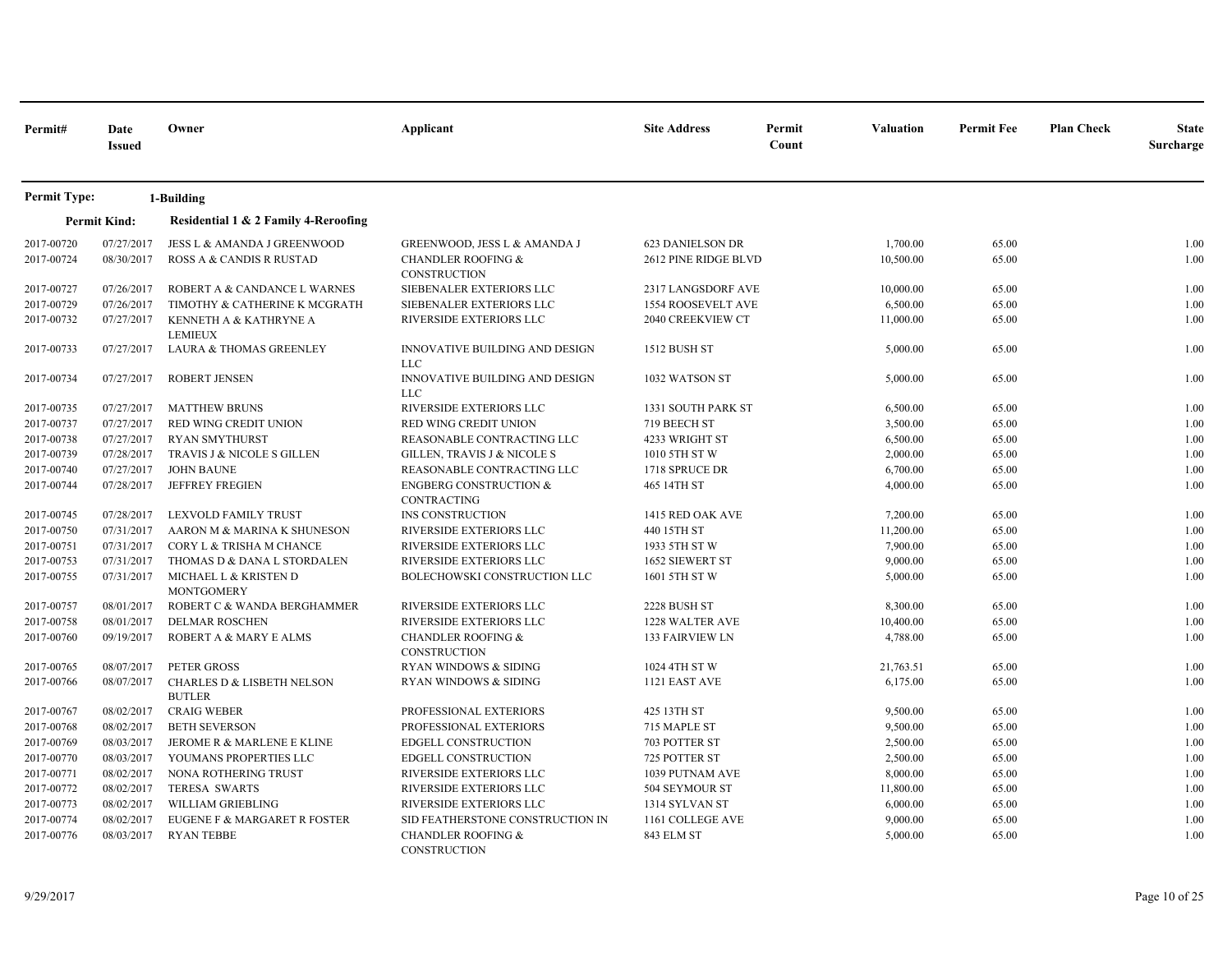| Permit#             | Date<br><b>Issued</b> | Owner                                | Applicant                                             | <b>Site Address</b>       | Permit<br>Count | Valuation | <b>Permit Fee</b> | <b>Plan Check</b> | <b>State</b><br>Surcharge |
|---------------------|-----------------------|--------------------------------------|-------------------------------------------------------|---------------------------|-----------------|-----------|-------------------|-------------------|---------------------------|
| <b>Permit Type:</b> |                       | 1-Building                           |                                                       |                           |                 |           |                   |                   |                           |
|                     | <b>Permit Kind:</b>   | Residential 1 & 2 Family 4-Reroofing |                                                       |                           |                 |           |                   |                   |                           |
| 2017-00777          | 08/03/2017            | <b>CORI LUHMAN</b>                   | <b>CHANDLER ROOFING &amp;</b><br><b>CONSTRUCTION</b>  | 1636 SOUTH PARK ST        |                 | 5,234.00  | 65.00             |                   | 1.00                      |
| 2017-00779          | 08/03/2017            | <b>KATHLEEN JOHNSON</b>              | MLA CONSTRUCTION, LLC                                 | 812 HALLSTROM DR          |                 | 14,000.00 | 65.00             |                   | 1.00                      |
| 2017-00780          | 08/03/2017            | CRAIG D & SUSAN M STROM              | <b>CHANDLER ROOFING &amp;</b><br>CONSTRUCTION         | 2480 HALLQUIST AVE        |                 | 3,258.00  | 65.00             |                   | 1.00                      |
| 2017-00781          | 08/03/2017            | JOHN J & HEI JU CAIN                 | <b>CHANDLER ROOFING &amp;</b><br>CONSTRUCTION         | 1640 WOODLAND DR          |                 | 3,258.00  | 65.00             |                   | 1.00                      |
| 2017-00782          | 08/03/2017            | MARK M & JULINA A COTA               | RIVER VIEW CONSTRUCTION                               | 2346 PINE VIEW CT         |                 | 15,000.00 | 65.00             |                   | 1.00                      |
| 2017-00783          | 08/03/2017            | <b>ELEANORE BARTELL</b>              | <b>BARTELL, ELEANORE</b>                              | 601 20TH ST               |                 | 4,500.00  | 65.00             |                   | 1.00                      |
| 2017-00784          | 08/09/2017            | DESIREE T & MICHAEL M MANNING        | <b>KELLINGTON LLC</b>                                 | 1936 GADIENT PLACE        |                 | 15,000.00 | 65.00             |                   | 1.00                      |
| 2017-00785          | 08/04/2017            | RICKY & DEBRA KNOWLTON               | <b>GADIENT BROTHERS CONSTRUCTION</b>                  | 2553 HALLQUIST AVE        |                 | 8,000.00  | 65.00             |                   | 1.00                      |
| 2017-00792          | 08/07/2017            | <b>DAVID NASH</b>                    | <b>INTERSTATE ROOFING - BARLO INC</b>                 | 727 MAPLE ST              |                 | 9,000.00  | 65.00             |                   | 1.00                      |
| 2017-00793          | 08/07/2017            | <b>DERIK JAMES WURST</b>             | <b>INTERSTATE ROOFING - BARLO INC</b>                 | 1926 6TH ST W             |                 | 4,500.00  | 65.00             |                   | 1.00                      |
| 2017-00794          | 08/07/2017            | DARLA J BIRK-REESE                   | <b>INTERSTATE ROOFING - BARLO INC</b>                 | 1221 SOUTH PARK ST        |                 | 7,500.00  | 65.00             |                   | 1.00                      |
| 2017-00795          | 08/07/2017            | <b>CHELSEY FRAWLEY</b>               | <b>INTERSTATE ROOFING - BARLO INC</b>                 | 1504 NORWOOD ST           |                 | 9,600.00  | 65.00             |                   | 1.00                      |
| 2017-00797          | 08/04/2017            | JAMES L & NANCY M RAMSTAD            | RIVERSIDE EXTERIORS LLC                               | 1737 SPRUCE DR            |                 | 7,500.00  | 65.00             |                   | 1.00                      |
| 2017-00798          | 08/04/2017            | <b>SUSAN LONGMIRE</b>                | RIVERSIDE EXTERIORS LLC                               | 1746 SPRUCE DR            |                 | 6,400.00  | 65.00             |                   | 1.00                      |
| 2017-00799          | 08/04/2017            | <b>JACALYN HENNESSY</b>              | <b>DIAMOND EXTERIORS</b>                              | 1720 TWIN BLUFF RD        |                 | 8,000.00  | 65.00             |                   | 1.00                      |
| 2017-00800          | 08/04/2017            | NET VENTURE INC                      | <b>DIAMOND EXTERIORS</b>                              | 742 MCSORLEY ST           |                 | 10,000.00 | 65.00             |                   | 1.00                      |
| 2017-00802          | 08/07/2017            | MARY ANN WEIGENANT LIV TRUST         | ROBERT MARQUARDT CONSTRUCTION                         | 919 4TH ST W              |                 | 9,000.00  | 65.00             |                   | 1.00                      |
| 2017-00803          | 08/08/2017            | <b>SCOTT REPS</b>                    | TIMBERLINE ROOFING &<br><b>CONTRACTING</b>            | <b>2916 LAKE ST</b>       |                 | 8,500.00  | 65.00             |                   | 1.00                      |
| 2017-00804          | 08/08/2017            | <b>DUANE SCHULZ</b>                  | SAFEGUARD PROPERTY SERVICES INC                       | <b>1145 STURTEVANT ST</b> |                 | 7,000.00  | 65.00             |                   | 1.00                      |
| 2017-00805          | 08/07/2017            | JOSEPH A & JULIE A MOTZ JR           | RIVERSIDE EXTERIORS LLC                               | 1270 FOURSOME ST          |                 | 6,000.00  | 65.00             |                   | 1.00                      |
| 2017-00806          | 08/18/2017            | DELBERT & NANCY JOHNSON TTEES        | <b>INTEGRITY EXTERIORS &amp;</b><br><b>REMODELERS</b> | 1512 CENTRAL AVE          |                 | 10,000.00 | 65.00             |                   | 1.00                      |
| 2017-00807          | 08/07/2017            | <b>MARY ANWAY</b>                    | REASONABLE CONTRACTING LLC                            | 703 4TH ST W              |                 | 7,200.00  | 65.00             |                   | 1.00                      |
| 2017-00808          | 08/07/2017            | RANDY & MARSHA KETEL                 | REASONABLE CONTRACTING LLC                            | 2352 LANGSDORF AVE        |                 | 7,500.00  | 65.00             |                   | 1.00                      |
| 2017-00809          | 08/07/2017            | JOSEPH M & MICHELLE M YEATMAN        | REASONABLE CONTRACTING LLC                            | 1506 WOODLAND DR          |                 | 7,900.00  | 65.00             |                   | 1.00                      |
| 2017-00810          | 08/07/2017            | <b>SCOTT FURLONG</b>                 | REASONABLE CONTRACTING LLC                            | 443 13TH ST               |                 | 5,100.00  | 65.00             |                   | 1.00                      |
| 2017-00812          | 08/07/2017            | <b>JUDY TRAUX</b>                    | JEFFERY S GRAY LLC                                    | <b>1841 SOUTH PARK ST</b> |                 | 4,500.00  | 65.00             |                   | 1.00                      |
| 2017-00814          | 08/08/2017            | <b>DONALD E FELMLEE</b>              | <b>RIVERSIDE EXTERIORS LLC</b>                        | 1535 WOODLAND DR          |                 | 10,300.00 | 65.00             |                   | 1.00                      |
| 2017-00815          | 08/08/2017            | PETER M & EDWARD R WENZEL            | RIVERSIDE EXTERIORS LLC                               | 1737 REICHERT AVE         |                 | 7,600.00  | 65.00             |                   | 1.00                      |
| 2017-00817          | 08/11/2017            | <b>BRANT JOHNSON</b>                 | JOHNSON, BRANT N                                      | 1430 7TH ST W             |                 | 3,500.00  | 65.00             |                   | 1.00                      |
| 2017-00818          | 08/11/2017            | <b>AARON WARWICK</b>                 | WARWICK, AARON                                        | 322 JEFFERSON ST          |                 | 8,500.00  | 65.00             |                   | 1.00                      |
| 2017-00819          | 08/11/2017            | EDWARD J & MART T CYR                | CYR, EDWARD J & MART T                                | 431 8TH ST                |                 | 9,000.00  | 65.00             |                   | 1.00                      |
| 2017-00820          | 09/14/2017            | JAMES H & JODY R BERGESON            | <b>CHANDLER ROOFING &amp;</b><br>CONSTRUCTION         | 2657 COUNTRY CT           |                 | 13,991.00 | 65.00             |                   | 1.00                      |
| 2017-00822          | 09/07/2017            | MICHAEL KOLSKY                       | <b>CHANDLER ROOFING &amp;</b><br>CONSTRUCTION         | 1606 WOODCREST CT         |                 | 10,742.00 | 65.00             |                   | 1.00                      |
| 2017-00824          | 08/08/2017            | JAMES M & CARRIE J BECKER            | SID FEATHERSTONE CONSTRUCTION IN                      | 910 4TH ST W              |                 | 15,000.00 | 65.00             |                   | 1.00                      |
| 2017-00826          | 08/09/2017            | LESLIE D JR & ALISON G HANLON        | <b>RYAN WINDOWS &amp; SIDING</b>                      | 483 15TH ST               |                 | 12,041.94 | 65.00             |                   | 1.00                      |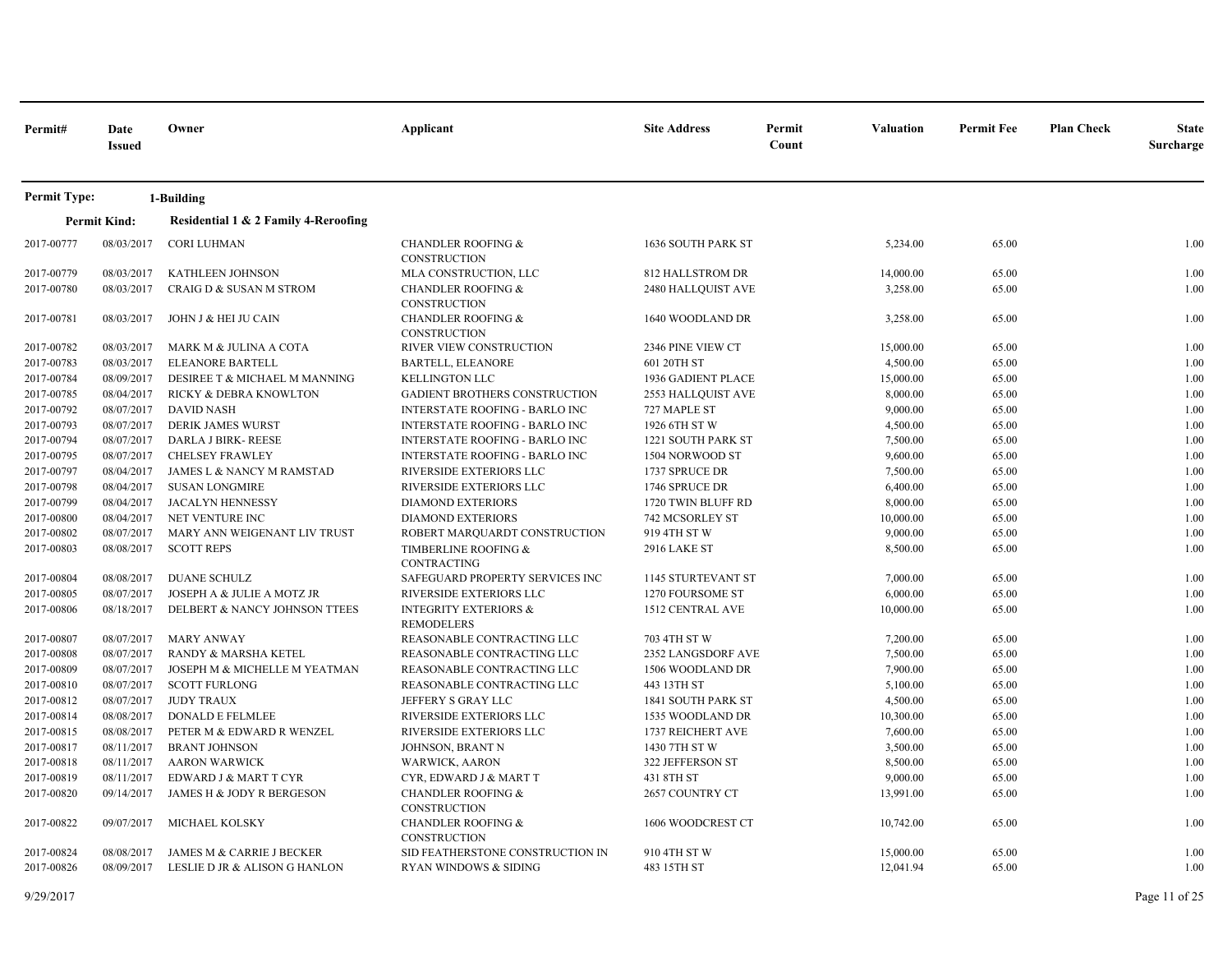| Permit#             | Date<br><b>Issued</b> | Owner                                     | Applicant                                    | <b>Site Address</b>       | Permit<br>Count | <b>Valuation</b> | <b>Permit Fee</b> | <b>Plan Check</b> | <b>State</b><br>Surcharge |
|---------------------|-----------------------|-------------------------------------------|----------------------------------------------|---------------------------|-----------------|------------------|-------------------|-------------------|---------------------------|
| <b>Permit Type:</b> |                       | 1-Building                                |                                              |                           |                 |                  |                   |                   |                           |
|                     | <b>Permit Kind:</b>   | Residential 1 & 2 Family 4-Reroofing      |                                              |                           |                 |                  |                   |                   |                           |
| 2017-00834          | 08/09/2017            | <b>JUDY THUMANN</b>                       | THUMANN, JUDY A                              | 1308 WEST MAPLE AVE       |                 | 7,000.00         | 65.00             |                   | 1.00                      |
| 2017-00837          | 08/10/2017            | <b>ROXANNE FECHTER</b>                    | <b>BEAU'S ROOFING LLC</b>                    | 1259 6TH ST W             |                 | 9,400.00         | 65.00             |                   | 1.00                      |
| 2017-00839          | 09/05/2017            | <b>MATTHEW LANGER</b>                     | CONNELLS CUSTOM EXTERIORS INC                | 407 GRACE ST              |                 | 3,500.00         | 65.00             |                   | 1.00                      |
| 2017-00842          | 08/17/2017            | JOEL S & CHERYL M SCHULTZ                 | HOMESTEAD REMODELING &<br>CONSULTING         | 410 5TH ST E              |                 | 8,000.00         | 65.00             |                   | 1.00                      |
| 2017-00843          | 08/17/2017            | <b>BONNIE VISCOUNT</b>                    | HOMESTEAD REMODELING &<br>CONSULTING         | 2004 TWIN BLUFF RD        |                 | 7,000.00         | 65.00             |                   | 1.00                      |
| 2017-00844          | 08/17/2017            | PETER & LORI CARROLL                      | HOMESTEAD REMODELING &<br><b>CONSULTING</b>  | 1616 GREENWOOD ST         |                 | 12,000.00        | 65.00             |                   | 1.00                      |
| 2017-00845          | 08/10/2017            | RONALD & DENISE BANG                      | <b>BANG, RONALD &amp; DENISE</b>             | 1676 SIEWERT ST           |                 | 3,000.00         | 65.00             |                   | 1.00                      |
| 2017-00846          | 08/11/2017            | <b>GADIENT &amp; SONS CONSTRUCTION</b>    | RIVERSIDE EXTERIORS LLC                      | 1960 GADIENT PLACE        |                 | 13,400.00        | 65.00             |                   | 1.00                      |
| 2017-00847          | 08/11/2017            | D F PROPERTY MANAGEMENT CORP              | REASONABLE CONTRACTING LLC                   | 1110 STURTEVANT ST        |                 | 10,000.00        | 65.00             |                   | 1.00                      |
| 2017-00848          | 08/11/2017            | <b>GENA KLINE</b>                         | REASONABLE CONTRACTING LLC                   | 416 10TH ST               |                 | 5,900.00         | 65.00             |                   | 1.00                      |
| 2017-00849          | 08/11/2017            | KEVIN I & JOELLE H HOFFMAN                | REASONABLE CONTRACTING LLC                   | 666 20TH ST               |                 | 6,925.00         | 65.00             |                   | 1.00                      |
| 2017-00850          | 08/11/2017            | STEPHEN HENDRICKSON ET AL                 | INS CONSTRUCTION                             | 1109 EAST AVE             |                 | 7,500.00         | 65.00             |                   | 1.00                      |
| 2017-00869          | 09/13/2017            | <b>KATIE BELL</b>                         | <b>BELL, KATIE M</b>                         | 2217 BUSH ST              |                 | 1,359.00         | 65.00             |                   | 1.00                      |
| 2017-00874          | 08/14/2017            | THOMAS O'DELL                             | O'DELL, THOMAS B                             | 607 MAPLE ST              |                 | 14,000.00        | 65.00             |                   | 1.00                      |
| 2017-00876          | 08/14/2017            | DANIEL & JOSEPHINE SCHENDEL               | <b>BEAU'S ROOFING LLC</b>                    | 1603 BUSH ST              |                 | 19,800.00        | 65.00             |                   | 1.00                      |
| 2017-00877          | 08/16/2017            | WILSON P & AMANDA MARTINEZ<br><b>WARD</b> | <b>RYAN WINDOWS &amp; SIDING</b>             | 925 4TH ST W              |                 | 24,752.98        | 65.00             |                   | 1.00                      |
| 2017-00880          | 08/14/2017            | ZIEMER REAL ESTATE HOLDINGS               | ZIEMER REAL ESTATE HOLDINGS                  | 469 8TH ST                |                 | 2,500.00         | 65.00             |                   | 1.00                      |
| 2017-00882          | 08/14/2017            | WILLIAM C & MARIE L POND                  | INNOVATIVE BUILDING AND DESIGN<br>LLC.       | <b>1103 STURTEVANT ST</b> |                 | 3,500.00         | 65.00             |                   | 1.00                      |
| 2017-00883          | 08/14/2017            | RONALD J & DARLENE JABLONSKE              | INNOVATIVE BUILDING AND DESIGN<br>LLC        | 1802 6TH ST W             |                 | 5,000.00         | 65.00             |                   | 1.00                      |
| 2017-00884          | 08/14/2017            | ADINO & LACY QUIBOLOY                     | INNOVATIVE BUILDING AND DESIGN<br><b>LLC</b> | 1615 SOUTH PARK ST        |                 | 3,000.00         | 65.00             |                   | 1.00                      |
| 2017-00885          | 08/14/2017            | JEFFREY A & LYNN M HUPPERT                | INNOVATIVE BUILDING AND DESIGN<br>LLC.       | 326 7TH ST E              |                 | 5,000.00         | 65.00             |                   | 1.00                      |
| 2017-00886          | 08/14/2017            | BERNARD & MARIANNE EDWARDS                | <b>KW BILLMAN ROOFING</b>                    | 1826 SOUTH PARK ST        |                 | 8,414.93         | 65.00             |                   | 1.00                      |
| 2017-00895          | 08/17/2017            | JOYCE & JESSE JOHNSON                     | HOMESTEAD REMODELING &<br>CONSULTING         | 1417 NORWOOD ST           |                 | 9,000.00         | 65.00             |                   | 1.00                      |
| 2017-00904          | 08/15/2017            | MIKALEEN HAUSCHILDT                       | RIVERSIDE EXTERIORS LLC                      | 1638 BUSH ST              |                 | 7,000.00         | 65.00             |                   | 1.00                      |
| 2017-00905          | 08/15/2017            | <b>MARILYN ANDERSON</b>                   | RIVERSIDE EXTERIORS LLC                      | <b>418 FRANKLIN ST</b>    |                 | 10,000.00        | 65.00             |                   | 1.00                      |
| 2017-00906          | 08/15/2017            | <b>GEORGIA GIELAU</b>                     | RIVERSIDE EXTERIORS LLC                      | 789 HI PARK AVE           |                 | 16,000.00        | 65.00             |                   | 1.00                      |
| 2017-00913          | 08/16/2017            | BRYAN M & MELINDA M HELMER                | RYAN WINDOWS & SIDING                        | 1509 GREENWOOD ST         |                 | 5,955.17         | 65.00             |                   | 1.00                      |
| 2017-00914          | 08/16/2017            | DAVID J & AMY A DE JONG                   | RYAN WINDOWS & SIDING                        | 1700 TWIN BLUFF RD        |                 | 19,397.54        | 65.00             |                   | 1.00                      |
| 2017-00915          | 08/16/2017            | THOMAS A & ANNE M CAMPBELL                | RYAN WINDOWS & SIDING                        | 226 7TH ST E              |                 | 1,876.97         | 65.00             |                   | 1.00                      |
| 2017-00916          | 08/16/2017            | ALAN A & CYNTHIA M JOHNSON                | RYAN WINDOWS & SIDING                        | 514 GRACE ST              |                 | 9,266.48         | 65.00             |                   | 1.00                      |
| 2017-00923          | 08/16/2017            | <b>BRAD &amp; CARRIE HANSON</b>           | JEFFERY S GRAY LLC                           | 425.5 5TH ST E            |                 | 11,450.00        | 65.00             |                   | 1.00                      |
| 2017-00924          | 08/22/2017            | DAVID J & BEVERLY A GLOVER                | LINDUS CONSTRUCTION INC                      | 608 WEST AVE              |                 | 10,000.00        | 65.00             |                   | 1.00                      |
| 2017-00926          | 08/17/2017            | ANGELIQUE SCHNEIDER                       | <b>GADIENT BROTHERS CONSTRUCTION</b>         | 821 4TH ST W              |                 | 4,500.00         | 65.00             |                   | 1.00                      |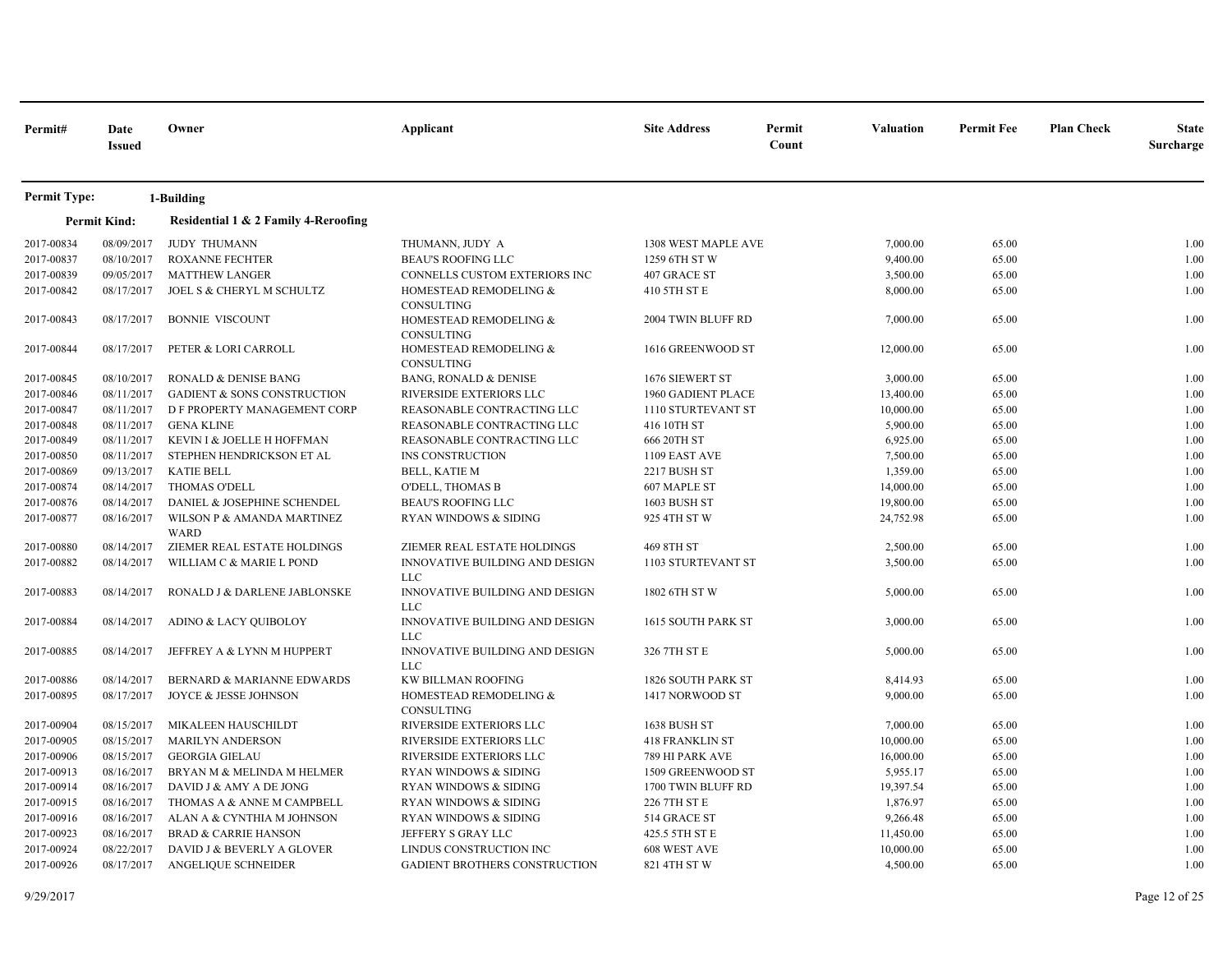| Permit#             | Date<br><b>Issued</b> | Owner                                   | Applicant                                            | <b>Site Address</b>      | Permit<br>Count | Valuation  | <b>Permit Fee</b> | <b>Plan Check</b> | <b>State</b><br>Surcharge |
|---------------------|-----------------------|-----------------------------------------|------------------------------------------------------|--------------------------|-----------------|------------|-------------------|-------------------|---------------------------|
| <b>Permit Type:</b> |                       | 1-Building                              |                                                      |                          |                 |            |                   |                   |                           |
|                     | <b>Permit Kind:</b>   | Residential 1 & 2 Family 4-Reroofing    |                                                      |                          |                 |            |                   |                   |                           |
| 2017-00927          | 08/17/2017            | <b>ALLEN RISBERG</b>                    | <b>GADIENT BROTHERS CONSTRUCTION</b>                 | 1510 HILL VIEW CT        |                 | 6,500.00   | 65.00             |                   | 1.00                      |
| 2017-00931          | 08/18/2017            | PATRICK & MEGAN M RAMAKER               | RIVERSIDE EXTERIORS LLC                              | 343 GRACE ST             |                 | 7,000.00   | 65.00             |                   | 1.00                      |
| 2017-00932          | 08/22/2017            | DEBRA O'DONNELL                         | RIVERSIDE EXTERIORS LLC                              | 1040 BURTON ST           |                 | 8,700.00   | 65.00             |                   | 1.00                      |
| 2017-00933          | 08/18/2017            | RICHARD W & MARGARET<br><b>THOMPSON</b> | EDGELL CONSTRUCTION                                  | 1307 3RD ST W            |                 | 5,000.00   | 65.00             |                   | 1.00                      |
| 2017-00934          | 08/18/2017            | <b>SUZANNE LOVE</b>                     | EDGELL CONSTRUCTION                                  | 738 POTTER ST            |                 | 5,000.00   | 65.00             |                   | 1.00                      |
| 2017-00938          | 08/18/2017            | STEPHEN W & JAN W WALL                  | <b>DIAMOND EXTERIORS</b>                             | 1021 PLEASANT VIEW AVE   |                 | 15,000.00  | 65.00             |                   | 1.00                      |
| 2017-00940          | 08/31/2017            | LLOYD D & SARAH E ELLIS                 | KEYPRIME ROOFING AND<br>REMODELING                   | 520 NORWOOD ST           |                 | 9,802.67   | 65.00             |                   | 1.00                      |
| 2017-00941          | 08/18/2017            | <b>US BANK NA</b>                       | RIVERSIDE EXTERIORS LLC                              | 1441 HILLSIDE DR         |                 | 10,000.00  | 65.00             |                   | 1.00                      |
| 2017-00942          | 08/18/2017            | <b>JESSICA WARREN</b>                   | REASONABLE CONTRACTING LLC                           | 1723 REICHERT AVE        |                 | 6,200.00   | 65.00             |                   | 1.00                      |
| 2017-00943          | 08/18/2017            | BRYANT D & LISA M LARSIN                | LARSIN, BRYANT D & LISA M                            | 507 PINE ST              |                 | 5,800.00   | 65.00             |                   | 1.00                      |
| 2017-00944          | 08/21/2017            | RANDALL J & CATHERINE JOHNSON           | <b>CHANDLER ROOFING &amp;</b><br><b>CONSTRUCTION</b> | 811 CENTRAL AVE          |                 | 24,208.00  | 65.00             |                   | 1.00                      |
| 2017-00945          | 08/21/2017            | ERICK & TAMRA GRAHAM                    | <b>CHANDLER ROOFING &amp;</b><br>CONSTRUCTION        | 1133 CENTRAL AVE         |                 | 10,527.00  | 65.00             |                   | 1.00                      |
| 2017-00946          | 08/21/2017            | <b>ALICE TAYLOR</b>                     | <b>CHANDLER ROOFING &amp;</b><br>CONSTRUCTION        | 455 13TH ST              |                 | 15,228.00  | 65.00             |                   | 1.00                      |
| 2017-00947          | 08/21/2017            | MICHAEL J & ANGELIA S McGUIRE           | McGUIRE, MICHAEL J & ANGELIA S D                     | 1651 SIEWERT ST          |                 | 6,000.00   | 65.00             |                   | 1.00                      |
| 2017-00948          | 08/21/2017            | <b>GINO FARONE</b>                      | <b>FARONE, GINO L</b>                                | 1524 POPLAR DR           |                 | 9,861.00   | 65.00             |                   | 1.00                      |
| 2017-00949          | 08/22/2017            | RICHARD A & BARBARA BEETSCH             | REASONABLE CONTRACTING LLC                           | 591 CHERRYWOOD CT        |                 | 354,585.00 | 65.00             |                   | 1.00                      |
| 2017-00950          | 08/22/2017            | <b>SAMUEL BLUE RT</b>                   | REASONABLE CONTRACTING LLC                           | 1842 CHERRY ST           |                 | 354,585.00 | 65.00             |                   | 1.00                      |
| 2017-00951          | 08/22/2017            | CARL B & JOANNE BURKARD                 | REASONABLE CONTRACTING LLC                           | 1834 CHERRY ST           |                 | 354,585.00 | 65.00             |                   | 1.00                      |
| 2017-00952          | 08/22/2017            | <b>BRUCE B &amp; LOIS A BURNES</b>      | REASONABLE CONTRACTING LLC                           | 590 CHERRYWOOD CT        |                 | 354,585.00 | 65.00             |                   | 1.00                      |
| 2017-00953          | 08/22/2017            | <b>DUANE IVERSON</b>                    | REASONABLE CONTRACTING LLC                           | 589 CHERRYWOOD CT        |                 | 354,585.00 | 65.00             |                   | 1.00                      |
| 2017-00955          | 08/22/2017            | <b>AUDREY CARLSON</b>                   | REASONABLE CONTRACTING LLC                           | 1860 CHERRY ST           |                 | 354,585.00 | 65.00             |                   | 1.00                      |
| 2017-00956          | 08/22/2017            | <b>MARILYN CLAUSSEN</b>                 | REASONABLE CONTRACTING LLC                           | <b>608 CHERRYWOOD CT</b> |                 | 354,585.00 | 65.00             |                   | 1.00                      |
| 2017-00957          | 08/22/2017            | LOWELL C & CAROL D GRAN                 | REASONABLE CONTRACTING LLC                           | 1813 CHERRY ST           |                 | 354,585.00 | 65.00             |                   | 1.00                      |
| 2017-00958          | 08/22/2017            | HAROLD H & JOYCE L HINRICHS             | REASONABLE CONTRACTING LLC                           | 616 CHERRYWOOD CT        |                 | 354,585.00 | 65.00             |                   | 1.00                      |
| 2017-00960          | 08/22/2017            | <b>SUSAN HUBER</b>                      | REASONABLE CONTRACTING LLC                           | 1820 CHERRY ST           |                 | 354,585.00 | 65.00             |                   | 1.00                      |
| 2017-00961          | 08/22/2017            | THOMAS F & SUSANNE M HUNEKE             | REASONABLE CONTRACTING LLC                           | 615 CHERRYWOOD CT        |                 | 354,585.00 | 65.00             |                   | 1.00                      |
| 2017-00962          | 08/22/2017            | <b>JON ISACKSON RT</b>                  | REASONABLE CONTRACTING LLC                           | 1830 CHERRY ST           |                 | 354,585.00 | 65.00             |                   | 1.00                      |
| 2017-00963          | 08/22/2017            | JOHN H & JANICE M HINSCH                | REASONABLE CONTRACTING LLC                           | 1816 CHERRY ST           |                 | 354,585.00 | 65.00             |                   | 1.00                      |
| 2017-00965          | 08/22/2017            | <b>GREGORY L &amp; TANYA M QUIDING</b>  | RIVERSIDE EXTERIORS LLC                              | 4136 ROBERT ST           |                 | 8,300.00   | 65.00             |                   | 1.00                      |
| 2017-00966          | 08/22/2017            | <b>VALORIS JOHNSON RT</b>               | REASONABLE CONTRACTING LLC                           | 1848 CHERRY ST           |                 | 354,585.00 | 65.00             |                   | 1.00                      |
| 2017-00967          | 08/22/2017            | THEODORE C & PAMELA J JOHNSON           | REASONABLE CONTRACTING LLC                           | 1838 CHERRY ST           |                 | 354,585.00 | 65.00             |                   | 1.00                      |
| 2017-00969          | 08/22/2017            | <b>WANDA OTTOSON</b>                    | REASONABLE CONTRACTING LLC                           | 604 CHERRYWOOD CT        |                 | 354,585.00 | 65.00             |                   | 1.00                      |
| 2017-00970          | 08/22/2017            | CLARENCE H & JANET M JORDAHL            | REASONABLE CONTRACTING LLC                           | 594 CHERRYWOOD CT        |                 | 354,585.00 | 65.00             |                   | 1.00                      |
| 2017-00971          | 08/22/2017            | EDMUND L & MARY ELLEN PATLAN            | REASONABLE CONTRACTING LLC                           | 611 CHERRYWOOD CT        |                 | 354,585.00 | 65.00             |                   | 1.00                      |
| 2017-00972          | 08/22/2017            | LAWRENCE H & FAY C PETERSON             | REASONABLE CONTRACTING LLC                           | 593 CHERRYWOOD CT        |                 | 354,585.00 | 65.00             |                   | 1.00                      |
| 2017-00973          | 08/22/2017            | WILLIAM R & JOAN R QUIGGLE              | REASONABLE CONTRACTING LLC                           | 598 CHERRYWOOD CT        |                 | 354,585.00 | 65.00             |                   | 1.00                      |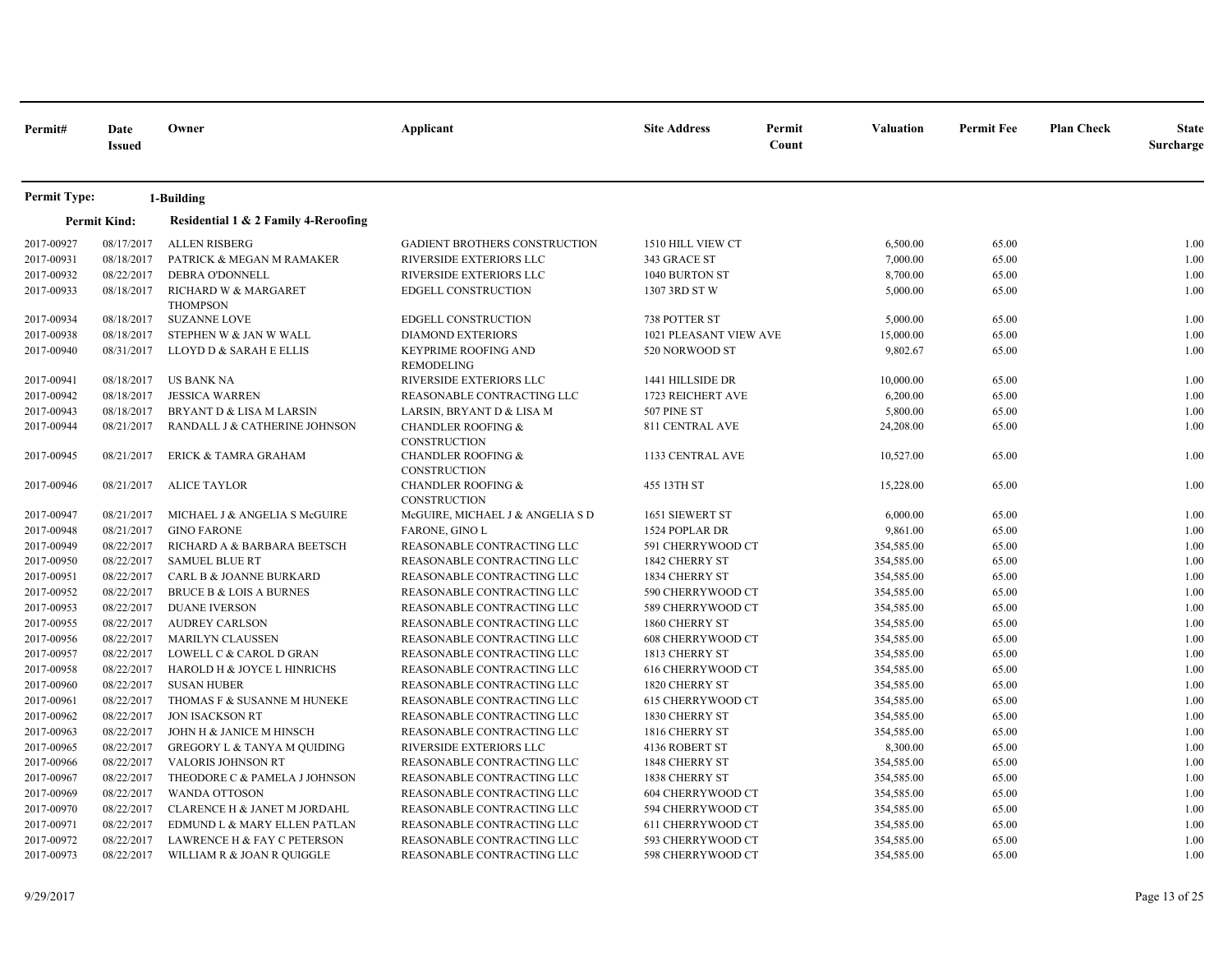| Permit#             | Date<br><b>Issued</b> | Owner                                | Applicant                                            | <b>Site Address</b>      | Permit<br>Count | <b>Valuation</b> | <b>Permit Fee</b> | <b>Plan Check</b> | <b>State</b><br>Surcharge |
|---------------------|-----------------------|--------------------------------------|------------------------------------------------------|--------------------------|-----------------|------------------|-------------------|-------------------|---------------------------|
| <b>Permit Type:</b> |                       | 1-Building                           |                                                      |                          |                 |                  |                   |                   |                           |
|                     | <b>Permit Kind:</b>   | Residential 1 & 2 Family 4-Reroofing |                                                      |                          |                 |                  |                   |                   |                           |
| 2017-00974          | 08/22/2017            | <b>LOUISE HAALAND</b>                | REASONABLE CONTRACTING LLC                           | 612 CHERRYWOOD CT        |                 | 354,585.00       | 65.00             |                   | 1.00                      |
| 2017-00975          | 08/22/2017            | PAUL E & PATRICIA G SWANSON          | REASONABLE CONTRACTING LLC                           | 1852 CHERRY ST           |                 | 354,585.00       | 65.00             |                   | 1.00                      |
| 2017-00976          | 08/22/2017            | NORMA J REV TRUST SWINGDORF          | REASONABLE CONTRACTING LLC                           | <b>607 CHERRYWOOD CT</b> |                 | 354,585.00       | 65.00             |                   | 1.00                      |
| 2017-00977          | 08/22/2017            | RONALD D & SARAH M TAIPALE           | REASONABLE CONTRACTING LLC                           | 1856 CHERRY ST           |                 | 354,585.00       | 65.00             |                   | 1.00                      |
| 2017-00978          | 08/22/2017            | JAMES G & SUSAN L VANDEUSEN          | REASONABLE CONTRACTING LLC                           | <b>603 CHERRYWOOD CT</b> |                 | 354,585.00       | 65.00             |                   | 1.00                      |
| 2017-00979          | 08/22/2017            | NANCY WALKER                         | REASONABLE CONTRACTING LLC                           | 1817 CHERRY ST           |                 | 354,585.00       | 65.00             |                   | 1.00                      |
| 2017-00980          | 08/22/2017            | <b>JEAN WILKINSON</b>                | REASONABLE CONTRACTING LLC                           | 597 CHERRYWOOD CT        |                 | 354,585.00       | 65.00             |                   | 1.00                      |
| 2017-00981          | 08/22/2017            | EDITH N & CORRINE L WILLIAMS         | REASONABLE CONTRACTING LLC                           | 1824 CHERRY ST           |                 | 354,585.00       | 65.00             |                   | 1.00                      |
| 2017-00983          | 08/22/2017            | JOHN A & SUSAN E WELLS               | DEAN NELSON SHINGLER INC                             | 320 PINE ST              |                 | 10,290.00        | 65.00             |                   | 1.00                      |
| 2017-00984          | 08/22/2017            | <b>DENNIS NELSON</b>                 | DEAN NELSON SHINGLER INC                             | 2013 LAUNA AVE           |                 | 10,150.00        | 65.00             |                   | 1.00                      |
| 2017-00985          | 08/22/2017            | MICHAEL D & JUDY BAKER               | YOUR HOME IMPROVEMENT<br><b>COMPANY LLC</b>          | 1114 SOUTH PARK ST       |                 | 8,499.00         | 65.00             |                   | 1.00                      |
| 2017-00991          | 09/01/2017            | DENNIS S & SHARON O SANDSTROM        | <b>CHANDLER ROOFING &amp;</b><br><b>CONSTRUCTION</b> | 1151 PUTNAM AVE          |                 | 10,695.55        | 65.00             |                   | 1.00                      |
| 2017-00992          | 09/01/2017            | WILLIAM M & KERRY L LAQUA            | <b>CHANDLER ROOFING &amp;</b><br><b>CONSTRUCTION</b> | 1109 OAK ST              |                 | 11,141.41        | 65.00             |                   | 1.00                      |
| 2017-00994          | 09/12/2017            | <b>DOREEN JABLONSKE</b>              | <b>CHANDLER ROOFING &amp;</b><br><b>CONSTRUCTION</b> | 1550 BIRCHWOOD DR        |                 | 7,982.17         | 65.00             |                   | 1.00                      |
| 2017-01003          | 08/23/2017            | <b>BRANDON SCHMIDT</b>               | RIVERSIDE EXTERIORS LLC                              | 802 SNOWBIRD DR          |                 | 12,000.00        | 65.00             |                   | 1.00                      |
| 2017-01004          | 08/23/2017            | <b>JOLEEN HANSON</b>                 | <b>WALKER ROOFING</b>                                | 1580 BIRCHWOOD DR        |                 | 8,532.51         | 65.00             |                   | 1.00                      |
| 2017-01005          | 08/23/2017            | PAUL G & LAILA E FLEISCHER           | <b>WALKER ROOFING</b>                                | 1862 6TH ST W            |                 | 10,438.74        | 65.00             |                   | 1.00                      |
| 2017-01007          | 08/24/2017            | JON & EVANNE SEYMOUR                 | RIVERTOWN CONSTRUCTION                               | 425 PINE ST              |                 | 7,000.00         | 65.00             |                   | 1.00                      |
| 2017-01009          | 08/29/2017            | ROYCE R & KARLYNE R BOTTIN           | <b>RYAN WINDOWS &amp; SIDING</b>                     | 1667 SPRUCE DR           |                 | 11,428.76        | 65.00             |                   | 1.00                      |
| 2017-01014          | 08/24/2017            | <b>GREG QUIDING ET AL</b>            | RIVERSIDE EXTERIORS LLC                              | 152 FAIRVIEW LN          |                 | 7,000.00         | 65.00             |                   | 1.00                      |
| 2017-01015          | 08/25/2017            | <b>DAVID PHILLIPS</b>                | PHILLIPS, DAVID                                      | 1102 WATSON ST           |                 | 1,500.00         | 65.00             |                   | 1.00                      |
| 2017-01017          | 08/25/2017            | PAUL F & VICTORIA J HESCHKE          | POLAR BUILDERS INC                                   | 4786 MT HOOD LN          |                 | 12,300.00        | 65.00             |                   | 1.00                      |
| 2017-01019          | 08/31/2017            | <b>STEVEN DEMORETT</b>               | <b>EXCEL EXTERIORS INC</b>                           | 142 CANNON VIEW DR       |                 | 4,500.00         | 65.00             |                   | 1.00                      |
| 2017-01020          | 08/31/2017            | CARL LONG                            | <b>EXCEL EXTERIORS INC</b>                           | 2580 EUNICE AVE          |                 | 9,500.00         | 65.00             |                   | 1.00                      |
| 2017-01024          | 08/28/2017            | JAMES L & LORI L SNOW                | LEGACY KITCHENS AND DESIGN LLC                       | 1216 4TH ST W            |                 | 11,000.00        | 65.00             |                   | 1.00                      |
| 2017-01030          | 08/28/2017            | <b>DIANA HANSEN</b>                  | HANSEN, DIANA                                        | 429 PINE ST              |                 | 6,000.00         | 65.00             |                   | 1.00                      |
| 2017-01033          | 08/29/2017            | <b>ROBERT HERMAN</b>                 | <b>DIAMOND EXTERIORS</b>                             | 1418 CENTRAL AVE         |                 | 8,000.00         | 65.00             |                   | 1.00                      |
| 2017-01034          | 08/29/2017            | <b>DEBRA DOUGHTY</b>                 | RIVERSIDE EXTERIORS LLC                              | 1569 BIRCHWOOD DR        |                 | 5,000.00         | 65.00             |                   | 1.00                      |
| 2017-01035          | 08/29/2017            | NORMAN D & VICTORIA WINFREY          | RIVERSIDE EXTERIORS LLC                              | 472 12TH ST              |                 | 7,000.00         | 65.00             |                   | 1.00                      |
| 2017-01036          | 08/29/2017            | MARIAN FITSCHEN ETAL                 | ANDREW FEATHERSTONE<br><b>CONSTRUCTION</b>           | 463 15TH ST              |                 | 7,000.00         | 65.00             |                   | 1.00                      |
| 2017-01040          | 08/30/2017            | Damon J & Jennifer A Perry           | ALLSTAR CONSTRUCTION<br><b>COMMERCIAL LLC</b>        | 805 4TH ST W             |                 | 84,000.00        | 65.00             |                   | 1.00                      |
| 2017-01044          | 09/01/2017            | EVERETT M & SHANNAN D HUGHES         | <b>CHANDLER ROOFING &amp;</b><br><b>CONSTRUCTION</b> | 821 3RD ST W             |                 | 15,990.00        | 65.00             |                   | 1.00                      |
| 2017-01045          | 09/01/2017            | KENNETH L & TERESE A BJORNSTAD       | <b>CHANDLER ROOFING &amp;</b><br>CONSTRUCTION        | 1129 OAK ST              |                 | 11,649.03        | 65.00             |                   | 1.00                      |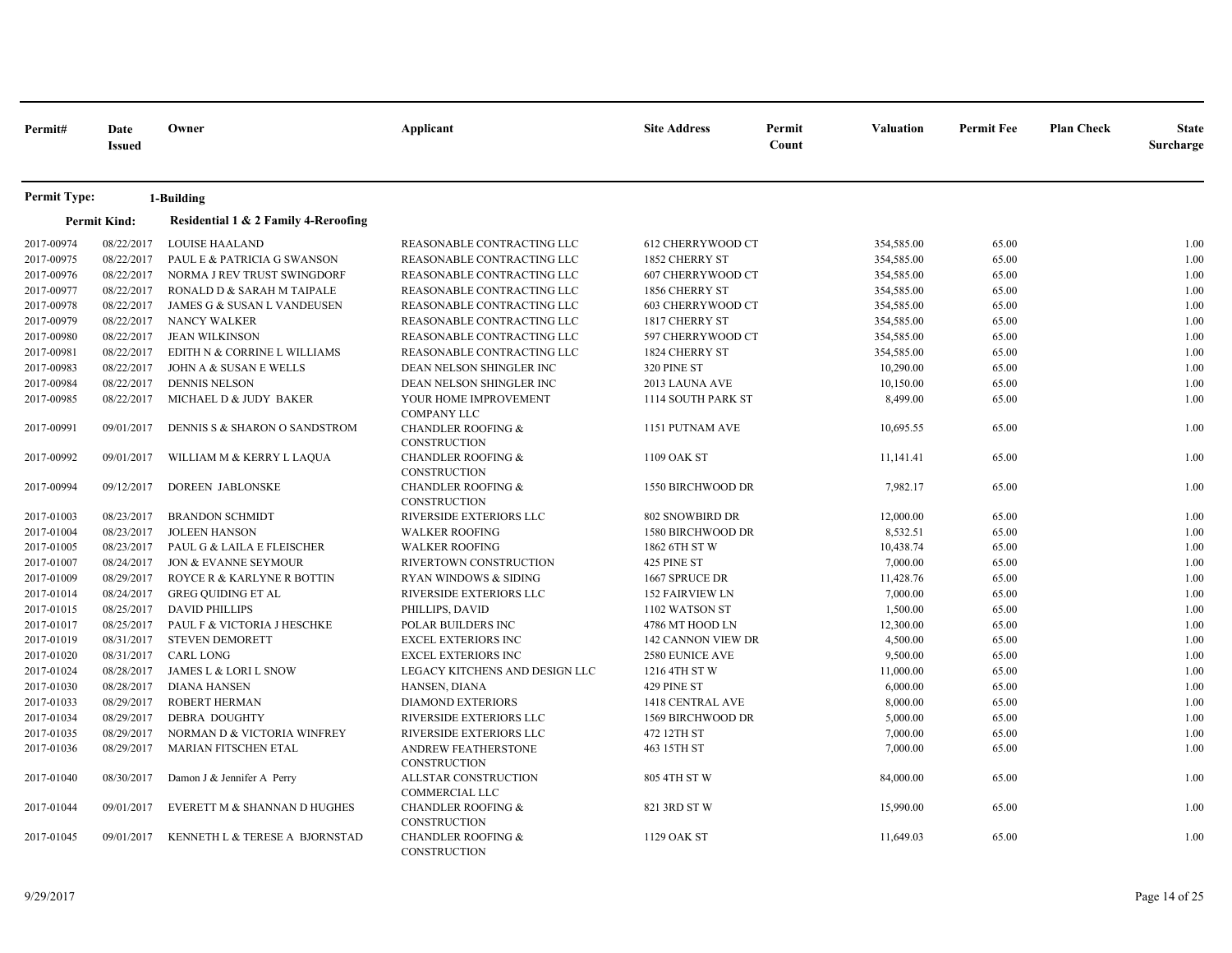| Permit#                  | Date<br><b>Issued</b>    | Owner                                                    | Applicant                                            | <b>Site Address</b>                | Permit<br>Count | <b>Valuation</b>      | <b>Permit Fee</b> | <b>Plan Check</b> | <b>State</b><br><b>Surcharge</b> |
|--------------------------|--------------------------|----------------------------------------------------------|------------------------------------------------------|------------------------------------|-----------------|-----------------------|-------------------|-------------------|----------------------------------|
| <b>Permit Type:</b>      |                          | 1-Building                                               |                                                      |                                    |                 |                       |                   |                   |                                  |
|                          | <b>Permit Kind:</b>      | Residential 1 & 2 Family 4-Reroofing                     |                                                      |                                    |                 |                       |                   |                   |                                  |
| 2017-01046               | 09/01/2017               | JON & EVANNE SEYMOUR                                     | <b>CHANDLER ROOFING &amp;</b><br><b>CONSTRUCTION</b> | 425 PINE ST                        |                 | 5,920.02              | 65.00             |                   | 1.00                             |
| 2017-01048               | 08/31/2017               | <b>JERALD &amp; KATHRYN HAUSCHILDT</b>                   | HAUSCHILDT, JERALD & KATHRYN                         | 1232 PEACEFUL RIDGE RD             |                 | 6,600.00              | 65.00             |                   | 1.00                             |
| 2017-01049               | 08/31/2017               | TODD L & KATRINA M PETTERSON                             | <b>EXCEL EXTERIORS INC</b>                           | <b>2567 EUNICE AVE</b>             |                 | 6,000.00              | 65.00             |                   | 1.00                             |
| 2017-01051               | 09/01/2017               | DUSTIN B & LYNN A HECKMAN                                | HECKMAN, DUSTIN B & LYNN A                           | 648 20TH ST                        |                 | 2,000.00              | 65.00             |                   | 1.00                             |
| 2017-01053               | 09/01/2017               | LAWRENCE C & RENEE S                                     | WARRINGTON, LAWRENCE C & RENEE                       | 2453 LANGSDORF AVE                 |                 | 6,000.00              | 65.00             |                   | 1.00                             |
|                          |                          | <b>WARRINGTON</b>                                        | S                                                    |                                    |                 |                       |                   |                   |                                  |
| 2017-01056               | 09/01/2017               | JAMES M & DEBORA D SULLIVAN                              | SULLIVAN, JAMES M & DEBORA D                         | 619 12TH ST                        |                 | 6,721.00              | 65.00             |                   | 1.00                             |
| 2017-01057               | 09/01/2017               | <b>SCOTT BROCK</b>                                       | <b>BROCK, SCOTT C</b>                                | 795 WILKINSON ST                   |                 | 2,500.00              | 65.00             |                   | 1.00                             |
| 2017-01059               | 09/05/2017               | JAMES D & LARITA J BROWN                                 | BROWN, JAMES D & LARITA J                            | 611 EAST AVE                       |                 | 1,500.00              | 65.00             |                   | 1.00                             |
| 2017-01061               | 09/05/2017               | <b>JAMES NASH</b>                                        | BK WALKER CONSTRUCTION INC                           | 335 GRACE ST                       |                 | 6,000.00              | 65.00             |                   | 1.00                             |
| 2017-01062<br>2017-01063 | 09/06/2017<br>09/06/2017 | JEREMY W & EMILY NELSON<br><b>GREGORY CADY</b>           | PROFESSIONAL EXTERIORS<br><b>DIAMOND EXTERIORS</b>   | 625 NORWOOD ST<br>1222 PHELPS ST   |                 | 13,730.00<br>8,000.00 | 65.00<br>65.00    |                   | 1.00<br>1.00                     |
| 2017-01065               | 09/07/2017               | <b>JESSICA RIESTER</b>                                   | <b>CHANDLER ROOFING &amp;</b>                        | 1145 OAK ST                        |                 | 10,079.54             | 65.00             |                   | 1.00                             |
|                          |                          |                                                          | <b>CONSTRUCTION</b>                                  |                                    |                 |                       |                   |                   |                                  |
| 2017-01066               | 09/06/2017               | MARIA GUADALUPE MELENDEZ                                 | MELENDEZ, MARIA GUADALUPE                            | 1008 STURTEVANT ST                 |                 | 3,800.00              | 65.00             |                   | 1.00                             |
| 2017-01068               | 09/07/2017               | JOHN J & SUE B GUERBER                                   | <b>CHANDLER ROOFING &amp;</b>                        | 4736 BIG SKY CT                    |                 | 7,805.91              | 65.00             |                   | 1.00                             |
|                          |                          |                                                          | <b>CONSTRUCTION</b>                                  |                                    |                 |                       |                   |                   |                                  |
| 2017-01069               | 09/08/2017               | JAMES L & STACY M KAFKA                                  | HOMESTEAD REMODELING &                               | 751 WEST AVE                       |                 | 14,000.00             | 65.00             |                   | 1.00                             |
|                          |                          |                                                          | CONSULTING                                           |                                    |                 |                       |                   |                   |                                  |
| 2017-01070               | 09/08/2017               | SHELBY R & REX A HOISINGTON &                            | HOMESTEAD REMODELING &                               | 412 8TH ST                         |                 | 15,000.00             | 65.00             |                   | 1.00                             |
|                          |                          | <b>MILLER</b>                                            | CONSULTING                                           |                                    |                 |                       |                   |                   |                                  |
| 2017-01071               | 09/15/2017               | <b>GRETA GORDEN</b>                                      | <b>GREEN GUARD CONSTRUCTION</b>                      | 1323 SYLVAN ST                     |                 | 6,500.00              | 65.00             |                   | 1.00                             |
| 2017-01072               | 09/07/2017               | <b>CURTIS L &amp; LINDA M BUCK</b>                       | JTS JOSEPH TOUSIGNANT SERVICES                       | 2015 CREEKVIEW CT                  |                 | 9,000.00              | 65.00             |                   | 1.00                             |
| 2017-01073               | 09/07/2017               | DEAN E & MARJORIE H THOMAS                               | JTS JOSEPH TOUSIGNANT SERVICES                       | 1418 SOUTH PARK ST                 |                 | 7,000.00              | 65.00             |                   | 1.00                             |
| 2017-01074               | 09/07/2017               | <b>CYNTHIA DEGENER</b>                                   | JTS JOSEPH TOUSIGNANT SERVICES                       | 220 MOTEL AVE                      |                 | 9,000.00              | 65.00             |                   | 1.00                             |
| 2017-01075               | 09/07/2017               | THOMAS R & PAULA M JILK                                  | JTS JOSEPH TOUSIGNANT SERVICES                       | 527 10TH ST                        |                 | 6,000.00              | 65.00             |                   | 1.00                             |
| 2017-01079               | 09/08/2017<br>09/08/2017 | KATHY MAE SEYMOUR-JOHNSON                                | RIVERSIDE EXTERIORS LLC<br>RIVERSIDE EXTERIORS LLC   | 1829 SPRUCE DR<br>1350 RED OAK AVE |                 | 8,000.00              | 65.00             |                   | 1.00                             |
| 2017-01080<br>2017-01081 | 09/08/2017               | BUEL W & VICKI L LENSCH JR<br>WILLIAM B & JULIE L WYCHOR | SELA ROOFING AND REMODELING                          | 618 PINE ST                        |                 | 8,000.00<br>15,200.00 | 65.00<br>65.00    |                   | 1.00<br>1.00                     |
| 2017-01083               | 09/08/2017               | <b>MARY MANDELKOW</b>                                    | <b>GULDEN CONSTRUCTION</b>                           | 1136 4TH ST W                      |                 | 10,200.00             | 65.00             |                   | 1.00                             |
| 2017-01085               | 09/08/2017               | <b>STACEY BERGQUIST</b>                                  | <b>GULDEN CONSTRUCTION</b>                           | 520 10TH ST                        |                 | 4,100.00              | 65.00             |                   | 1.00                             |
| 2017-01086               | 09/08/2017               | ALJONA BERGWALL                                          | <b>GULDEN CONSTRUCTION</b>                           | 1130 4TH ST W                      |                 | 5,780.00              | 65.00             |                   | 1.00                             |
| 2017-01087               | 09/08/2017               | KENNETH G & BARBARA BERGWALL                             | <b>GULDEN CONSTRUCTION</b>                           | 1112 EAST AVE                      |                 | 10,200.00             | 65.00             |                   | 1.00                             |
| 2017-01088               | 09/08/2017               | <b>JUDY LEE BRICKEY</b>                                  | SIEBENALER EXTERIORS LLC                             | 411 8TH ST                         |                 | 9,350.00              | 65.00             |                   | 1.00                             |
| 2017-01089               | 09/08/2017               | MICHAEL SIEBENALER                                       | SIEBENALER, MICHAEL                                  | 722 POTTER ST                      |                 | 10,000.00             | 65.00             |                   | 1.00                             |
| 2017-01090               | 09/08/2017               | <b>SCOTT A &amp; LYNN M STORING</b>                      | DPM BUILDERS INC                                     | 1515 7TH ST W                      |                 | 9,000.00              | 65.00             |                   | 1.00                             |
| 2017-01091               | 09/08/2017               | MICHAEL J & LISA M O' BRIEN                              | O' BRIEN, MICHAEL J & LISA M                         | 808 HI PARK AVE                    |                 | 9,000.00              | 65.00             |                   | 1.00                             |
| 2017-01093               | 09/11/2017               | LYNETTE SMERUD                                           | BRC CONSTRUCTION LLC                                 | 1131 MAPLE ST                      |                 | 11,000.00             | 65.00             |                   | 1.00                             |
| 2017-01094               | 09/12/2017               | TIMOTHY A & NANETTE M KEARNS                             | CAPITAL CONSTRUCTION LLC                             | 1009 WEST AVE                      |                 | 10,000.00             | 65.00             |                   | 1.00                             |
| 2017-01099               | 09/21/2017               | <b>CHRISTOPHER HALLANGER</b>                             | MILLERSBERG CONSTRUCTION                             | 1230 EAST AVE                      |                 | 15,500.00             | 65.00             |                   | 1.00                             |
| 2017-01101               | 09/12/2017               | <b>SHANE FLEMING</b>                                     | FLEMING, SHANE G                                     | 4424 HIGHWAY 61 W                  |                 | 4,000.00              | 65.00             |                   | 1.00                             |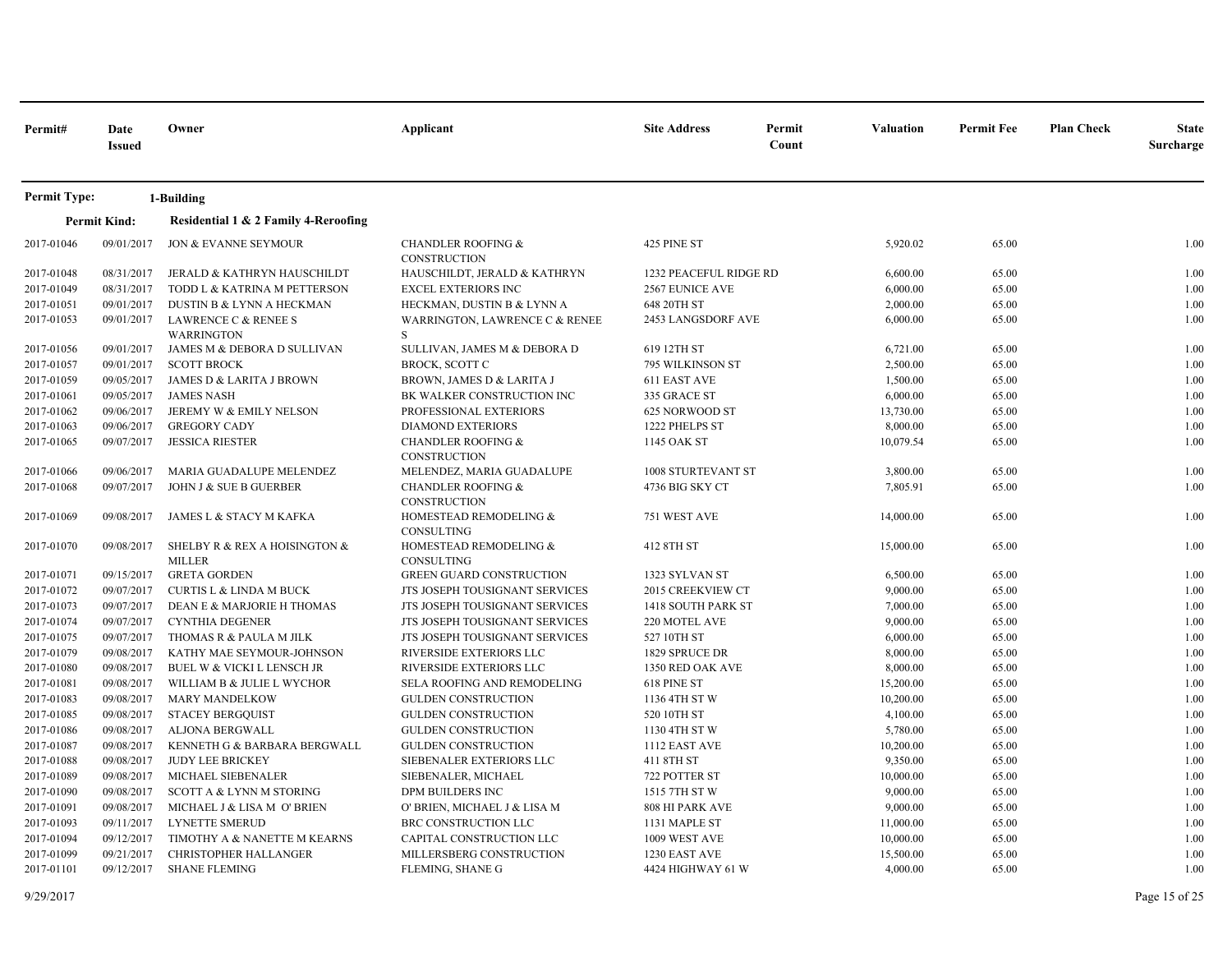| Permit#             | Date<br><b>Issued</b> | Owner                                           | Applicant                                            | <b>Site Address</b>           | Permit<br>Count | <b>Valuation</b> | <b>Permit Fee</b> | <b>Plan Check</b> | <b>State</b><br>Surcharge |
|---------------------|-----------------------|-------------------------------------------------|------------------------------------------------------|-------------------------------|-----------------|------------------|-------------------|-------------------|---------------------------|
| <b>Permit Type:</b> |                       | 1-Building                                      |                                                      |                               |                 |                  |                   |                   |                           |
|                     | <b>Permit Kind:</b>   | Residential 1 & 2 Family 4-Reroofing            |                                                      |                               |                 |                  |                   |                   |                           |
| 2017-01103          | 09/12/2017            | DAVID MOLDENHAUER                               | RIVERSIDE EXTERIORS LLC                              | 1403 WEST AVE                 |                 | 6,000.00         | 65.00             |                   | 1.00                      |
| 2017-01104          | 09/12/2017            | MARK A & DEBRA C VERDUGO                        | <b>CHANDLER ROOFING &amp;</b><br>CONSTRUCTION        | 1141 EAST AVE                 |                 | 8,603.28         | 65.00             |                   | 1.00                      |
| 2017-01105          | 09/12/2017            | <b>KAYLA PERKINS</b>                            | <b>CHANDLER ROOFING &amp;</b><br><b>CONSTRUCTION</b> | 913 SOUTH PARK ST             |                 | 27,467.70        | 65.00             |                   | 1.00                      |
| 2017-01107          | 09/12/2017            | DANE & SUSAN D MURPHY                           | <b>CHANDLER ROOFING &amp;</b><br><b>CONSTRUCTION</b> | 1723 PERLICH AVE              |                 | 15,596.33        | 65.00             |                   | 1.00                      |
| 2017-01108          | 09/12/2017            | PETER W & BARBARA E VON<br><b>HAAREN</b>        | HOMESTEAD REMODELING &<br><b>CONSULTING</b>          | 1628 GREENWOOD ST             |                 | 8,000.00         | 65.00             |                   | 1.00                      |
| 2017-01110          | 09/14/2017            | DAVID J & MICHELLE R MUELKEN                    | CAPSTONE BROS. CONTRACTING                           | <b>1372 PEACEFUL RIDGE RD</b> |                 | 25,740.00        | 65.00             |                   | 1.00                      |
| 2017-01111          | 09/13/2017            | ROGER D & CAROL A SAMMON                        | RIVERSIDE EXTERIORS LLC                              | 1423 WEST MAPLE AVE           |                 | 11,200.00        | 65.00             |                   | 1.00                      |
| 2017-01112          | 09/14/2017            | <b>CHARLES &amp; DIANE L RITMIRE</b>            | MLA CONSTRUCTION, LLC                                | 1417 CENTRAL AVE              |                 | 12,000.00        | 65.00             |                   | 1.00                      |
| 2017-01113          | 09/14/2017            | <b>DARREL SALO</b>                              | <b>DIAMOND EXTERIORS</b>                             | <b>615 NORTH PARK ST</b>      |                 | 6,000.00         | 65.00             |                   | 1.00                      |
| 2017-01115          | 09/14/2017            | DEAN E & MARJORIE H THOMAS                      | INS CONSTRUCTION                                     | 1020 HAWTHORN ST              |                 | 6,187.00         | 65.00             |                   | 1.00                      |
| 2017-01116          | 09/14/2017            | <b>JULIE ERICKSON</b>                           | INS CONSTRUCTION                                     | 1146 STURTEVANT ST            |                 | 5,500.00         | 65.00             |                   | 1.00                      |
| 2017-01117          | 09/14/2017            | DANIEL B & BEVERLY J MJOLSNESS<br>LT            | <b>CHANDLER ROOFING &amp;</b><br><b>CONSTRUCTION</b> | 1124 OAK ST                   |                 | 18,331.00        | 65.00             |                   | 1.00                      |
| 2017-01118          | 09/15/2017            | DOUGLAS L & MONA L RITTER                       | <b>CHANDLER ROOFING &amp;</b><br><b>CONSTRUCTION</b> | 1575 WOODLAND DR              |                 | 10,294.00        | 65.00             |                   | 1.00                      |
| 2017-01120          | 09/14/2017            | <b>JOHN WEINMEYER</b>                           | ANDREW FEATHERSTONE<br><b>CONSTRUCTION</b>           | 1524 EAST AVE                 |                 | 5,000.00         | 65.00             |                   | 1.00                      |
| 2017-01121          | 09/14/2017            | ALLAN ZEMKE                                     | REASONABLE CONTRACTING LLC                           | 113 CHERRY ST                 |                 | 12,900.00        | 65.00             |                   | 1.00                      |
| 2017-01122          | 09/14/2017            | <b>JONATHAN DUBOIS</b>                          | REASONABLE CONTRACTING LLC                           | 1911 LAUNA AVE                |                 | 7,000.00         | 65.00             |                   | 1.00                      |
| 2017-01123          | 09/14/2017            | DAVID P & JENNIFER M BUNGUM                     | REASONABLE CONTRACTING LLC                           | 1697 SPRUCE DR                |                 | 7,800.00         | 65.00             |                   | 1.00                      |
| 2017-01124          | 09/14/2017            | <b>TARA CASTNER</b>                             | RIVERSIDE EXTERIORS LLC                              | <b>824 CENTRAL AVE</b>        |                 | 8,000.00         | 65.00             |                   | 1.00                      |
| 2017-01125          | 09/14/2017            | DAVID L & LANE L ADDLEMAN                       | RIVERSIDE EXTERIORS LLC                              | 1221 4TH ST W                 |                 | 9,000.00         | 65.00             |                   | 1.00                      |
| 2017-01128          | 09/15/2017            | <b>BRIAN BOHMBACH</b>                           | ROBERT MARQUARDT CONSTRUCTION                        | 728 HAWTHORN ST               |                 | 8,175.00         | 65.00             |                   | 1.00                      |
| 2017-01130          | 09/15/2017            | KATHLEEN FLYNN-BENSON                           | DEAN NELSON SHINGLER INC                             | 3610 MARTHA LN                |                 | 7,730.00         | 65.00             |                   | 1.00                      |
| 2017-01137          | 09/15/2017            | PETER COOK                                      | COOK, PETER D                                        | 757 21ST ST                   |                 | 1,700.00         | 65.00             |                   | 1.00                      |
| 2017-01140          | 09/15/2017            | <b>MARC STOEHR</b>                              | RIVERSIDE EXTERIORS LLC                              | 1659 SIEWERT ST               |                 | 9,000.00         | 65.00             |                   | 1.00                      |
| 2017-01141          | 09/18/2017            | <b>LAUREL STINSON</b>                           | <b>DIAMOND EXTERIORS</b>                             | 307 6TH ST E                  |                 | 10,000.00        | 65.00             |                   | 1.00                      |
| 2017-01142          | 09/18/2017            | <b>GARY FLATTUM</b>                             | <b>DIAMOND EXTERIORS</b>                             | 1530 LINCOLN AVE              |                 | 6,000.00         | 65.00             |                   | 1.00                      |
| 2017-01143          | 09/19/2017            | DONALD F & KAY E TRULEN                         | RIVERSIDE EXTERIORS LLC                              | 709 CENTRAL AVE               |                 | 10,000.00        | 65.00             |                   | 1.00                      |
| 2017-01146          | 09/19/2017            | RONALD G & JACQUELINE<br>SCHIEMANN LIVING TRUST | <b>BANITT CONSTRUCTION LLC</b>                       | 1709 WOODLAND DR              |                 | 12,000.00        | 65.00             |                   | 1.00                      |
| 2017-01147          | 09/19/2017            | MARK MICKELBERG                                 | <b>CHANDLER ROOFING &amp;</b><br>CONSTRUCTION        | 733 WEST AVE                  |                 | 22,540.00        | 65.00             |                   | 1.00                      |
| 2017-01148          | 09/20/2017            | ROGER M & KATHY M KOLSRUD                       | ANDREW FEATHERSTONE<br><b>CONSTRUCTION</b>           | 1633 SIEWERT ST               |                 | 6,500.00         | 65.00             |                   | 1.00                      |
| 2017-01149          | 09/20/2017            | MICHAEL T & JENNIFER STALEY                     | <b>CHANDLER ROOFING &amp;</b><br>CONSTRUCTION        | 2342 CLOVER LN                |                 | 15,479.96        | 65.00             |                   | 1.00                      |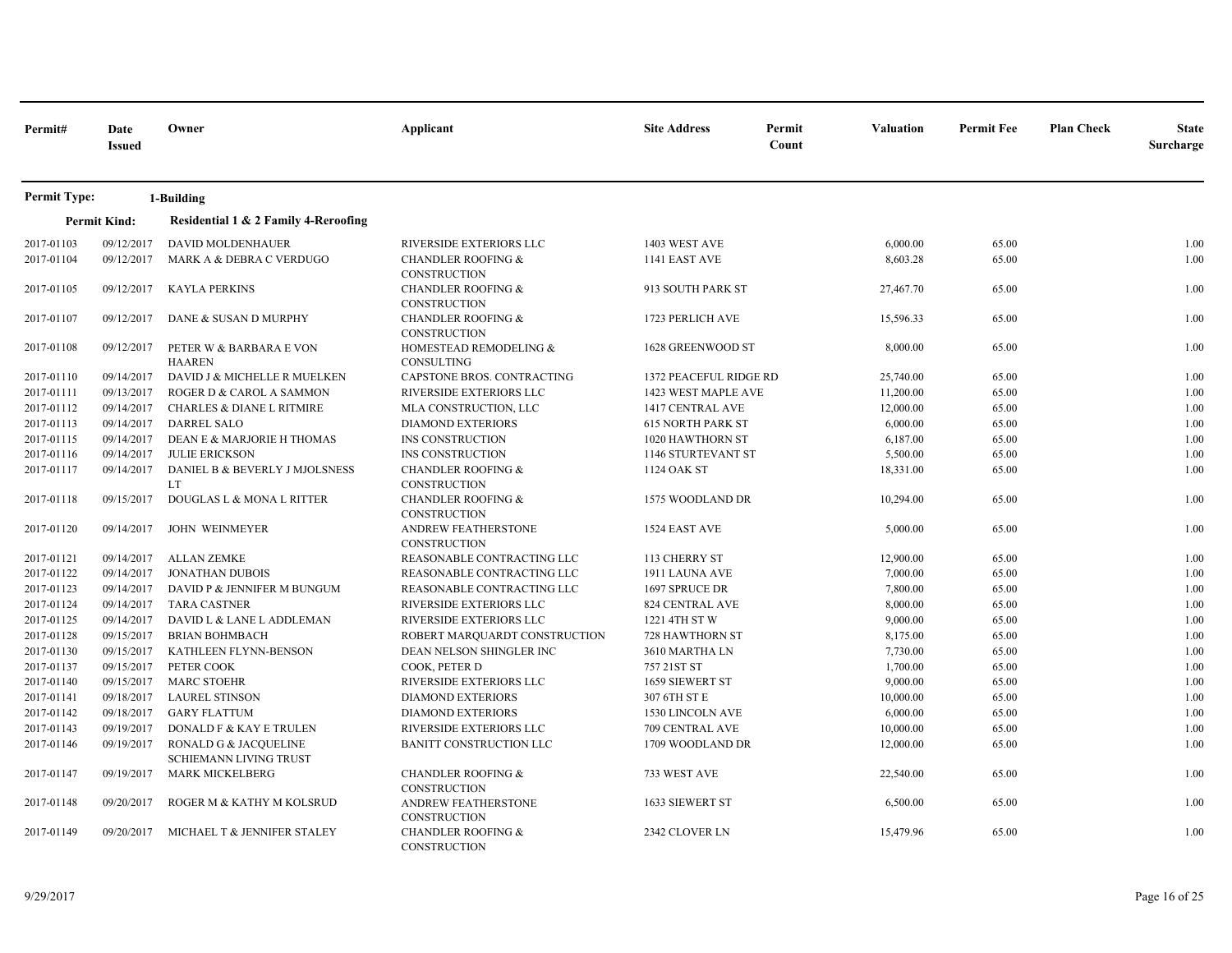| Permit#             | Date<br><b>Issued</b> | Owner                                      | Applicant                                            | <b>Site Address</b>       | Permit<br>Count | Valuation     | <b>Permit Fee</b> | <b>Plan Check</b> | <b>State</b><br>Surcharge |
|---------------------|-----------------------|--------------------------------------------|------------------------------------------------------|---------------------------|-----------------|---------------|-------------------|-------------------|---------------------------|
| <b>Permit Type:</b> |                       | 1-Building                                 |                                                      |                           |                 |               |                   |                   |                           |
|                     | <b>Permit Kind:</b>   | Residential 1 & 2 Family 4-Reroofing       |                                                      |                           |                 |               |                   |                   |                           |
| 2017-01150          | 09/20/2017            | WILLIAM N & AUDREY BACH                    | <b>CHANDLER ROOFING &amp;</b><br>CONSTRUCTION        | 1327 SOUTH PARK ST        |                 | 8,990.00      | 65.00             |                   | 1.00                      |
| 2017-01164          | 09/21/2017            | KEITH KLINDWORTH                           | RIVERSIDE EXTERIORS LLC                              | 1318 PHELPS ST            |                 | 8,000.00      | 65.00             |                   | 1.00                      |
| 2017-01165          | 09/21/2017            | <b>KATHLEEN WENDLER</b>                    | OAKVALE BUILDERS INC                                 | 905 COLLEGE AVE           |                 | 0.00          | 65.00             |                   | 1.00                      |
| 2017-01167          | 09/21/2017            | HOWARD S & MARGARET PAYNTER                | <b>WALKER ROOFING</b>                                | 108 7TH ST E              |                 | 11,849.00     | 65.00             |                   | 1.00                      |
| 2017-01173          | 09/25/2017            | <b>BRUCE W &amp; DEBRA A DUGSTAD</b>       | <b>EVERLASTING EXTERIORS</b>                         | 1128 OAK ST               |                 | 8,000.00      | 65.00             |                   | 1.00                      |
| 2017-01174          | 09/25/2017            | <b>RAYLENE AHLGREN RT</b>                  | <b>EVERLASTING EXTERIORS</b>                         | 1680 SPRUCE DR            |                 | 7,200.00      | 65.00             |                   | 1.00                      |
| 2017-01178          | 09/26/2017            | JEFF A & SHANNON M HANSON                  | <b>CHANDLER ROOFING &amp;</b><br>CONSTRUCTION        | 2566 HALLQUIST AVE        |                 | 25,636.85     | 65.00             |                   | 1.00                      |
| 2017-01179          | 09/26/2017            | <b>COLLEEN FINUCAN</b>                     | <b>CHANDLER ROOFING &amp;</b><br><b>CONSTRUCTION</b> | 1940 AUDREY AVE           |                 | 8,700.00      | 65.00             |                   | 1.00                      |
| 2017-01182          | 09/26/2017            | CHRIS W & JOETTA S WILSON                  | FOUR CORNERS CONSTRUCTION INC                        | 3671 KOSEC DR             |                 | 14,500.00     | 65.00             |                   | 1.00                      |
| 2017-01183          | 09/26/2017            | JUNE NELSON RLT                            | FOUR CORNERS CONSTRUCTION INC                        | 529 WEBSTER ST            |                 | 13,000.00     | 65.00             |                   | 1.00                      |
| 2017-01184          | 09/26/2017            | ADAM R & RACHEL R ASLAKSON                 | ASLAKSON, ADAM R & RACHEL R                          | <b>2257 BUSH ST</b>       |                 | 5,000.00      | 65.00             |                   | 1.00                      |
| 2017-01188          | 09/27/2017            | <b>RHONDA ROLFS</b>                        | REASONABLE CONTRACTING LLC                           | 1530 WEST MAPLE AVE       |                 | 4,500.00      | 65.00             |                   | 1.00                      |
| 2017-01189          | 09/27/2017            | PAUL D & TARA L BURNHAM                    | REASONABLE CONTRACTING LLC                           | 529 BUCHANAN ST           |                 | 5,200.00      | 65.00             |                   | 1.00                      |
| 2017-01190          | 09/27/2017            | <b>JOYCE HADLER</b>                        | REASONABLE CONTRACTING LLC                           | 223 FINRUD AVE            |                 | 4,100.00      | 65.00             |                   | 1.00                      |
| 2017-01191          | 09/27/2017            | <b>SUSAN WARWICK</b>                       | REASONABLE CONTRACTING LLC                           | 420 10TH ST               |                 | 7,316.00      | 65.00             |                   | 1.00                      |
| 2017-01193          | 09/28/2017            | <b>KAREN MOSSEFIN</b>                      | RIVERSIDE EXTERIORS LLC                              | 1190 GOLF RIDGE CIR       |                 | 18,000.00     | 65.00             |                   | 1.00                      |
| 2017-01197          | 09/28/2017            | DAVID T & MICHELLE D DUNLAP                | DUNLAP, DAVID T & MICHELLE D                         | 1036 BIRCH AVE            |                 | 3,000.00      | 65.00             |                   | 1.00                      |
| 2017-01198          | 09/29/2017            | DAVID R & JUDITH L GAPPA<br><b>LAFAVOR</b> | <b>WALKER ROOFING</b>                                | 2034 CREEKVIEW CT         |                 | 8,660.00      | 65.00             |                   | 1.00                      |
| 2017-01199          | 09/29/2017            | JACOB L & JENNIFER J LUHMAN TTEE           | <b>WALKER ROOFING</b>                                | 2033 CREEKVIEW CT         |                 | 9,191.07      | 65.00             |                   | 1.00                      |
| 2017-01200          | 09/29/2017            | WAYNE D & MARY D HOLTMAN                   | <b>WALKER ROOFING</b>                                | 419 13TH ST               |                 | 5,582.86      | 65.00             |                   | 1.00                      |
| 2017-01201          | 09/29/2017            | NATHAN & MELISSA JOHNSON                   | JOHNSON, NATHAN & MELISSA                            | 3664 MARTHA LN            |                 | 10,000.00     | 65.00             |                   | 1.00                      |
|                     |                       |                                            |                                                      | Subtotal                  | 422             | 13,543,771.54 | 27,430.00         |                   | 422.00                    |
|                     | <b>Permit Kind:</b>   | Residential 1 & 2 Family Window/siding     |                                                      |                           |                 |               |                   |                   |                           |
| 2017-00249          | 07/20/2017            | <b>DAVID LAWRENCE</b>                      | LINDUS CONSTRUCTION INC                              | 1217 SOUTH PARK ST        |                 | 5,000.00      | 118.00            |                   | 2.50                      |
| 2017-00498          | 07/03/2017            | MARK E & CHERYL J JENKIN                   | <b>EVERLASTING EXTERIORS</b>                         | 1503 WEST MAPLE AVE       |                 | 6,000.00      | 132.75            |                   | 3.00                      |
| 2017-00523          | 07/06/2017            | KEVIN L & MARTHA L HANSON                  | <b>WALKER ROOFING</b>                                | 1102 MAPLE ST             |                 | 13,192.95     | 250.75            |                   | 6.60                      |
| 2017-00585          | 07/12/2017            | <b>JOSHUA R &amp; BREANNA B HANSON</b>     | <b>WALKER ROOFING</b>                                | 2251 TWIN BLUFF RD        |                 | 20,340.72     | 354.00            |                   | 10.17                     |
| 2017-00649          | 07/18/2017            | DOUGLAS A & LAUREL A LANTIS                | LANTIS, DOUGLAS A & LAUREL A                         | 159 LONGCOR AVE           |                 | 1,200.00      | 47.75             |                   | 0.60                      |
| 2017-00652          | 07/27/2017            | <b>STEVEN DEMORETT</b>                     | K DESIGNERS Judson Enterprises Inc                   | <b>142 CANNON VIEW DR</b> |                 | 3,512.30      | 103.25            |                   | 1.76                      |
| 2017-00673          | 07/24/2017            | <b>MARCIA HISLOP</b>                       | KEITH CHRISTIANSEN                                   | 1044 STURTEVANT ST        |                 | 5,600.00      | 132.75            |                   | 2.80                      |
| 2017-00682          | 07/26/2017            | JEFFREY A & HEATHER L KUKUSKA              | NEW IMAGE SIDING & WINDOWS OF<br>MN                  | 1510 5TH ST W             |                 | 25,000.00     | 413.00            |                   | 12.50                     |
| 2017-00694          | 07/24/2017            | <b>LEONARD STANTON</b>                     | <b>KELLINGTON LLC</b>                                | 117 5TH ST W              |                 | 3,000.00      | 88.50             |                   | 1.50                      |
| 2017-00696          | 07/28/2017            | EDWARD & JESSICA VLECK                     | <b>QUALITY SIDING &amp; WINDOW CO</b>                | 1150 EAST AVE             |                 | 7,510.00      | 162.25            |                   | 3.76                      |
| 2017-00701          | 07/24/2017            | <b>SHEILA MILLER</b>                       | <b>WALKER ROOFING</b>                                | 921 COLLEGE AVE           |                 | 2,760.03      | 88.50             |                   | 1.38                      |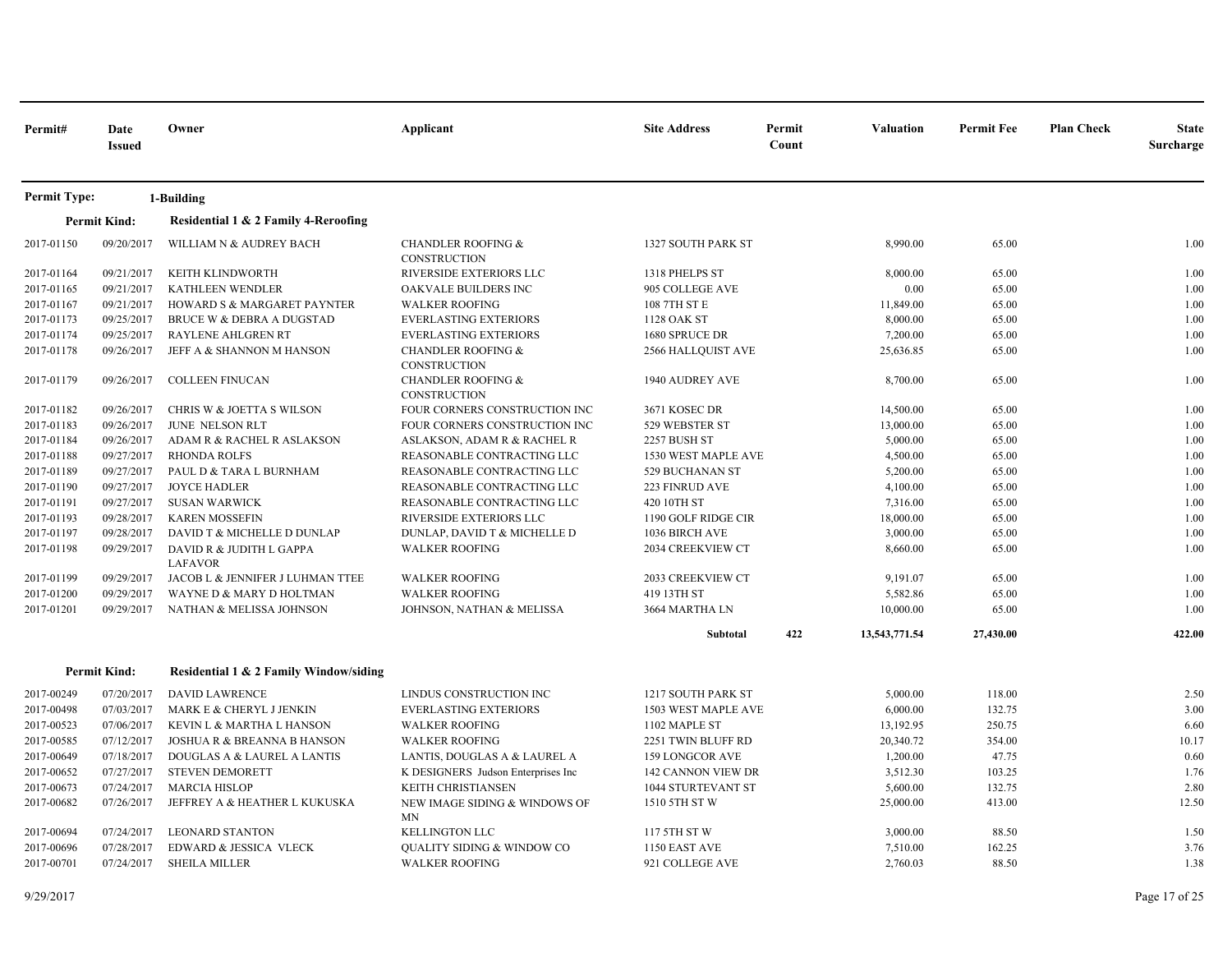| Permit#             | Date<br><b>Issued</b> | Owner                                       | Applicant                                     | <b>Site Address</b>       | Permit<br>Count | Valuation | <b>Permit Fee</b> | <b>Plan Check</b> | <b>State</b><br>Surcharge |
|---------------------|-----------------------|---------------------------------------------|-----------------------------------------------|---------------------------|-----------------|-----------|-------------------|-------------------|---------------------------|
| <b>Permit Type:</b> |                       | 1-Building                                  |                                               |                           |                 |           |                   |                   |                           |
|                     | <b>Permit Kind:</b>   | Residential 1 & 2 Family Window/siding      |                                               |                           |                 |           |                   |                   |                           |
| 2017-00721          | 08/09/2017            | DAVID J & BEVERLY A GLOVER                  | LINDUS CONSTRUCTION INC                       | 608 WEST AVE              |                 | 6,000.00  | 132.75            |                   | 3.00                      |
| 2017-00728          | 07/26/2017            | ROBERT A & CANDANCE L WARNES                | SIEBENALER EXTERIORS LLC                      | 2317 LANGSDORF AVE        |                 | 10,000.00 | 191.75            |                   | 5.00                      |
| 2017-00731          | 08/22/2017            | GOODHUE CO HABITAT F/HUMANITY               | GOODHUE CO HABITAT F/HUMANITY                 | 312 SEYMOUR ST            |                 | 25,000.00 | 413.00            |                   | 12.50                     |
| 2017-00736          | 07/27/2017            | RED WING CREDIT UNION                       | RED WING CREDIT UNION                         | 719 BEECH ST              |                 | 15,500.00 | 280.25            |                   | 7.75                      |
| 2017-00754          | 07/31/2017            | TIMOTHY A & RUTH M GREENSLADE               | GREENSLADE, TIMOTHY A & RUTH M                | 825 WILKIE ST             |                 | 4,000.00  | 103.25            |                   | 2.00                      |
| 2017-00775          | 08/02/2017            | PAUL F & VICTORIA J HESCHKE                 | HESCHKE, PAUL F & VICTORIA J                  | 4786 MT HOOD LN           |                 | 1,200.00  | 47.75             |                   | 0.60                      |
| 2017-00796          | 08/04/2017            | <b>ODILIA MARMOL</b>                        | MARMOL, ODILIA                                | 1627 SOUTH PARK ST        |                 | 400.00    | 25.00             |                   | 0.20                      |
| 2017-00831          | 08/09/2017            | WESLEY C & LILLIAN C CONVERSE               | LEE HESTNAS CONSTRUCTION, INC.                | 1164 HAWTHORN ST          |                 | 20,000.00 | 339.25            |                   | 10.00                     |
| 2017-00833          | 08/09/2017            | PETER GROSS                                 | <b>RYAN WINDOWS &amp; SIDING</b>              | 1024 4TH ST W             |                 | 22,107.83 | 383.50            |                   | 11.05                     |
| 2017-00836          | 08/16/2017            | <b>CHARLES MATHIOWETZ</b>                   | <b>RYAN WINDOWS &amp; SIDING</b>              | 1530 WILLOW DR            |                 | 15,908.64 | 280.25            |                   | 7.95                      |
| 2017-00838          | 08/16/2017            | ROGER D & MARJEAN JOHNSON                   | <b>RYAN WINDOWS &amp; SIDING</b>              | 2783 RIDGEVIEW LANE       |                 | 1,991.00  | 73.75             |                   | 1.00                      |
| 2017-00873          | 08/14/2017            | <b>THOMAS O'DELL</b>                        | <b>O'DELL, THOMAS B</b>                       | 607 MAPLE ST              |                 | 4,000.00  | 103.25            |                   | 2.00                      |
| 2017-00878          | 08/16/2017            | PAUL G & LAUREEN A HASSETT                  | RYAN WINDOWS & SIDING                         | 775 7TH ST E              |                 | 15,897.00 | 280.25            |                   | 7.95                      |
| 2017-00918          | 08/16/2017            | REBECCA R MCCAUGHRY RT                      | MCCAUGHRY RT, REBECCA R                       | 1540 EAST AVE             |                 | 200.00    | 25.00             |                   | 0.10                      |
| 2017-00925          | 08/16/2017            | JOCYLYN LOPEZ                               | LOPEZ, JOCYLYN                                | 520 CENTENNIAL ST         |                 | 500.00    | 25.00             |                   | 0.25                      |
| 2017-00935          | 08/18/2017            | CHRISTOPHER L & LYNETTE E<br><b>LONDRIE</b> | <b>ALL EXTERIORS</b>                          | 835 ELM ST                |                 | 4,500.00  | 118.00            |                   | 2.25                      |
| 2017-00939          | 08/18/2017            | STEPHEN W & JAN W WALL                      | <b>DIAMOND EXTERIORS</b>                      | 1021 PLEASANT VIEW AVE    |                 | 35,000.00 | 520.50            |                   | 17.50                     |
| 2017-00964          | 08/25/2017            | JAMES H & JEANNA L SANDS                    | NEW IMAGE SIDING & WINDOWS OF<br>MN           | 733 HALLSTROM DR          |                 | 27,830.00 | 445.25            |                   | 13.92                     |
| 2017-00986          | 08/22/2017            | JEFFREY L & ROSEMARY HARNLY                 | PELLA WINDOWS & DOORS                         | 1643 SIEWERT ST           |                 | 5,000.00  | 118.00            |                   | 2.50                      |
| 2017-00987          | 08/22/2017            | RICHARD JR & KAREN BRUNKHORST               | <b>WINDOW WORLD</b>                           | 345 7TH ST E              |                 | 8,772.00  | 177.00            |                   | 4.39                      |
| 2017-00989          | 08/29/2017            | <b>BEVERLY LUNDQUIST</b>                    | RYAN WINDOWS & SIDING                         | 3037 LAWRENCE ST          |                 | 20,622.24 | 354.00            |                   | 10.31                     |
| 2017-00993          | 08/29/2017            | <b>RYAN EDQUIST</b>                         | RYAN WINDOWS & SIDING                         | 1847 7TH ST W             |                 | 20,100.12 | 354.00            |                   | 10.05                     |
| 2017-01016          | 08/25/2017            | <b>DAVID PHILLIPS</b>                       | PHILLIPS, DAVID                               | 1102 WATSON ST            |                 | 4,000.00  | 103.25            |                   | 2.00                      |
| 2017-01025          | 08/28/2017            | JAMES L & LORI L SNOW                       | SNOW, JAMES L & LORI L                        | 1216 4TH ST W             |                 | 10,000.00 | 191.75            |                   | 5.00                      |
| 2017-01032          | 08/29/2017            | <b>CURTIS A &amp; KATHRINE M STUPAK</b>     | <b>DIAMOND EXTERIORS</b>                      | 910 HAWTHORN ST           |                 | 7,500.00  | 162.25            |                   | 3.75                      |
| 2017-01055          | 09/07/2017            | NORMAN E & NANCY J WILLE                    | RYAN WINDOWS & SIDING                         | 3546 OLD TYLER ROAD       |                 | 12,470.88 | 236.00            |                   | 6.24                      |
| 2017-01058          | 09/05/2017            | Akyssa Link                                 | Link, Akyssa                                  | 721 PIONEER RD            |                 | 1,700.00  | 64.00             |                   | 0.85                      |
| 2017-01060          | 09/05/2017            | YOUMANS PROPERTIES LLC                      | YOUMANS PROPERTIES LLC                        | <b>1523 SOUTH PARK ST</b> |                 | 4,000.00  | 103.25            |                   | 2.00                      |
| 2017-01092          | 09/11/2017            | KENNETH L & TERESE A BJORNSTAD              | BJORNSTAD, KENNETH L & TERESE A               | 1129 OAK ST               |                 | 19,500.00 | 339.25            |                   | 9.75                      |
| 2017-01106          | 09/13/2017            | <b>KAYLA PERKINS</b>                        | <b>CHANDLER ROOFING &amp;</b><br>CONSTRUCTION | 913 SOUTH PARK ST         |                 | 14,100.00 | 265.50            |                   | 7.05                      |
| 2017-01127          | 09/14/2017            | JACOB A & ANNA R OSTENDORF                  | OSTENDORF, JACOB A & ANNA R                   | 714 FREEMAN AVE           |                 | 6,000.00  | 132.75            |                   | 3.00                      |
| 2017-01131          | 09/15/2017            | DON L & CATHERINE SCHUMACHER                | <b>CHANDLER ROOFING &amp;</b><br>CONSTRUCTION | 1231 5TH ST W             |                 | 7,901.15  | 162.25            |                   | 3.95                      |
| 2017-01138          | 09/15/2017            | PETER COOK                                  | COOK, PETER D                                 | 757 21ST ST               |                 | 1,250.00  | 51.00             |                   | 0.63                      |
| 2017-01139          | 09/19/2017            | RICHARD A & ROSE BOSSHARD ETAL              | RYAN WINDOWS & SIDING                         | 267 MOTEL AVE             |                 | 2,966.00  | 88.50             |                   | 1.48                      |
| 2017-01145          | 09/19/2017            | JON W & MARY M HECKMAN                      | HECKMAN, JON W & MARY M                       | 1505 WOODLAND DR          |                 | 3,000.00  | 88.50             |                   | 1.50                      |
| 2017-01161          | 09/25/2017            | <b>ERIK HUDSON</b>                          | ALLSTAR CONSTRUCTION<br><b>RESIDENTIAL</b>    | 446 15TH ST               |                 | 23,889.00 | 398.25            |                   | 11.94                     |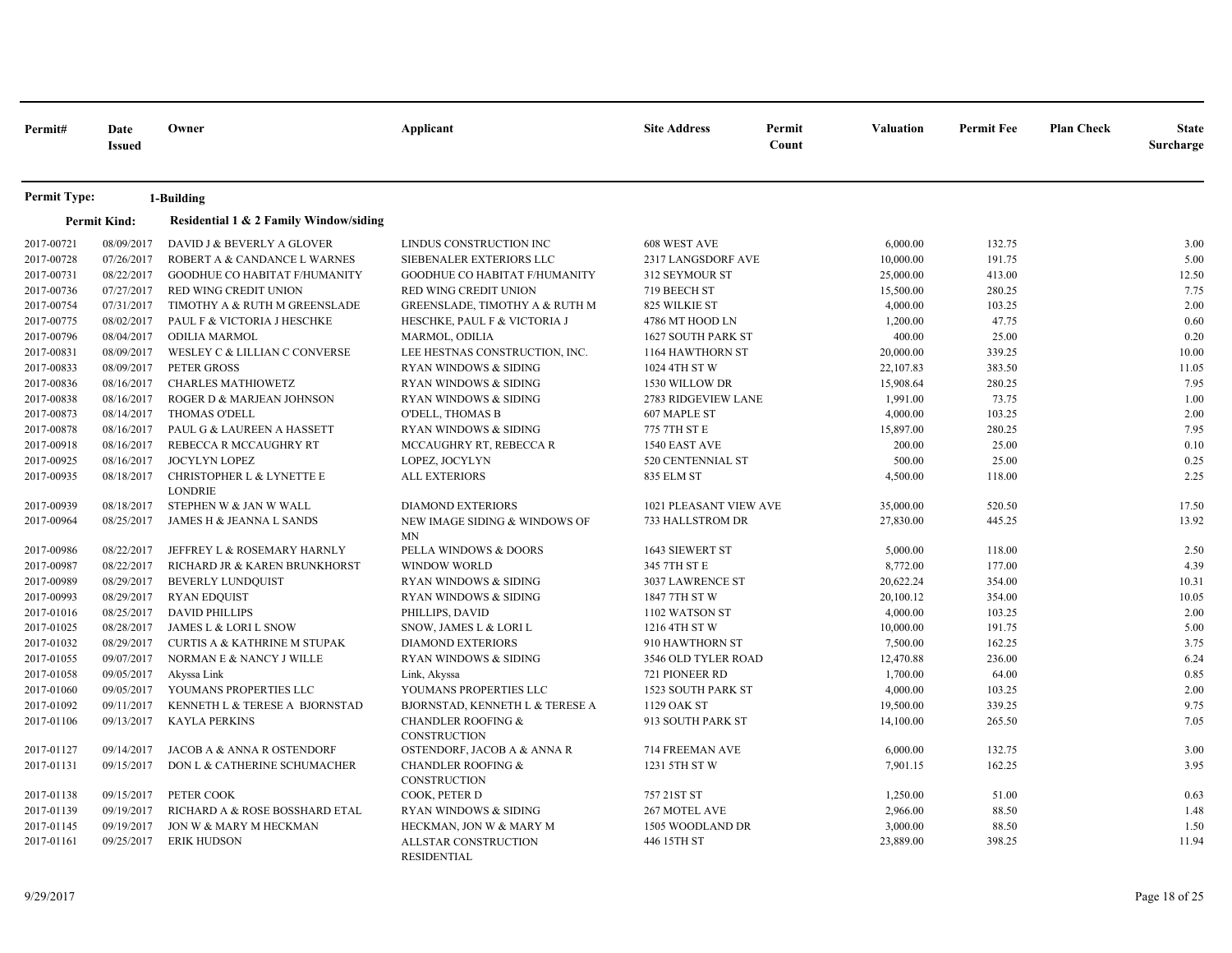| Permit#                  | Date<br><b>Issued</b>            | Owner                                                        | Applicant                                                     | <b>Site Address</b>                          | Permit<br>Count | <b>Valuation</b>         | <b>Permit Fee</b>    | <b>Plan Check</b> | <b>State</b><br>Surcharge |
|--------------------------|----------------------------------|--------------------------------------------------------------|---------------------------------------------------------------|----------------------------------------------|-----------------|--------------------------|----------------------|-------------------|---------------------------|
| <b>Permit Type:</b>      |                                  | 1-Building                                                   |                                                               |                                              |                 |                          |                      |                   |                           |
|                          | <b>Permit Kind:</b>              | Residential 1 & 2 Family Window/siding                       |                                                               |                                              |                 |                          |                      |                   |                           |
| 2017-01169<br>2017-01175 | 09/22/2017<br>09/25/2017         | LAWRENCE W & PAMELA J HORLITZ<br>NORMAN D & VICTORIA WINFREY | RYAN WINDOWS & SIDING<br><b>WINDOW WORLD</b>                  | 1923 GRAND VIEW AVE<br>472 12TH ST           |                 | 18,446.37<br>11,750.00   | 324.50<br>221.25     |                   | 9.22<br>5.88              |
|                          |                                  |                                                              |                                                               | Subtotal                                     | 49              | 506,118.23               | 9,614.50             |                   | 253.08                    |
|                          | <b>Permit Kind:</b>              | <b>Residential Multi-Family 3-Remodel</b>                    |                                                               |                                              |                 |                          |                      |                   |                           |
| 2017-00544               | 07/11/2017                       | BENEDICTINE CARE CENTER                                      | YANIK COMPANIES                                               | 135 PIONEER RD                               |                 | 400,955.00               | 3,747.54             | 884.79            | 200.48                    |
|                          |                                  |                                                              |                                                               | Subtotal                                     | 1               | 400,955.00               | 3,747.54             | 884.79            | 200.48                    |
|                          | <b>Permit Kind:</b>              | <b>Residential Multi-Family 4-Reroofing</b>                  |                                                               |                                              |                 |                          |                      |                   |                           |
|                          | <b>Permit Kind:</b>              | <b>Residential Townhome/Tracthome 1-New</b>                  |                                                               |                                              |                 |                          |                      |                   |                           |
| 2017-00614<br>2017-00665 | 07/21/2017<br>07/26/2017         | SIEWERT CONSTRUCTION CO INC<br>WASHINGTON ST INVESTORS LLC   | SIEWERT CONSTRUCTION CO INC<br>DAVIDSON DESIGN & CONSTRUCTION | 990 BRIARWOOD DRIVE<br><b>864 AURORA CIR</b> |                 | 265,000.00<br>153,442.00 | 4,246.75<br>3,580.75 | 511.69<br>345.19  | 132.50<br>76.72           |
|                          |                                  |                                                              |                                                               | Subtotal                                     | $\overline{2}$  | 418,442.00               | 7,827.50             | 856.88            | 209.22                    |
|                          | <b>Permit Kind:</b>              | <b>Residential Townhome/Tracthome 3-Remodel</b>              |                                                               |                                              |                 |                          |                      |                   |                           |
| 2017-01037               | 08/31/2017                       | STEVEN W & KRISTIN K TRIPP TTEE                              | <b>GADIENT BROTHERS CONSTRUCTION</b>                          | 730 JEFFERSON ST                             |                 | 5,000.00                 | 147.50               | 29.50             | 2.50                      |
|                          |                                  |                                                              |                                                               | Subtotal                                     | 1               | 5,000.00                 | 147.50               | 29.50             | 2.50                      |
|                          | Permit Type: 1-Building - Totals |                                                              |                                                               |                                              |                 |                          |                      |                   |                           |
|                          |                                  |                                                              |                                                               | Period                                       | 530             | 20,505,048.57            | 110,680.31           | 17,150.69         | 3,758.74                  |
|                          |                                  |                                                              |                                                               | <b>YTD</b>                                   | 805             | 37,204,467.38            | 266,117.81           | 44,164.27         | 10,889.71                 |
| Permit Type:             |                                  | 2-Plumbing                                                   |                                                               |                                              |                 |                          |                      |                   |                           |
|                          | <b>Permit Kind:</b>              | Civic & Institutional 1-New                                  |                                                               |                                              |                 |                          |                      |                   |                           |
|                          | <b>Permit Kind:</b>              | Civic & Institutional 3-Remodel                              |                                                               |                                              |                 |                          |                      |                   |                           |
| 2017-01126               | 09/20/2017                       | BENEDICTINE CARE CENTER                                      | RED WING PLUMBING & HEATING                                   | 213 PIONEER RD                               |                 | 10,000.00                | 191.75               |                   | 5.00                      |
|                          |                                  |                                                              |                                                               | Subtotal                                     | 1               | 10,000.00                | 191.75               |                   | 5.00                      |

**Permit Kind: Commercial 1-New**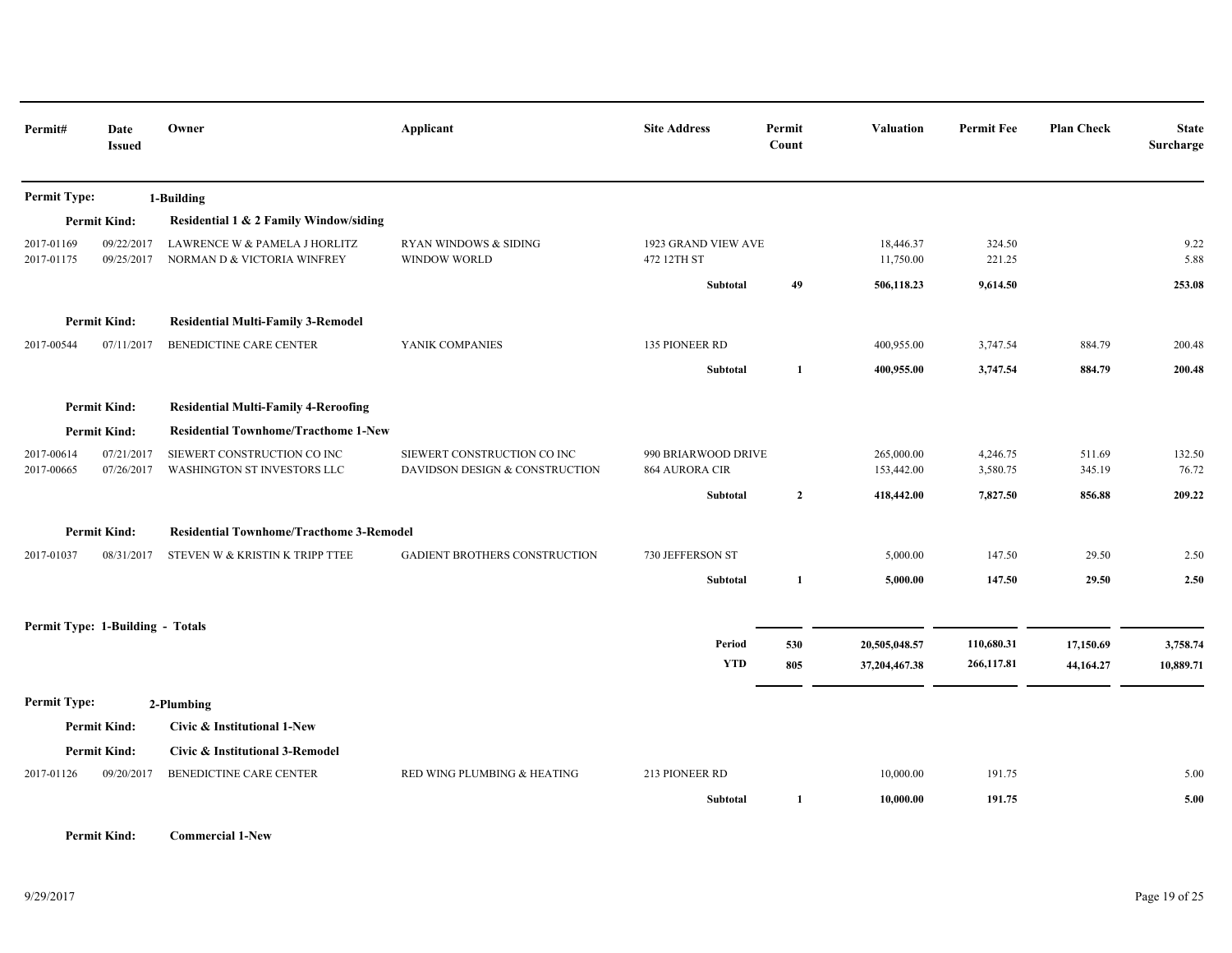| Permit#             | Date<br><b>Issued</b> | Owner                                           | Applicant                                    | <b>Site Address</b>     | Permit<br>Count | <b>Valuation</b> | <b>Permit Fee</b> | <b>Plan Check</b> | <b>State</b><br>Surcharge |
|---------------------|-----------------------|-------------------------------------------------|----------------------------------------------|-------------------------|-----------------|------------------|-------------------|-------------------|---------------------------|
| <b>Permit Type:</b> |                       | 2-Plumbing                                      |                                              |                         |                 |                  |                   |                   |                           |
|                     | <b>Permit Kind:</b>   | <b>Commercial 1-New</b>                         |                                              |                         |                 |                  |                   |                   |                           |
| 2017-00988          | 08/22/2017            | NORTHERN STATES POWER                           | <b>BRENT JOHNSON</b>                         | 1550 BENCH ST           |                 | 95,000.00        | 1,019.25          |                   | 47.50                     |
| 2017-01064          | 09/06/2017            | <b>COMPANY</b><br>NORTHERN STATES POWER         | <b>GILBERTSON PLUMBING &amp; HEATING</b>     | 1550 BENCH ST           |                 | 8,500.00         | 177.00            |                   | 4.25                      |
| 2017-01077          | 09/07/2017            | <b>COMPANY</b><br>RED WING ELC INC              | FRIEMEL PLUMBING AND DRAIN<br><b>SERVICE</b> | <b>442 GUERNSEY LN</b>  |                 | 5,000.00         | 118.00            |                   | 2.50                      |
|                     |                       |                                                 |                                              | Subtotal                | $\mathbf{3}$    | 108,500.00       | 1,314.25          |                   | 54.25                     |
|                     | <b>Permit Kind:</b>   | <b>Commercial 3-Remodel</b>                     |                                              |                         |                 |                  |                   |                   |                           |
| 2017-00245          | 07/25/2017            | <b>JOERG BECKERT ET AL</b>                      | AMERICAN MECHANICAL                          | 726 MAIN ST             |                 | 3,000.00         | 88.50             |                   | 1.50                      |
| 2017-00647          | 08/01/2017            | P M C ASSOCIATES INC                            | HOBS-EXCAVATING                              | 160 TYLER RD N          |                 | 54,000.00        | 711.75            |                   | 27.00                     |
| 2017-00741          | 07/28/2017            | P M C ASSOCIATES INC                            | RYAN MECHANICAL                              | 160 TYLER RD N          |                 | 38,000.00        | 552.75            |                   | 19.00                     |
| 2017-00827          | 09/19/2017            | RED WING HOUSING AND<br>REDEVELOPMENT AUTHORITY | UNITED STATES MECHANICAL                     | 440 5TH ST W            |                 | 249,000.00       | 1,950.75          |                   | 124.50                    |
| 2017-00996          | 08/22/2017            | RED WING ELC INC                                | <b>MJS OF RED WING</b>                       | <b>442 GUERNSEY LN</b>  |                 | 800.00           | 34.75             |                   | 0.40                      |
| 2017-01008          | 08/24/2017            | HEDIN OFFICE COMMONS LLC                        | FRIEMEL PLUMBING AND DRAIN<br><b>SERVICE</b> | 129 HEDIN AVE SUITE 201 |                 | 15,000.00        | 265.50            |                   | 7.50                      |
| 2017-01021          | 08/29/2017            | INDERJIT S & CHANDANA ANAND                     | RED WING PLUMBING & HEATING                  | 3056 NORTH SERVICE DR   |                 | 8,000.00         | 162.25            |                   | 4.00                      |
| 2017-01050          | 08/31/2017            | MARK A & DENA C SCHULL                          | HARKINS PLUMBING & HEATING                   | 827 MAIN ST             |                 | 6,800.00         | 147.50            |                   | 3.40                      |
|                     |                       |                                                 |                                              | Subtotal                | 8               | 374,600.00       | 3,913.75          |                   | 187.30                    |
|                     | <b>Permit Kind:</b>   | <b>Industrial 5-Water/Sewer Service</b>         |                                              |                         |                 |                  |                   |                   |                           |
| 2017-00540          | 07/07/2017            | RED WING GRAIN LLC                              | RYAN MECHANICAL                              | 810 LEVEE RD            |                 | 3,000.00         | 88.50             |                   | 1.50                      |
|                     |                       |                                                 |                                              | Subtotal                | 1               | 3,000.00         | 88.50             |                   | 1.50                      |
|                     | <b>Permit Kind:</b>   | Residential 1 & 2 Family 1-New                  |                                              |                         |                 |                  |                   |                   |                           |
| 2017-00506          | 07/05/2017            | <b>CHARLES BRYANT</b>                           | <b>GADIENT PLUMBING &amp; HEATING LLC</b>    | 2719 PINE RIDGE BLVD    |                 | 10,000.00        | 191.75            |                   | 5.00                      |
| 2017-00666          | 07/24/2017            | <b>JASON FITZGERALD</b>                         | RED WING PLUMBING & HEATING                  | 228 SPRING CREEK AVE N  |                 | 2,000.00         | 73.75             |                   | 1.00                      |
| 2017-00752          | 07/31/2017            | SIEWERT CONSTRUCTION CO INC                     | <b>GILBERTSON PLUMBING &amp; HEATING</b>     | 990 BRIARWOOD DRIVE     |                 | 9,800.00         | 191.75            |                   | 4.90                      |
|                     |                       |                                                 |                                              | Subtotal                | $\mathbf{3}$    | 21,800.00        | 457.25            |                   | 10.90                     |
|                     | <b>Permit Kind:</b>   | Residential 1 & 2 Family 2-Addition             |                                              |                         |                 |                  |                   |                   |                           |
| 2017-01185          | 09/29/2017            | <b>ASHLEY RIGELMAN</b>                          | FRIEMEL PLUMBING AND DRAIN<br><b>SERVICE</b> | 797 7TH ST E            |                 | 1,500.00         | 57.50             |                   | 0.75                      |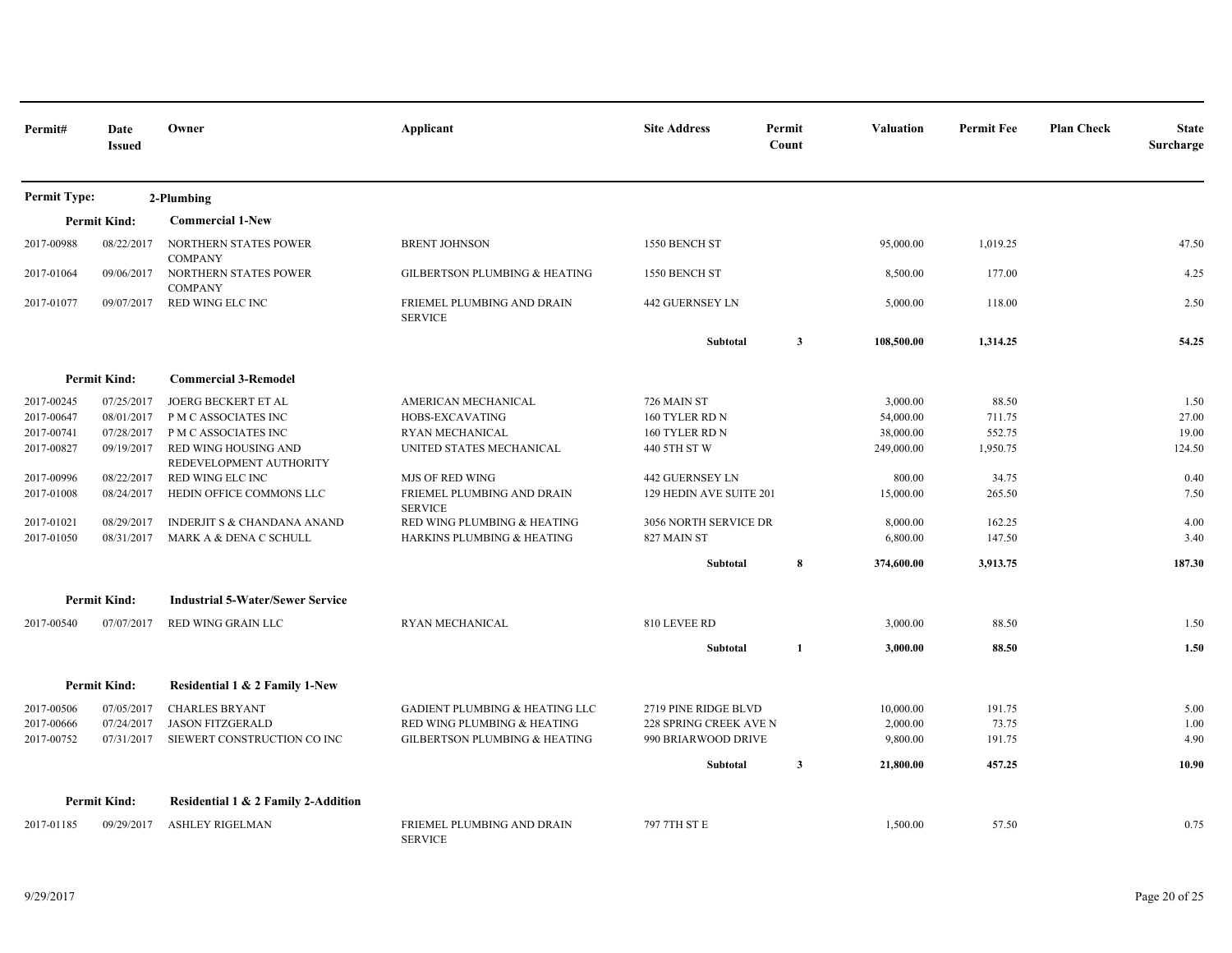| Permit#                  | Date<br><b>Issued</b>    | Owner                                                       | Applicant                                             | <b>Site Address</b>                                   | Permit<br>Count | <b>Valuation</b> | <b>Permit Fee</b> | <b>Plan Check</b> | <b>State</b><br>Surcharge |
|--------------------------|--------------------------|-------------------------------------------------------------|-------------------------------------------------------|-------------------------------------------------------|-----------------|------------------|-------------------|-------------------|---------------------------|
| <b>Permit Type:</b>      |                          | 2-Plumbing                                                  |                                                       |                                                       |                 |                  |                   |                   |                           |
|                          |                          |                                                             |                                                       | Subtotal                                              | 1               | 1,500.00         | 57.50             |                   | 0.75                      |
|                          | <b>Permit Kind:</b>      | Residential 1 & 2 Family 3-Remodel                          |                                                       |                                                       |                 |                  |                   |                   |                           |
| 2017-00517               | 07/06/2017               | <b>BOB E &amp; SUSAN L GOETZ</b>                            | RYAN MECHANICAL                                       | 2783 PINE RIDGE BLVD                                  |                 | 3,000.00         | 88.50             |                   | 1.50                      |
| 2017-00549               | 07/07/2017               | TIMOTHY J & DEANNA M<br><b>HERMANSON</b>                    | HERMANSON, TIMOTHY J & DEANNA M                       | 6360 MT CARMEL RD                                     |                 | 3,000.00         | 88.50             |                   | 1.50                      |
| 2017-00558               | 07/10/2017               | NONA JEAN ROTERING REV TTE                                  | FRIEMEL PLUMBING AND DRAIN<br><b>SERVICE</b>          | 4173 HIGHWAY 61 W                                     |                 | 1,000.00         | 41.25             |                   | 0.50                      |
| 2017-00717               | 07/28/2017               | <b>SHARON WALLEEN</b>                                       | RED WING PLUMBING & HEATING                           | 1622 5TH ST W                                         |                 | 4,000.00         | 103.25            |                   | 2.00                      |
| 2017-00881               | 08/14/2017               | ZIEMER REAL ESTATE HOLDINGS                                 | RED WING PLUMBING & HEATING                           | 469 8TH ST                                            |                 | 2,000.00         | 73.75             |                   | 1.00                      |
| 2017-00911               | 08/15/2017               | SHAWN M & TRACY F WHIPPLE                                   | CITIES 1 PLUMBING AND HEATING                         | 3453 FORREST LN                                       |                 | 900.00           | 38.00             |                   | 0.45                      |
| 2017-01054               | 09/01/2017               | WAYNE E & KATHERINE M VOTH                                  | RED WING PLUMBING & HEATING                           | 1329 CENTRAL AVE                                      |                 | 5,000.00         | 118.00            |                   | 2.50                      |
|                          |                          |                                                             |                                                       | Subtotal                                              | $\overline{7}$  | 18,900.00        | 551.25            |                   | 9.45                      |
|                          | <b>Permit Kind:</b>      | Residential 1 & 2 Family 5-Water/Sewer Service              |                                                       |                                                       |                 |                  |                   |                   |                           |
| 2017-00593               | 07/13/2017               | RYAN 3 & JACQUELINE M WEST                                  | PLAAS INCORPORATED                                    | 728 5TH ST W                                          |                 |                  | 75.00             |                   | 1.00                      |
| 2017-00594               | 07/13/2017               | NANCY BERLIN RT                                             | PLAAS INCORPORATED                                    | 716 5TH ST W                                          |                 |                  | 75.00             |                   | 1.00                      |
| 2017-00595               | 07/13/2017               | <b>IAN SCHEERER</b>                                         | PLAAS INCORPORATED                                    | 722 5TH ST W                                          |                 |                  | 75.00             |                   | 1.00                      |
| 2017-00670               | 07/20/2017               | WASHINGTON ST INVESTORS LLC                                 | FITZGERALD EXCAVATING                                 | 2740 RIDGEVIEW DRIVE                                  |                 |                  | 75.00<br>75.00    |                   | 1.00<br>1.00              |
| 2017-00671<br>2017-00672 | 07/20/2017<br>07/20/2017 | WASHINGTON ST INVESTORS LLC<br><b>JASON FITZGERALD</b>      | FITZGERALD EXCAVATING<br><b>FITZGERALD EXCAVATING</b> | 2707 RIDGEVIEW DRIVE<br><b>228 SPRING CREEK AVE N</b> |                 |                  | 75.00             |                   | 1.00                      |
|                          |                          |                                                             |                                                       | Subtotal                                              | 6               |                  | 450.00            |                   | 6.00                      |
|                          |                          |                                                             |                                                       |                                                       |                 |                  |                   |                   |                           |
|                          | <b>Permit Kind:</b>      | <b>Residential Multi-Family 1-New</b>                       |                                                       |                                                       |                 |                  |                   |                   |                           |
|                          | <b>Permit Kind:</b>      | <b>Residential Multi-Family 3-Remodel</b>                   |                                                       |                                                       |                 |                  |                   |                   |                           |
| 2017-00130               | 08/04/2017               | <b>RED WING HOUSING AND</b><br>REDEVELOPMENT AUTHORITY      | RED WING PLUMBING & HEATING                           | 440 5TH ST W                                          |                 | 20,000.00        | 339.25            |                   | 10.00                     |
| 2017-01134               | 09/20/2017               | <b>CHRISTIANA TRUST</b>                                     | RED WING PLUMBING & HEATING                           | 4049 JAGUSCH DR                                       |                 | 10,000.00        | 191.75            |                   | 5.00                      |
|                          |                          |                                                             |                                                       | Subtotal                                              | $\mathbf{2}$    | 30,000.00        | 531.00            |                   | 15.00                     |
|                          | <b>Permit Kind:</b>      | <b>Residential Multi-Family 5-Water/Sewer Service</b>       |                                                       |                                                       |                 |                  |                   |                   |                           |
|                          | <b>Permit Kind:</b>      | <b>Residential Townhome/Tracthome 1-New</b>                 |                                                       |                                                       |                 |                  |                   |                   |                           |
|                          | <b>Permit Kind:</b>      | <b>Residential Townhome/Tracthome 5-Water/Sewer Service</b> |                                                       |                                                       |                 |                  |                   |                   |                           |
| 2017-00603               | 07/13/2017               | SIEWERT CONSTRUCTION CO INC                                 | <b>MJS OF RED WING</b>                                | 990 BRIARWOOD DRIVE                                   |                 |                  | 75.00             |                   | 1.00                      |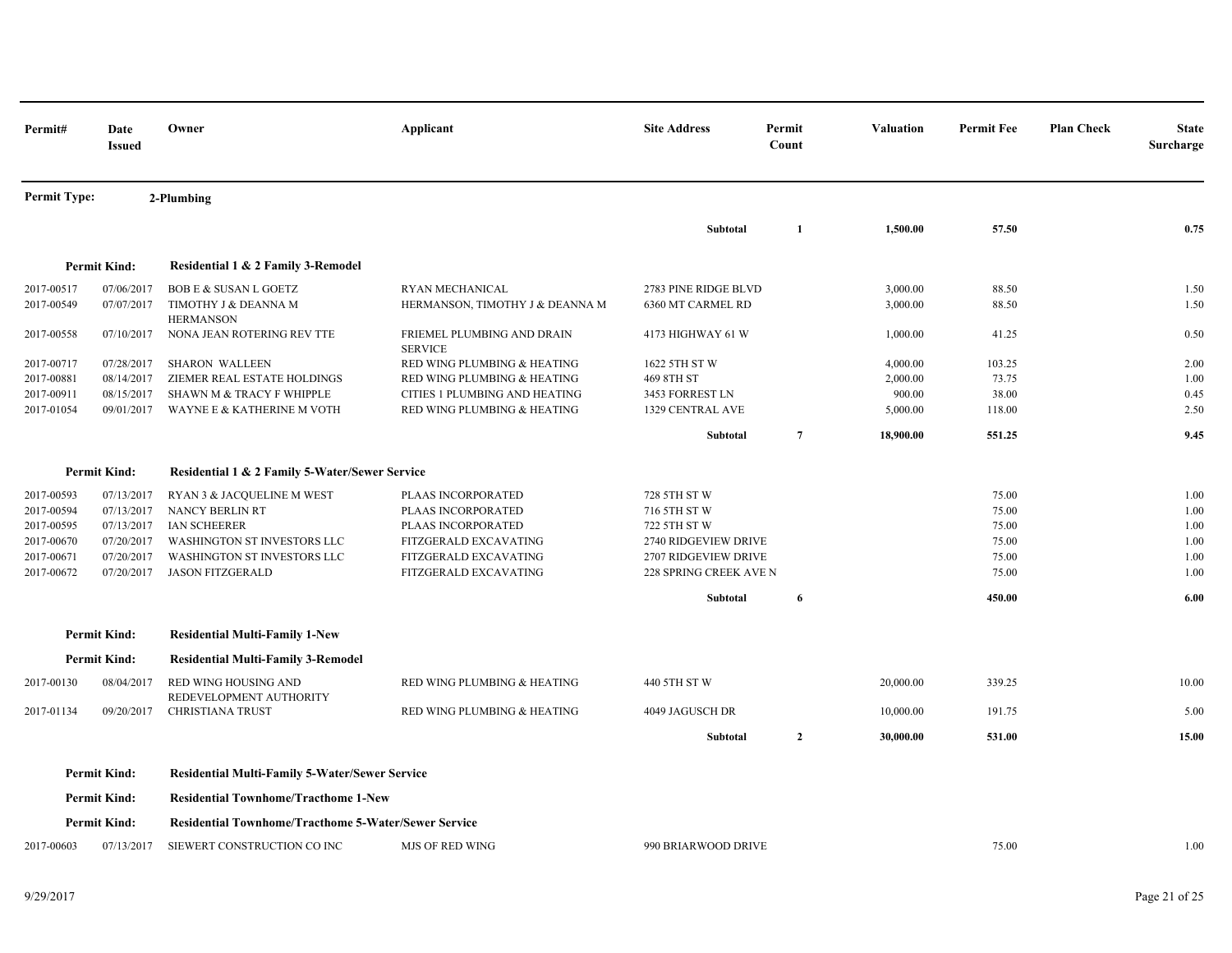| Permit#                          | Date<br><b>Issued</b>    | Owner                                                  | Applicant                                                | <b>Site Address</b>                | Permit<br>Count | <b>Valuation</b>           | <b>Permit Fee</b>     | <b>Plan Check</b> | <b>State</b><br>Surcharge |
|----------------------------------|--------------------------|--------------------------------------------------------|----------------------------------------------------------|------------------------------------|-----------------|----------------------------|-----------------------|-------------------|---------------------------|
| <b>Permit Type:</b>              |                          | 2-Plumbing                                             |                                                          |                                    |                 |                            |                       |                   |                           |
|                                  |                          |                                                        |                                                          | Subtotal                           | 1               |                            | 75.00                 |                   | 1.00                      |
| Permit Type: 2-Plumbing - Totals |                          |                                                        |                                                          |                                    |                 |                            |                       |                   |                           |
|                                  |                          |                                                        |                                                          | Period<br><b>YTD</b>               | 33<br>81        | 568,300.00<br>1,446,470.00 | 7,630.25<br>20,096.25 |                   | 291.15<br>739.55          |
| <b>Permit Type:</b>              |                          | 3-Mechanical                                           |                                                          |                                    |                 |                            |                       |                   |                           |
|                                  | <b>Permit Kind:</b>      | Civic & Institutional 3-Remodel                        |                                                          |                                    |                 |                            |                       |                   |                           |
| 2017-01039                       | 08/30/2017               | IND SCHOOL DIST NO 256                                 | RYAN MECHANICAL                                          | 2120 TWIN BLUFF RD                 |                 | 500.00                     | 25.00                 |                   | 0.25                      |
|                                  |                          |                                                        |                                                          | Subtotal                           | 1               | 500.00                     | 25.00                 |                   | 0.25                      |
|                                  | <b>Permit Kind:</b>      | <b>Commercial 1-New</b>                                |                                                          |                                    |                 |                            |                       |                   |                           |
| 2017-00929                       | 08/17/2017               | P M C ASSOCIATES INC                                   | MARKET MECHANICAL                                        | 160 TYLER RD N                     |                 | 55,000.00                  | 719.25                |                   | 27.50                     |
|                                  |                          |                                                        |                                                          | Subtotal                           | 1               | 55,000.00                  | 719.25                |                   | 27.50                     |
|                                  | <b>Permit Kind:</b>      | <b>Commercial 3-Remodel</b>                            |                                                          |                                    |                 |                            |                       |                   |                           |
| 2017-00667                       | 07/19/2017               | CJB REAL ESTATE LLC                                    | RYAN MECHANICAL                                          | 210 TYLER RD N 3                   |                 | 600.00                     | 28.25                 |                   | 0.50                      |
| 2017-00828                       | 09/19/2017               | <b>RED WING HOUSING AND</b><br>REDEVELOPMENT AUTHORITY | UNITED STATES MECHANICAL                                 | 440 5TH ST W                       |                 | 34,900.00                  | 520.50                |                   | 17.45                     |
| 2017-00982                       | 08/22/2017               | INDERJIT S & CHANDANA ANAND                            | RTS MECHANICAL LLC                                       | 3056 NORTH SERVICE DR              |                 | 3,200.00                   | 103.25                |                   | 1.60                      |
| 2017-01097                       | 09/11/2017               | MARK A & DENA C SCHULL                                 | RIESTER REFRIGERATION INC                                | 827 MAIN ST                        |                 | 14,000.00                  | 250.75                |                   | 7.00                      |
| 2017-01132<br>2017-01159         | 09/15/2017<br>09/20/2017 | RED WING HOTEL CORP<br>SIEWERT CONSTRUCTION CO INC     | RIESTER REFRIGERATION INC<br>SIEWERT CONSTRUCTION CO INC | 406 MAIN ST<br>303 BUSH ST         |                 | 35,000.00<br>15,000.00     | 520.50<br>265.50      |                   | 17.50<br>7.50             |
| 2017-01170                       | 09/22/2017               | HEDIN OFFICE COMMONS LLC                               | <b>SYLVANDER HEATING</b>                                 | 129 HEDIN AVE SUITE 201            |                 | 30,000.00                  | 466.75                |                   | 15.00                     |
|                                  |                          |                                                        |                                                          | Subtotal                           | $\overline{7}$  | 132,700.00                 | 2,155.50              |                   | 66.55                     |
|                                  | <b>Permit Kind:</b>      | <b>Industrial 1-New</b>                                |                                                          |                                    |                 |                            |                       |                   |                           |
|                                  | <b>Permit Kind:</b>      | <b>Industrial 3-Remodel</b>                            |                                                          |                                    |                 |                            |                       |                   |                           |
|                                  | <b>Permit Kind:</b>      | Residential 1 & 2 Family 1-New                         |                                                          |                                    |                 |                            |                       |                   |                           |
| 2017-00840                       | 08/10/2017               | <b>CHARLES BRYANT</b>                                  | HAY CREEK HTG & COOLING                                  | 2719 PINE RIDGE BLVD               |                 | 4,500.00                   | 118.00                |                   | 2.25                      |
| 2017-00841                       | 08/10/2017               | THOMAS L & RENEE M TOLAND                              | HAY CREEK HTG & COOLING                                  | 338 WESTWOOD HILLS S               |                 | 4,500.00                   | 118.00                |                   | 2.25                      |
| 2017-00936<br>2017-00937         | 08/18/2017<br>08/18/2017 | CONTINENTAL COMMUNITIES<br><b>BLOCHER</b>              | RYAN MECHANICAL<br>RYAN MECHANICAL                       | 2118 PIONEER RD<br>2118 PIONEER RD |                 | 250.00<br>250.00           | 25.00<br>25.00        |                   | 0.13<br>0.13              |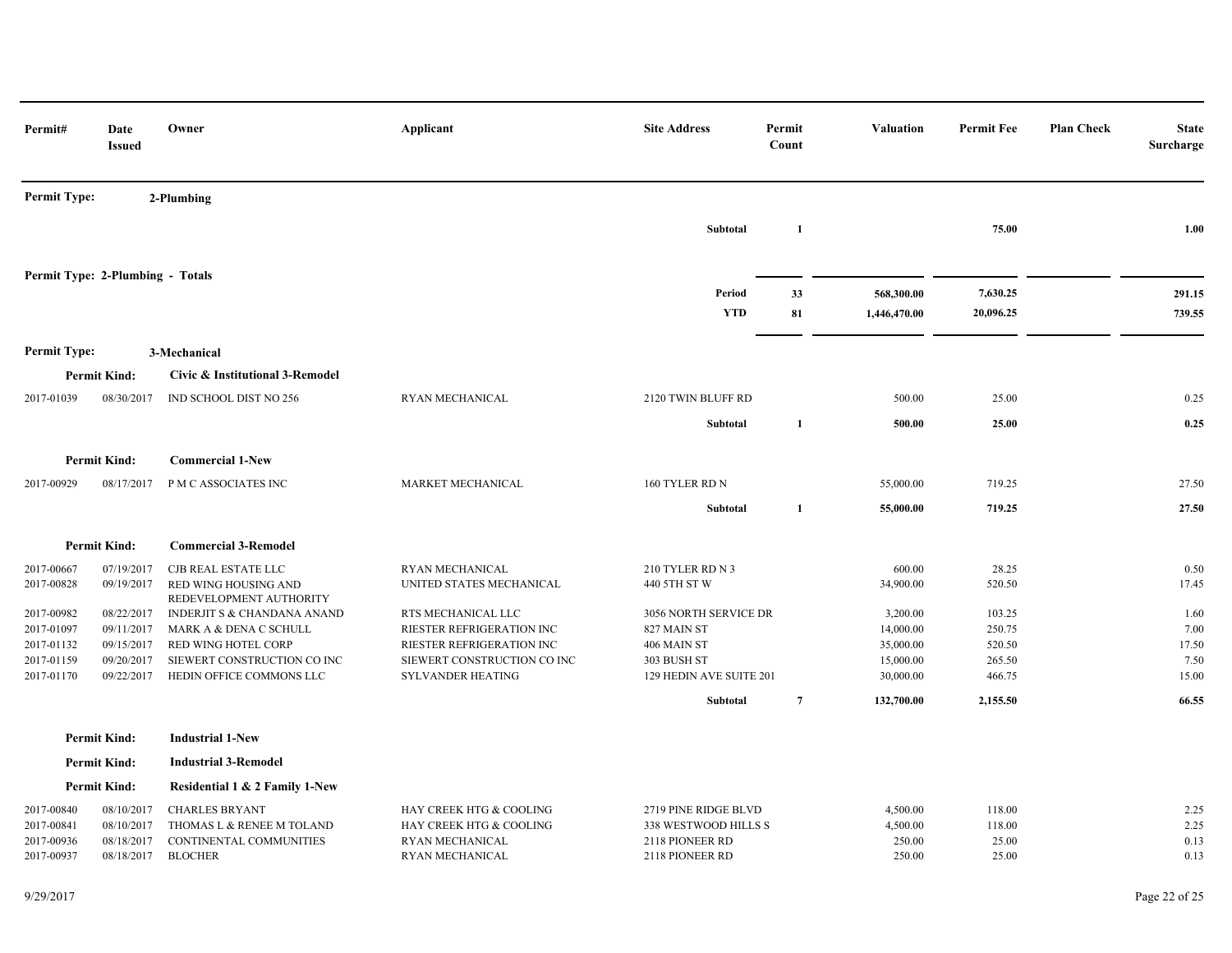| Permit#                  | Date<br><b>Issued</b>              | Owner                                                  | Applicant                                     | <b>Site Address</b>                           | Permit<br>Count | Valuation              | <b>Permit Fee</b> | <b>Plan Check</b> | <b>State</b><br>Surcharge |
|--------------------------|------------------------------------|--------------------------------------------------------|-----------------------------------------------|-----------------------------------------------|-----------------|------------------------|-------------------|-------------------|---------------------------|
| Permit Type:             |                                    | 3-Mechanical                                           |                                               |                                               |                 |                        |                   |                   |                           |
|                          | <b>Permit Kind:</b>                | Residential 1 & 2 Family 1-New                         |                                               |                                               |                 |                        |                   |                   |                           |
| 2017-01027<br>2017-01029 | 08/28/2017<br>08/28/2017           | <b>JASON FITZGERALD</b><br>SIEWERT CONSTRUCTION CO INC | SYLVANDER HEATING<br><b>SYLVANDER HEATING</b> | 228 SPRING CREEK AVE N<br>990 BRIARWOOD DRIVE |                 | 10,000.00<br>10,600.00 | 191.75<br>206.50  |                   | 5.00<br>5.30              |
|                          |                                    |                                                        |                                               | Subtotal                                      | 6               | 30,100.00              | 684.25            |                   | 15.06                     |
|                          |                                    |                                                        |                                               |                                               |                 |                        |                   |                   |                           |
|                          | <b>Permit Kind:</b>                | Residential 1 & 2 Family 2-Addition                    |                                               |                                               |                 |                        |                   |                   |                           |
| 2017-00510               | 07/06/2017                         | NONA JEAN ROTERING REV TTE                             | <b>SMITH HEATING</b>                          | 4173 HIGHWAY 61 W                             |                 | 800.00                 | 34.75             |                   | 0.50                      |
|                          |                                    |                                                        |                                               | Subtotal                                      | $\mathbf{1}$    | 800.00                 | 34.75             |                   | 0.50                      |
|                          | <b>Permit Kind:</b>                | Residential 1 & 2 Family 3-Remodel                     |                                               |                                               |                 |                        |                   |                   |                           |
| 2017-00514               | 07/06/2017                         | CHRISTOPHER A & BRITTNEY<br><b>CONVERSE</b>            | <b>SMITH HEATING</b>                          | 1504 SPRUCE DR                                |                 | 17,175.00              | 309.75            |                   | 8.59                      |
| 2017-00612               | 07/13/2017                         | TAMIKA & CODY TOPP                                     | RYAN MECHANICAL                               | 2118 PIONEER RD                               |                 | 150.00                 | 25.00             |                   | 0.50                      |
| 2017-00888               | 08/17/2017                         | THOMAS E & KATHRYN C RYNDERS                           | K & S HEATING, A/C & PLBG LLC                 | 1028 PIONEER RD                               |                 | 4,000.00               | 103.25            |                   | 2.00                      |
| 2017-00889               | 08/14/2017                         | EDWARD C & JOYCE E BURK                                | PERFECTION HEATING                            | 2763 RIDGEVIEW LANE                           |                 | 3,495.00               | 103.25            |                   | 1.75                      |
| 2017-01010               | 09/01/2017                         | <b>DIANA MEDFORD</b>                                   | ONE HOUR HEATING/AIR                          | 121 DANFORTH AVE N                            |                 | 5,319.00               | 132.75            |                   | 2.66                      |
| 2017-01011               | 08/28/2017                         | RACHEL MARSHALL                                        | ONE HOUR HEATING/AIR                          | 2543 ORIOLE CIR                               |                 | 12,750.00              | 236.00            |                   | 6.38                      |
|                          |                                    |                                                        |                                               | Subtotal                                      | 6               | 42,889.00              | 910.00            |                   | 21.88                     |
|                          | <b>Permit Kind:</b>                | <b>Residential Multi-Family 1-New</b>                  |                                               |                                               |                 |                        |                   |                   |                           |
| 2017-00875               | 08/14/2017                         | KELLER-BAARTMANN PROPERTIES IV                         | THE FIREPLACE PROFESSIONALS, LLC              | 300 RED WING AVE S                            |                 | 3,800.00               | 103.25            |                   | 1.90                      |
|                          |                                    |                                                        |                                               | Subtotal                                      | 1               | 3,800.00               | 103.25            |                   | 1.90                      |
|                          | <b>Permit Kind:</b>                | <b>Residential Townhome/Tracthome 1-New</b>            |                                               |                                               |                 |                        |                   |                   |                           |
|                          | Permit Type: 3-Mechanical - Totals |                                                        |                                               |                                               |                 |                        |                   |                   |                           |
|                          |                                    |                                                        |                                               | Period                                        | 23              | 265,789.00             | 4,632.00          |                   | 133.64                    |
|                          |                                    |                                                        |                                               | <b>YTD</b>                                    | 57              | 1,143,837.38           | 15,164.25         |                   | 573.10                    |
| <b>Permit Type:</b>      |                                    | 4-Fire Alarm / Sprinkler                               |                                               |                                               |                 |                        |                   |                   |                           |
|                          | <b>Permit Kind:</b>                | Civic & Institutional 3-Remodel                        |                                               |                                               |                 |                        |                   |                   |                           |
| 2017-01043               | 08/31/2017                         | IND SCHOOL DIST NO 256                                 | VIKING AUTO SPRINKLER CO                      | 5001 LEARNING LANE                            |                 | 10,100.00              | 202.00            |                   | 5.05                      |
|                          |                                    |                                                        |                                               | Subtotal                                      | 1               | 10,100.00              | 202.00            |                   | 5.05                      |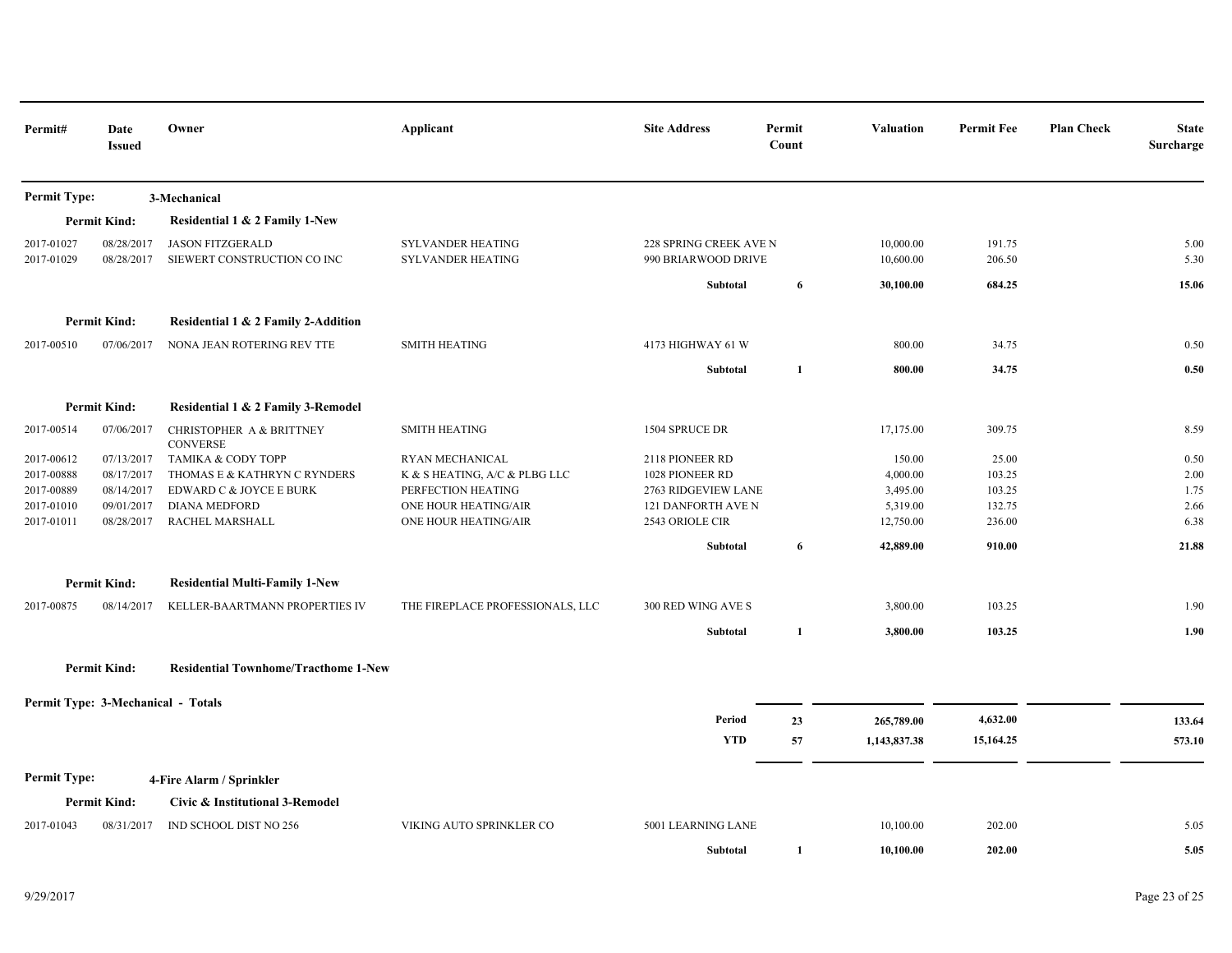| Permit#                  | Date<br><b>Issued</b>                     | Owner                                          | Applicant                                      | <b>Site Address</b>          | Permit<br>Count  | <b>Valuation</b> | <b>Permit Fee</b> | <b>Plan Check</b><br>Surcharge | <b>State</b> |
|--------------------------|-------------------------------------------|------------------------------------------------|------------------------------------------------|------------------------------|------------------|------------------|-------------------|--------------------------------|--------------|
| <b>Permit Type:</b>      |                                           | 4-Fire Alarm / Sprinkler                       |                                                |                              |                  |                  |                   |                                |              |
|                          | <b>Permit Kind:</b>                       | <b>Commercial 3-Remodel</b>                    |                                                |                              |                  |                  |                   |                                |              |
| 2017-00683               | 07/21/2017                                | <b>MENARDS</b>                                 | <b>GUTH ELECTRIC</b>                           | 320 TYLER RD S               |                  | 13,000.00        | 260.00            |                                | 6.50         |
|                          |                                           |                                                |                                                | Subtotal                     | $\mathbf{1}$     | 13,000.00        | 260.00            |                                | 6.50         |
|                          | <b>Permit Kind:</b>                       | <b>Residential Multi-Family 1-New</b>          |                                                |                              |                  |                  |                   |                                |              |
| 2017-00527               | 07/12/2017                                | KELLER-BAARTMANN PROPERTIES IV                 | SECURITY FIRE SPRINKLER LLC                    | 300 RED WING AVE S           |                  | 171,824.00       | 3,436.48          |                                | 85.91        |
|                          |                                           |                                                |                                                | Subtotal                     | 1                | 171,824.00       | 3,436.48          |                                | 85.91        |
|                          | <b>Permit Kind:</b>                       | <b>Residential Multi-Family 3-Remodel</b>      |                                                |                              |                  |                  |                   |                                |              |
|                          |                                           | Permit Type: 4-Fire Alarm / Sprinkler - Totals |                                                |                              |                  |                  |                   |                                |              |
|                          |                                           |                                                |                                                | Period                       | $\mathbf{3}$     | 194,924.00       | 3,898.48          |                                | 97.46        |
|                          |                                           |                                                |                                                | <b>YTD</b>                   | $\boldsymbol{9}$ | 318,971.34       | 6,498.38          |                                | 159.49       |
| <b>Permit Type:</b>      |                                           | 5-Demolition                                   |                                                |                              |                  |                  |                   |                                |              |
|                          | <b>Permit Kind:</b>                       | <b>Commercial 6-Demolition</b>                 |                                                |                              |                  |                  |                   |                                |              |
| 2017-00556               | 07/11/2017                                | <b>DBI INDUSTRIES</b>                          | 3M COMPANY                                     | 3860 SALA WAY                |                  |                  | 250.00            |                                | 1.00         |
| 2017-00567<br>2017-00568 | 07/11/2017<br>07/11/2017                  | STATE OF MN MNDOT<br>STATE OF MN MNDOT         | ALL PHASE CONTRACTING<br>ALL PHASE CONTRACTING | 233 BLUFF ST<br>321 BLUFF ST |                  |                  | 250.00<br>250.00  |                                | 1.00<br>1.00 |
|                          |                                           |                                                |                                                | Subtotal                     | $\mathbf{3}$     |                  | 750.00            |                                | 3.00         |
|                          | <b>Permit Kind:</b>                       | Residential 1 & 2 Family 6-Demolition          |                                                |                              |                  |                  |                   |                                |              |
| 2017-00560               | 07/11/2017                                | STATE STATE OF MN MNDOT                        | ALL PHASE CONTRACTING                          | 135 3RD ST E                 |                  |                  | 75.00             |                                | 1.00         |
| 2017-00569               | 07/11/2017                                | STATE OF MINNESOTA MNDOT                       | ALL PHASE CONTRACTING                          | 141 3RD ST E                 |                  |                  | 75.00             |                                | 1.00         |
| 2017-00801               | 08/04/2017                                | LEE CANNA MAXWELL                              | MAXWELL, LEE CANNA                             | 1621 SOUTH PARK ST           |                  |                  | 75.00             |                                | 1.00         |
| 2017-00813               | 08/07/2017                                | RED WING CREDIT UNION                          | RED WING CREDIT UNION                          | 719 BEECH ST                 |                  |                  | 75.00             |                                | 1.00         |
| 2017-01028               | 09/05/2017                                | <b>KEN LUNDQUIST</b>                           | LUNDQUIST, KEN                                 | 1328 EAST AVE                |                  |                  | 75.00             |                                | 1.00         |
|                          |                                           |                                                |                                                | Subtotal                     | $\overline{5}$   |                  | 375.00            |                                | 5.00         |
|                          | <b>Permit Kind:</b>                       | <b>Residential Multi-Family 6-Demolition</b>   |                                                |                              |                  |                  |                   |                                |              |
|                          | <b>Permit Type: 5-Demolition - Totals</b> |                                                |                                                |                              |                  |                  |                   |                                |              |
|                          |                                           |                                                |                                                | Period                       | 8                |                  | 1,125.00          |                                | 8.00         |
|                          |                                           |                                                |                                                | <b>YTD</b>                   | 12               |                  | 1,775.00          |                                | 12.00        |